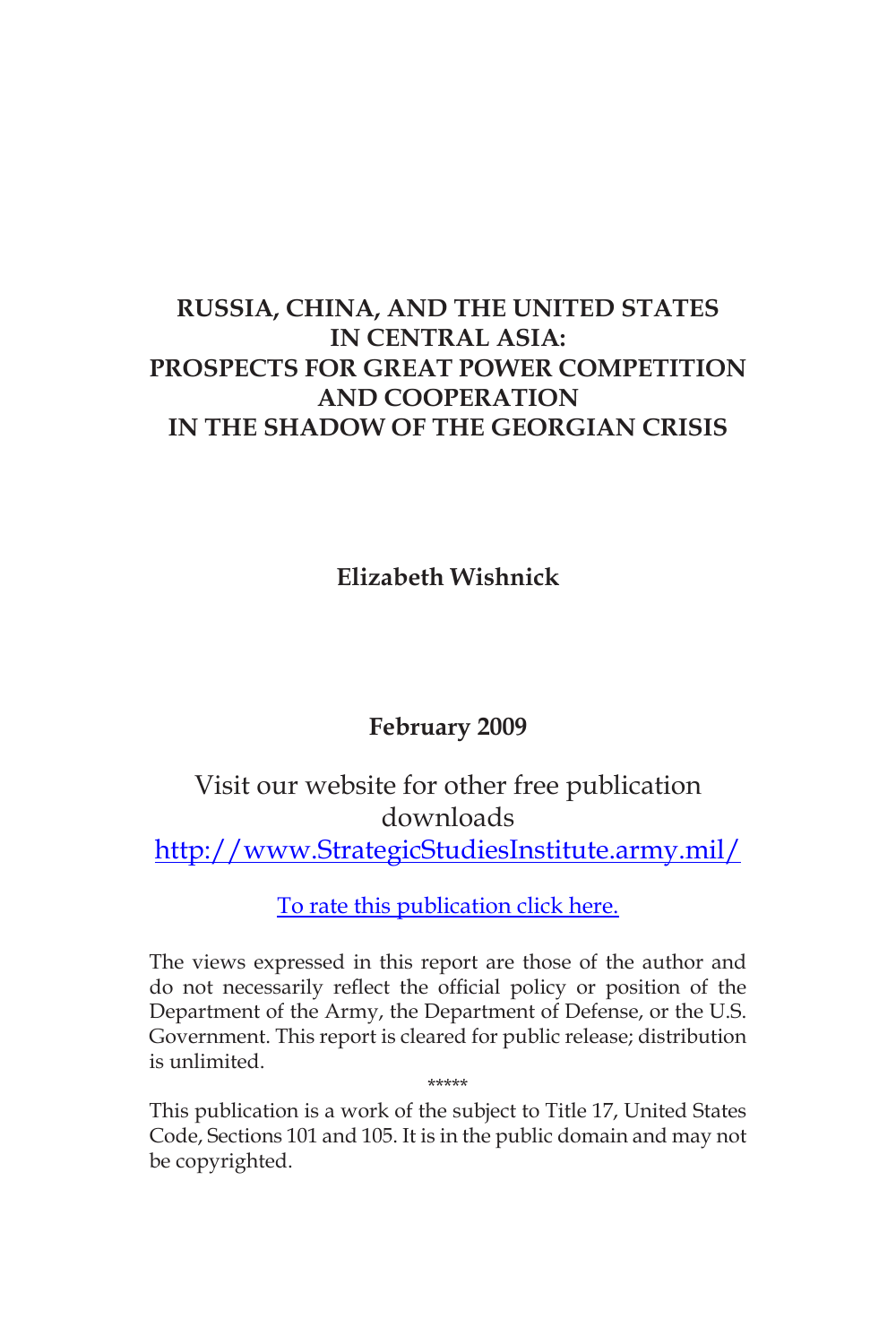This manuscript was funded by the U.S. Army War College External Research Associates Program. Information on this program is available on our website, *www.StrategicStudiesInstitute. army.mil*, at the Publishing button.

\*\*\*\*\*

Comments pertaining to this report are invited and should be forwarded to: Director, Strategic Studies Institute, U.S. Army War College, 122 Forbes Ave, Carlisle, PA 17013-5244.

\*\*\*\*\*

All Strategic Studies Institute (SSI) publications are available on the SSI homepage for electronic dissemination. Hard copies of this report also may be ordered from our homepage. SSI's homepage address is: *www.StrategicStudiesInstitute.army.mil*.

\*\*\*\*\*

The Strategic Studies Institute publishes a monthly e-mail newsletter to update the national security community on the research of our analysts, recent and forthcoming publications, and upcoming conferences sponsored by the Institute. Each newsletter also provides a strategic commentary by one of our research analysts. If you are interested in receiving this newsletter, please subscribe on our homepage at *www.StrategicStudiesInstitute.army. mil*/*newsletter/.*

ISBN 1-58487-379-5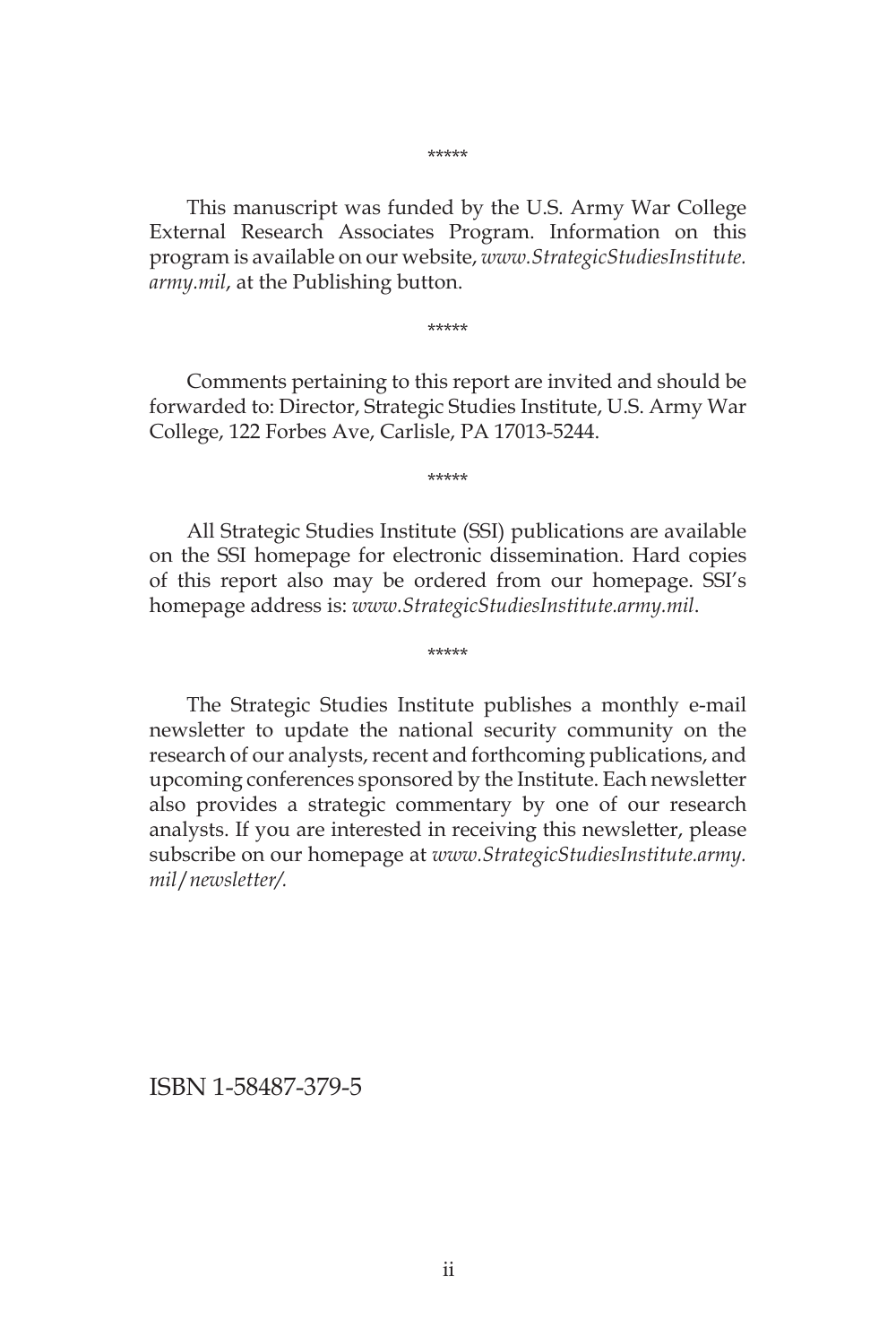### **FOREWORD**

An overview of changing U.S. Central Asia policy over the past 5 years reveals an effort to respond to changing developments on the ground, most recently the Georgian crisis, but also the "color" revolutions, the Andijan events in Uzbekistan and its subsequent decision to end U.S. basing rights at Karshi Khanabad, Kazakhstan's economic rise, and leadership change in Turkmenistan. At the same time, the worsening security situation in Afghanistan and growing insecurity about energy supplies has heightened U.S. interest in security and economic cooperation in Central Asia.

Russia and China have been reacting to these same pressures as the United States. In response to the "color" revolutions, they achieved broad agreement on the priority of regime security and the need to limit the long-term military presence of the United States in Central Asia. These are also two key areas—defining the political path of Central Asian states and securing a strategic foothold in the region—where the United States finds itself in competition with Russia and China.

Nonetheless, the Russia-China partnership should not be seen as an anti-U.S. bloc, nor should the Shanghai Cooperation Organization (SCO) be viewed as entirely cohesive. Although there is considerable suspicion of U.S. designs on Central Asia, divergent interests within the SCO, among Central Asian states, and especially between Russia and China serve to limit any coordinated anti-U.S. activity.

Despite the fissures within the SCO and the competitive tendencies within the Sino-Russian partnership, the United States will not have an easy time achieving its aims in Central Asia. Building on her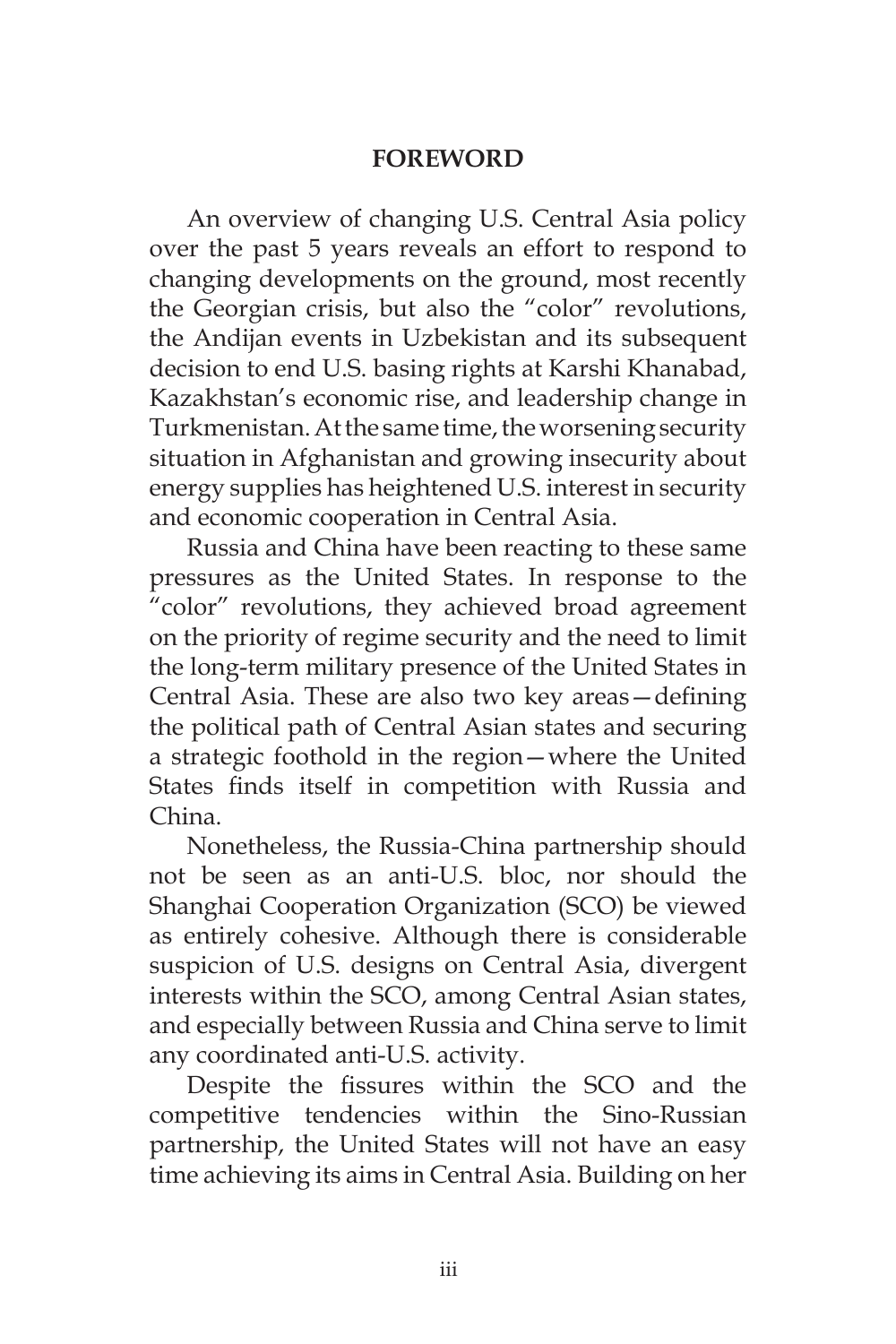previous Strategic Studies Institute (SSI) monographs, *Growing U.S. Security Interests in Central Asia* (2002) and *Strategic Consequences of the Iraq War: U.S. Security Interests in Central Asia Reassessed* (2004), Dr. Elizabeth Wishnick documents how American policy goals energy cooperation, regional security, and support for democracy and the rule of law—continue to run at cross-purposes with one another.

In particular, she asserts that competition to secure basing arrangements and energy contracts only benefits authoritarian regimes at the expense of enduring regional security. She argues further that the rhetoric about a new Cold War in the aftermath of the Georgian crisis, and the more general tendency to view U.S.-Russia-China competition in the region with 19th century lenses, as some sort of "new great game," obscures the common interests the great powers share in addressing transnational problems in Central Asia.

beadh ? Keh

DOUGLAS C. LOVELACE, JR. Director Strategic Studies Institute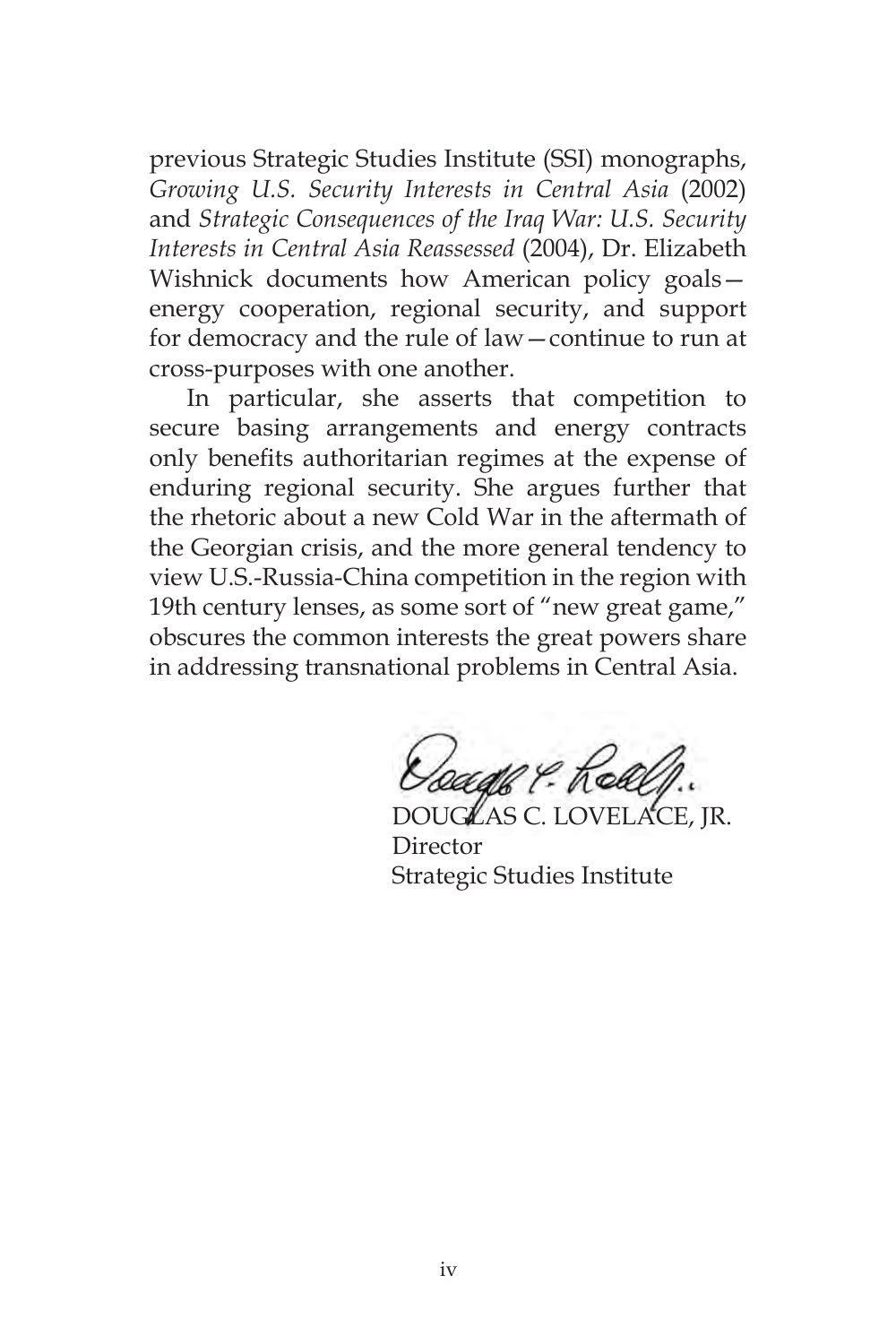### **BIOGRAPHICAL SKETCH OF THE AUTHOR**

ELIZABETH WISHNICK is an Assistant Professor of Political Science at Montclair State University and a Research Associate at the Weatherhead East Asian Institute at Columbia University. In 2002-03 she was a Fulbright fellow at Lingnan University, Hong Kong, and previously she was a research fellow at Taiwan's Academia Sinica, the Hoover Institution, and the Davis Center at Harvard University. Professor Wishnick's research focuses on Chinese foreign policy and nontraditional security. Her current book project, *China as a Risk Society*, examines how transnational problems originating in China (environment, energy, public health, and food safety) shape Chinese foreign relations with neighboring states. Professor Wishnick also writes about great power relations in East Asia and has contributed articles to *East Asia*, *Asian Survey*, *NBR Analysis*, *SAIS Review*, *Journal of East Asian Affairs*, *Issues and Studies*, and *Perspectives Chinoises*. She is the author *of Mending Fences: The Evolution of Moscow's China Policy from Brezhnev to Yeltsin* (Seattle: University of Washington Press, 2001) and two previous studies for SSI, *Growing U.S. Security Interests in Central Asia*  (2002) and *Strategic Consequences of the Iraq War: U.S. Security Interests in Central Asia Reassessed* (2004). Professor Wishnick holds a B.A. from Barnard College, an M.A. in Russian and East European Studies from Yale University, and a Ph.D. in Political Science from Columbia University.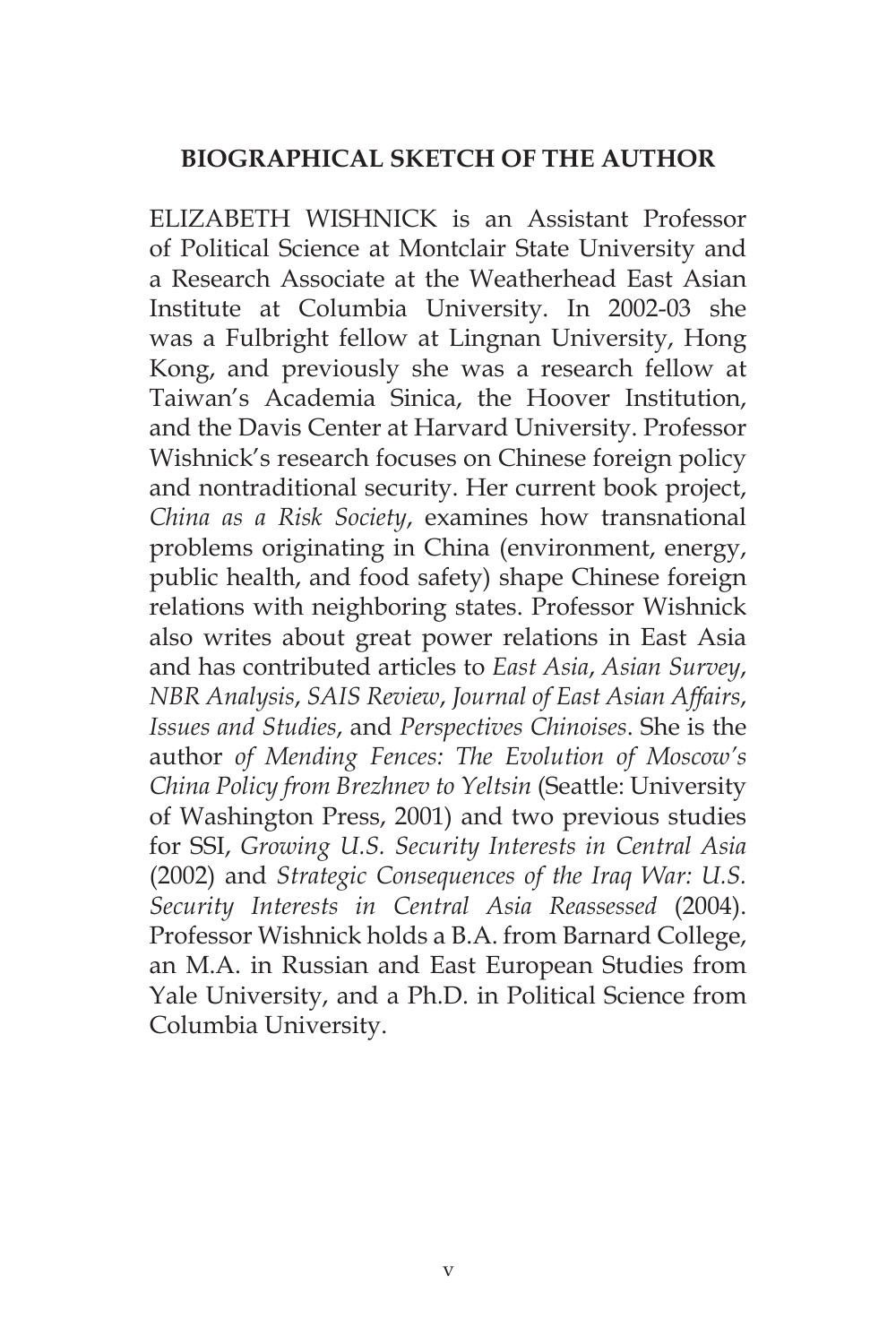### **SUMMARY**

This monograph explores the appearance and reality of a consolidation of anti-U.S. interests in Central Asia via the Shanghai Cooperation Organization (SCO) and the Sino-Russian partnership. The author asserts that while there is considerable suspicion of U.S. designs on Central Asia, divergent interests within the SCO, among Central Asian states, and especially between Russia and China, serve to limit any coordinated anti-U.S. activity.

The monograph takes a critical look at the Sino-Russian partnership and points to differences on energy and economic integration in Central Asia, despite common interests in maintaining regime security and limiting U.S. influence in the region. A section on the implications of the Georgian crisis shows how this war highlighted the divergence in Russian and Chinese interests, while accentuating the vulnerability of the Central Asian states to Russian influence, and underlining the risks involved in U.S. energy projects in the region.

The monograph then addresses the policy implications for the United States of the shifting regional picture in Central Asia. Despite the fissures within the SCO and the competitive tendencies within the Sino-Russian partnership, the monograph asserts that United States will not have an easy time achieving its aims in Central Asia. American policy goals energy cooperation, regional security, and support for democracy and the rule of law—often conflict with one another. Declining assistance also leaves the United States with fewer effective policy instruments to recoup its declining influence among Central Asian publics, address underlying conditions which lead to regional instability, and press for accountable governments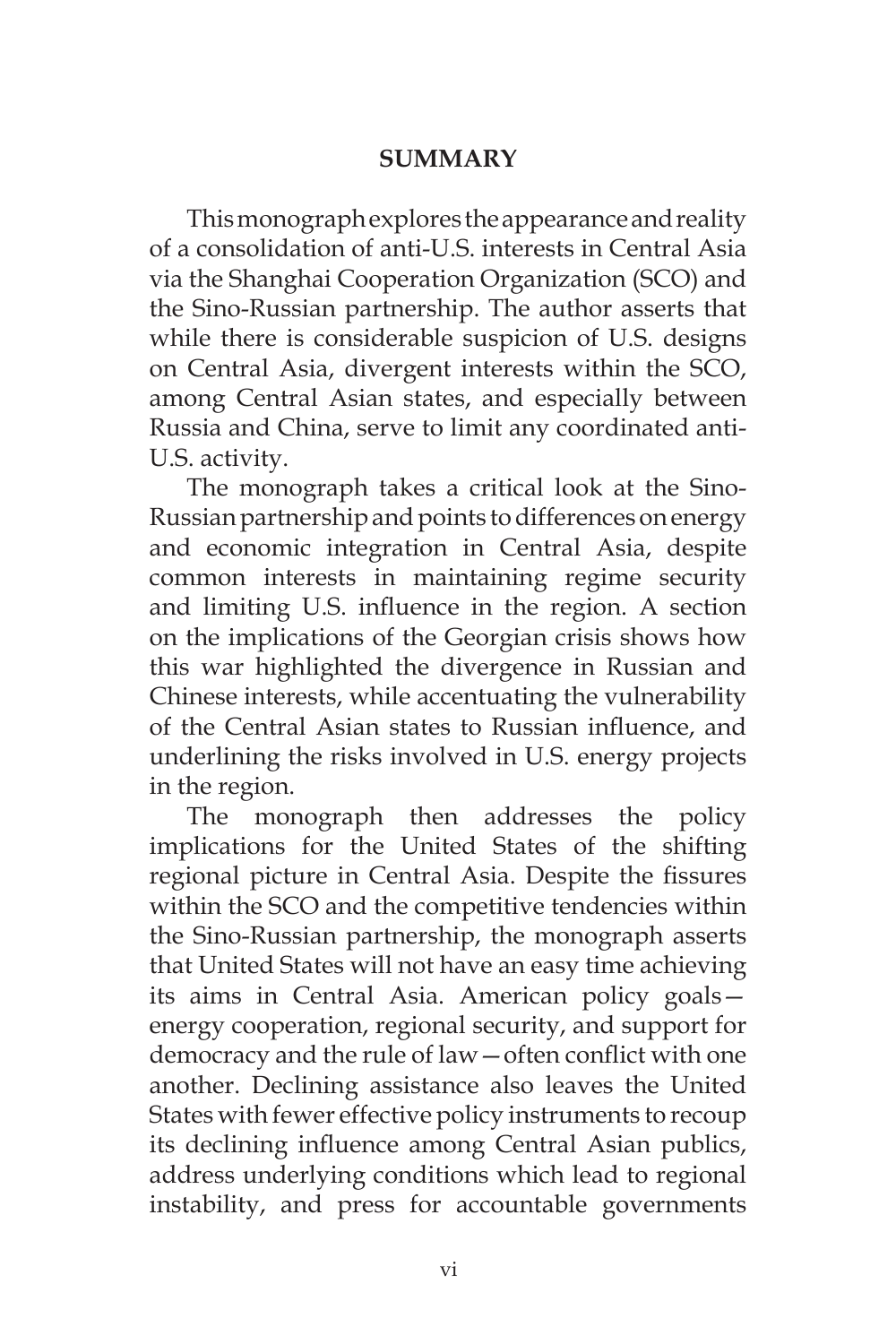that have the capacity to address the growing range of transnational threats to the region. The author presents policy recommendations in a concluding section. She notes that, despite the general tendency to highlight the clashing interests among the great powers in Central Asia, the United States also faces many opportunities for multilateral cooperation due the increasing primacy of transnational threats.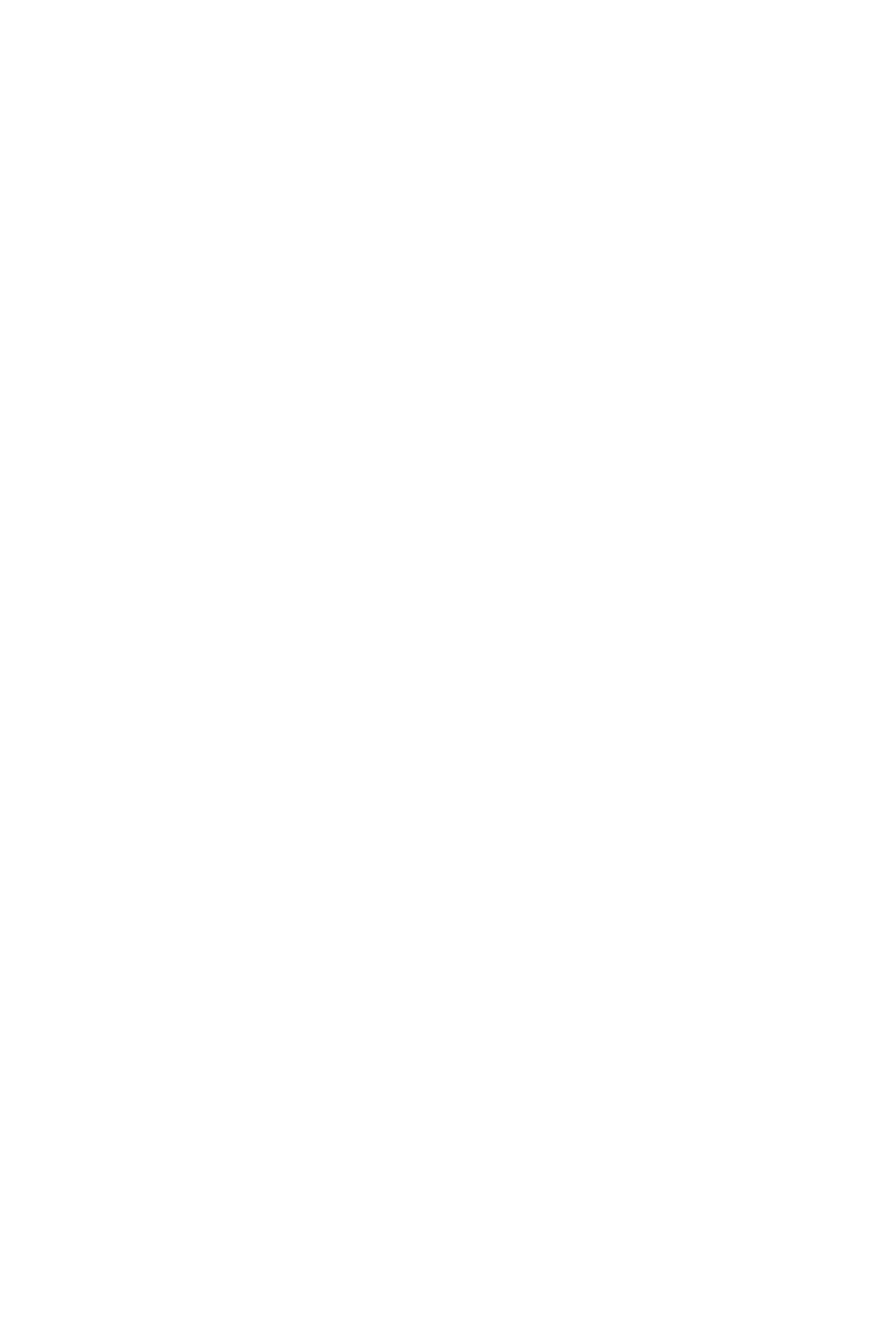# **RUSSIA, CHINA, AND THE UNITED STATES IN CENTRAL ASIA: PROSPECTS FOR GREAT POWER COMPETITION AND COOPERATION IN THE SHADOW OF THE GEORGIAN CRISIS**

#### **Introduction.**

The United States is facing an increasingly challenging strategic picture in Central Asia. The tensions in Russia-Georgia relations which had been building in 2008 erupted into a war in early August, involving disproportionate use of force by Russia in its intervention in Georgian territory allegedly to protect Russian and South Ossetian civilians from Georgian shelling. According to the terms of an agreement brokered by French President Nicolas Sarkozy, Russia's forces pulled back from uncontested Georgian territory by October 10, 2008, but 7,600 Russian troops remain in South Ossetia and Abkhazia, both of which Moscow recognized as independent on August 26.

The Georgian crisis has had far-reaching implications for U.S.-China-Russia relations in Central Asia. One obvious consequence was a ratcheting up of rhetoric by Russian and American policymakers, leading some observers to speculate about a new Cold War. Due to the integrated nature of the global economy, however, Russia cannot afford to isolate itself, and the United States and the European Union (EU) need to work with Russia to address a range of important economic, political, and security issues. Once the Medvedev government complies with international agreements on Georgia, the resumption of dialogue with Russia will be all the more important for global security. Moreover, this monograph argues here that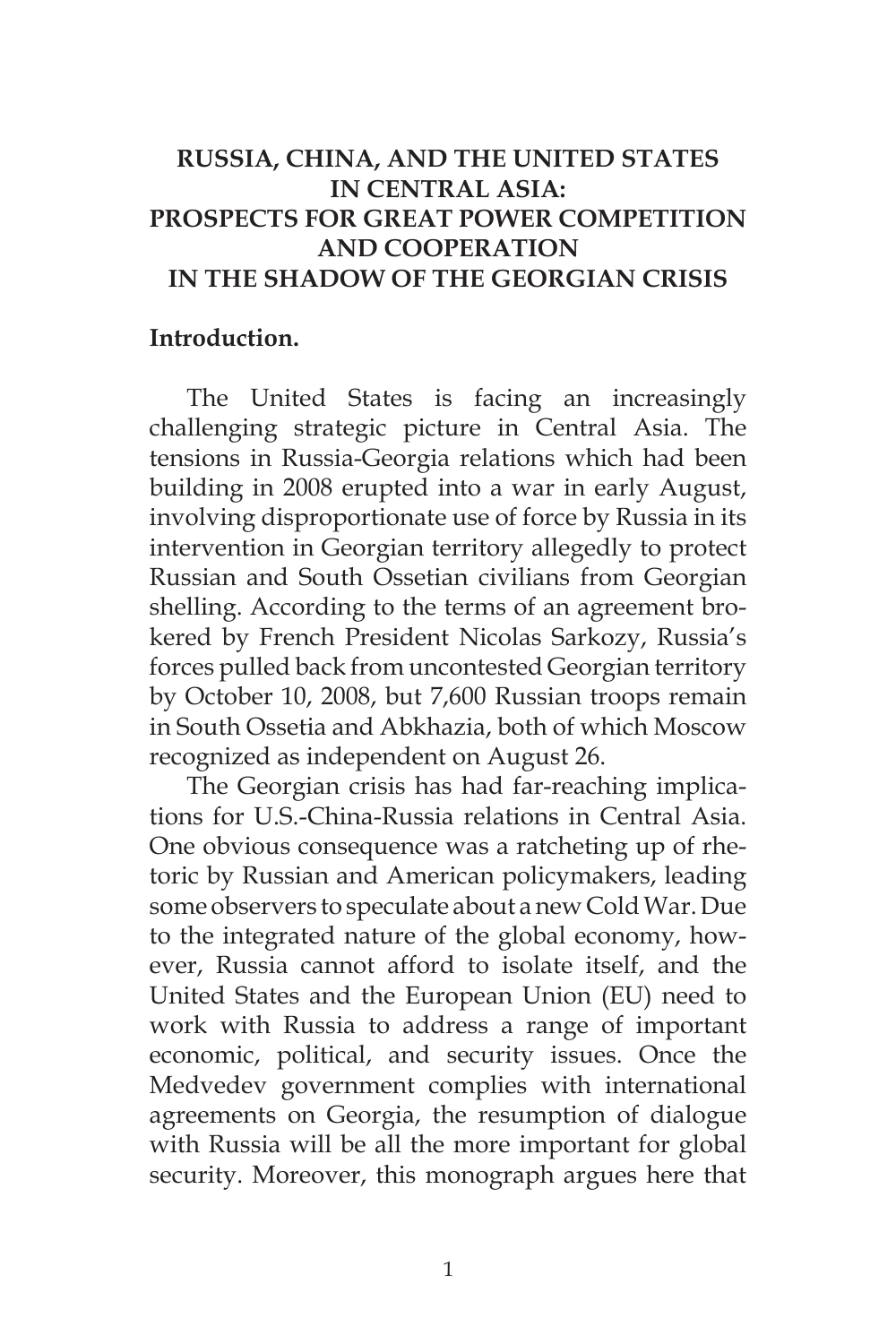Russian actions in Georgia stemmed in part from a security dilemma that had been developing, according to which both the United States and Russia had been pursuing their security interests in a unilateral fashion, with little regard for the potential impact of their actions on the other state. To emerge from this situation and prevent miscommunication and miscalculation in future crises, greater consultation is needed on key security issues.

The Georgian crisis also has had a major impact on Sino-Russian relations. The Sino-Russian partnership reached a limit when Russia decided to recognize the two break-away regions. Because of China's own concerns with separatism in Xinjiang and Tibet, the Russian action evoked considerable concern in Beijing, and China reportedly stymied Russia's effort to gain the support of the Shanghai Cooperation Organization (SCO) on this issue. For their part, Central Asian states suddenly found themselves in an even more vulnerable position as Russian pressure for economic and political cooperation increased. The potential costs of what might be perceived in Moscow as unduly close relations to Washington became amply apparent in Russia's effort to destabilize the pro-Western government of Georgian President Mikheil Saakashvili. Nonetheless, to maintain their own independence of action, Central Asian states have continued to seek cooperative relationships with a range of partners, including the United States.

Since 2005, the prospects for democratic change have been dimming, and Central Asian leaders have become increasingly suspicious of what they view as U.S. interference in their domestic affairs. Against a background of renewed concerns about regime security since the "color" revolutions in Georgia, Ukraine, and Kyrgyzstan, and in light of the 2005 protests in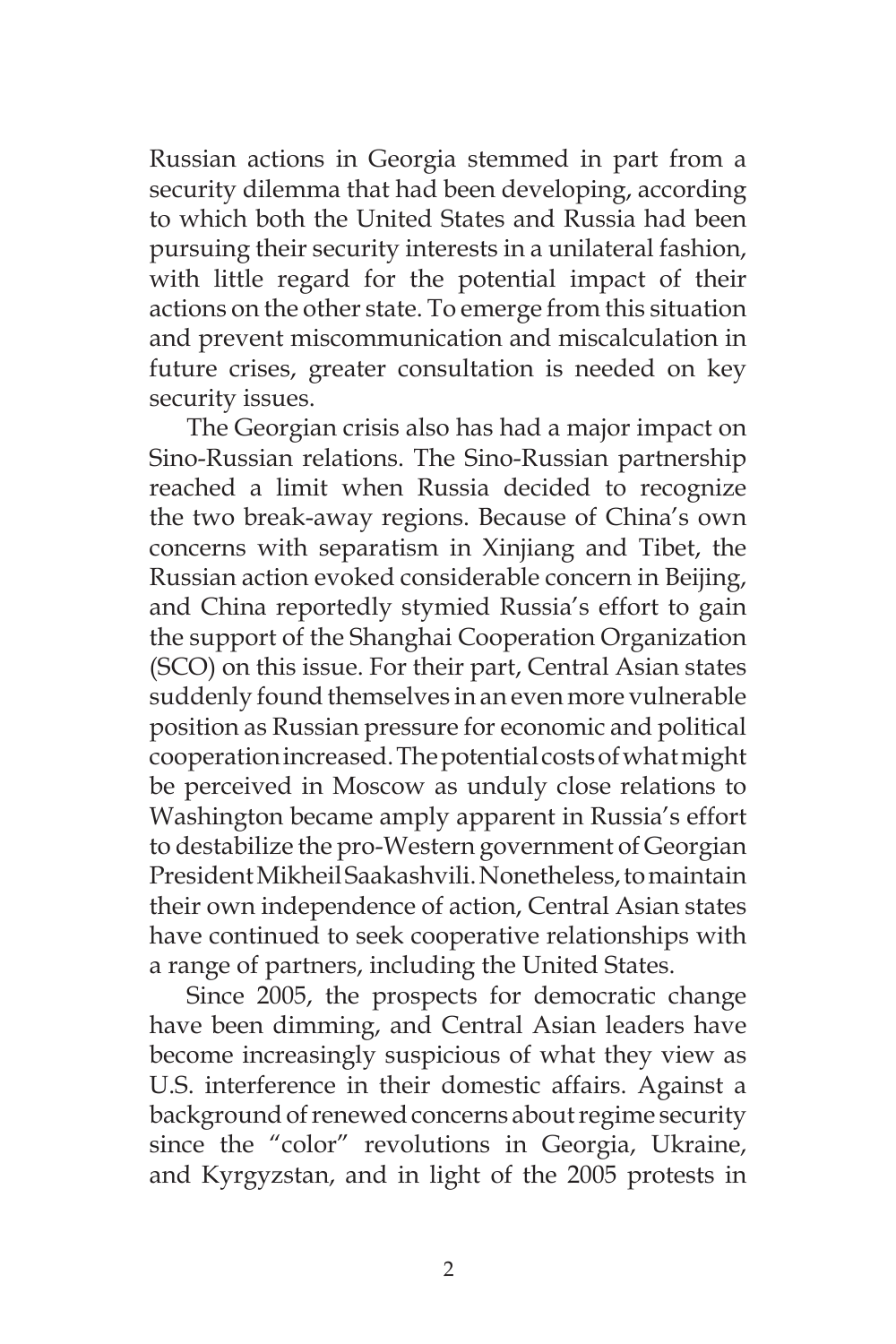Andijan, the Uzbek regime requested that the United States close its base at Karshi Khanabad (known as K2). With the rise in the price of oil, Russian influence in the region and on energy flows has increased. Moreover, Russia has become more determined to restore its influence on its southern flank, partly to guarantee access to needed gas supplies for reexport to Europe and for its own domestic needs, but also to keep the United States at bay. As China's energy needs have grown and its policymakers have sought to develop its western provinces, China, too, has sought to expand its influence in Central Asia. All of this is occurring at a time when Al-Qaeda has become reinvigorated in Afghanistan, instability is deepening in Pakistan, a poor U.S. image pervades the Muslim world, and the United States faces challenges in its relations with Russia and China.

This monograph explores the appearance and reality of a consolidation of anti-U.S. interests in Central Asia via the SCO and the Sino-Russian partnership. It argues that while there is considerable suspicion of U.S. designs on Central Asia, divergent interests within the SCO, among Central Asian states, and especially between Russia and China serve to limit any coordinated anti-U.S. activity. While a confluence of factors has come together in recent years to limit the U.S. role in Central Asia, this is not the same as the development of a unified countercoalition. The monograph takes a critical look at the Sino-Russian partnership and points to differences on energy and economic integration in Central Asia, despite common interests in maintaining regime security and limiting U.S. influence in the region. A section on the implications of the Georgian crisis shows how this war highlighted the divergence in Russian and Chinese interests, while accentuating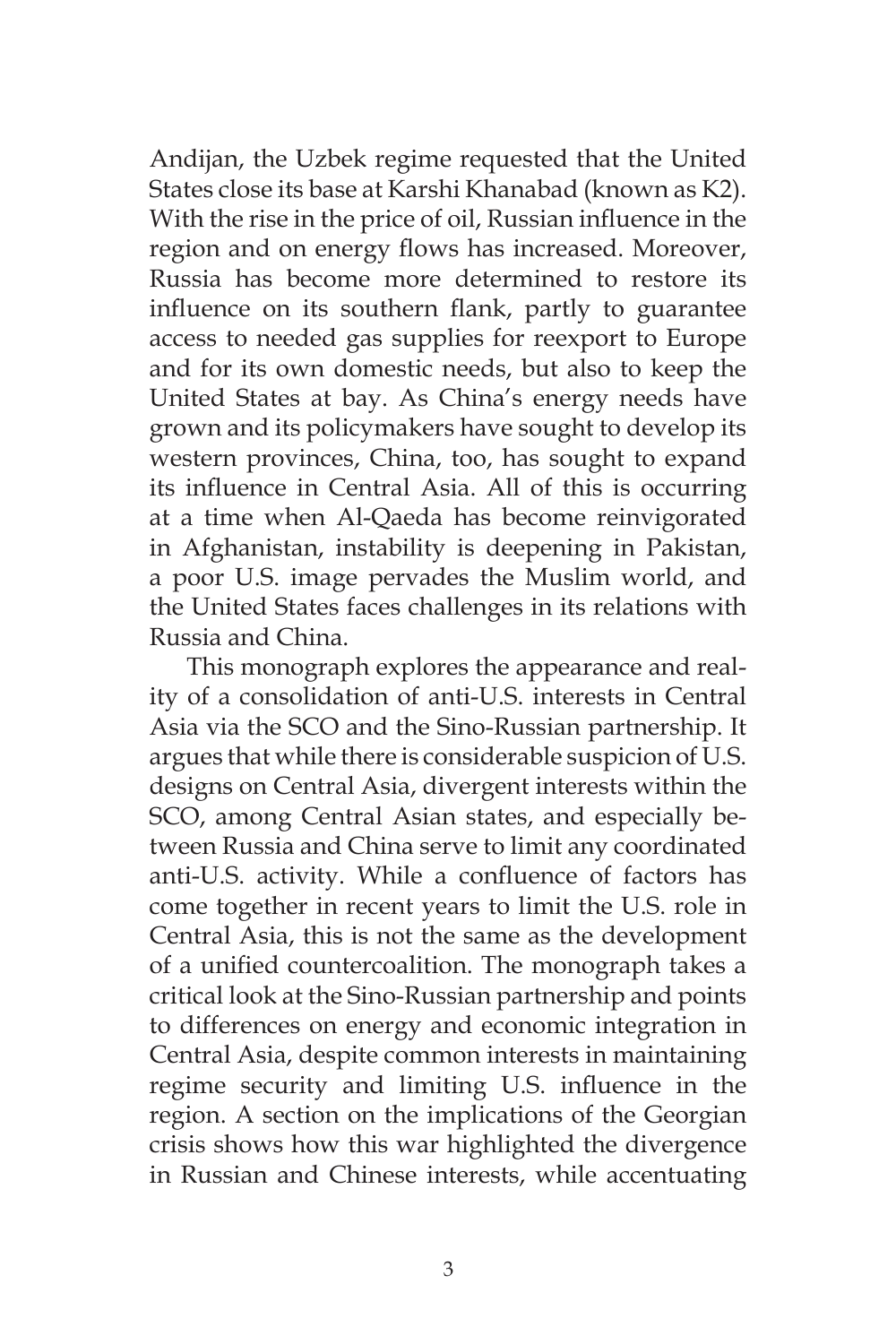the vulnerability of the Central Asian states to Russian influence, and underlining the risks involved in U.S. energy projects in the region.

Despite the fissures within the SCO and the competitive tendencies within the Sino-Russian partnership, the United States will not have an easy time achieving its aims in Central Asia. American policy goals—energy cooperation, regional security, and support for democracy and the rule of law—often run at cross-purposes with one another and with U.S. policies towards Pakistan and India. Declining assistance also leaves the United States with fewer effective policy instruments to recoup its declining influence among Central Asian publics, address underlying conditions which lead to regional instability, and press for accountable governments that have the capacity to address the growing range of transnational threats to the region.

Despite the tendency to depict great power relations in Central Asia as essentially conflictual, the United States also faces many opportunities for multilateral cooperation due to the increasing primacy of such transnational threats. Given U.S. funding limitations, the Obama administration should attempt to coordinate with key allies, such as the EU and Japan, which also have significant policy initiatives in Central Asia and share many of the U.S. concerns. Moreover, the United States also should seek opportunities to engage both China and Russia on areas of common interest, such as achieving stability in Afghanistan, reducing narcotics and human trafficking, preventing proliferation, and encouraging energy conservation and efficiency in Central Asia. Finally, the United States should explore mechanisms to engage the SCO, either within the context of existing Organization for Security and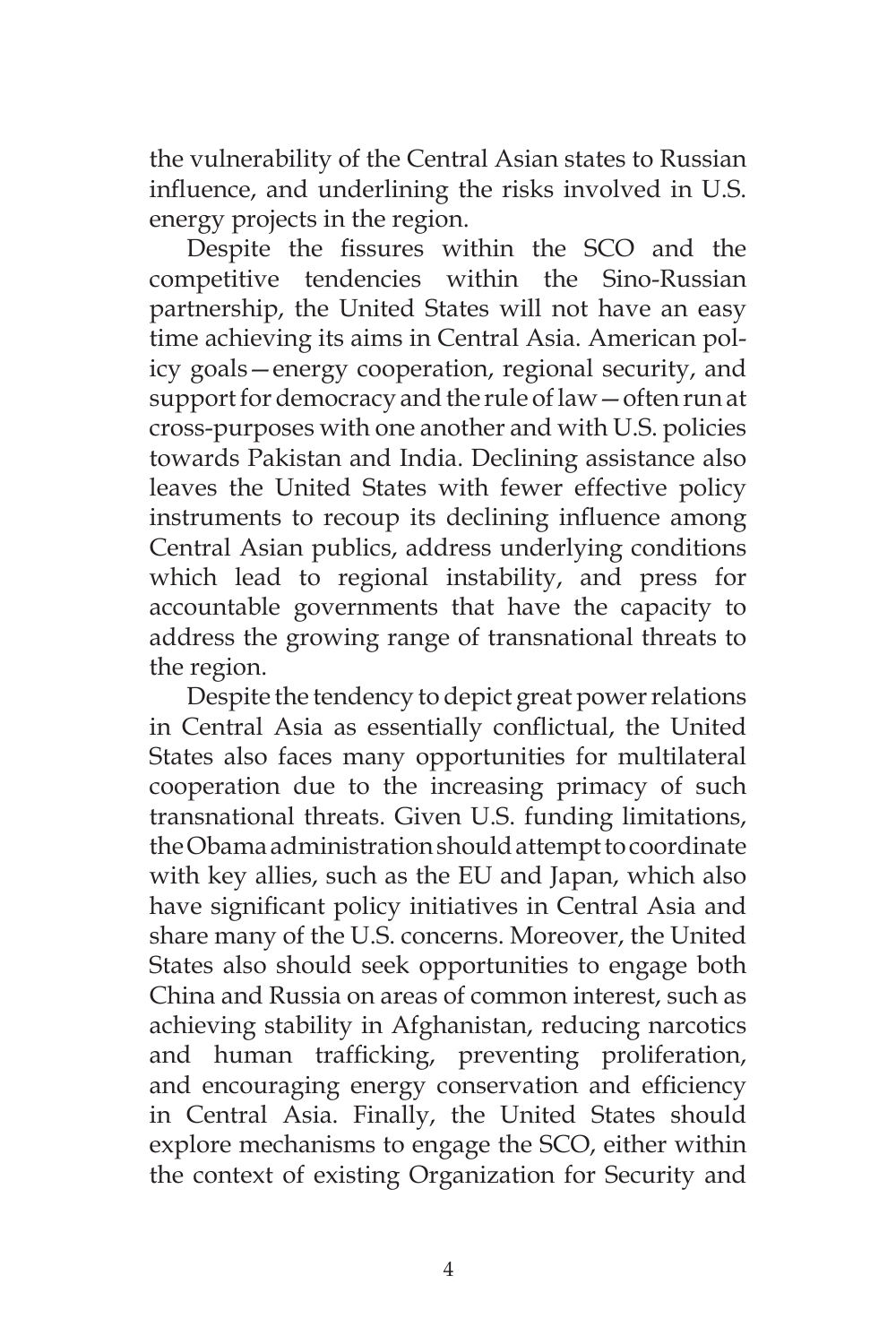Cooperation in Europe (OSCE) initiatives, or through new efforts, such as an SCO plus three format, which could include the United States, Japan, and the EU on issues of common concern like Afghanistan or narcotics trafficking. The monograph develops these recommendations in a final section.

### **U.S. Policy towards Central Asia.**

After developing a patchwork of security, economic, and political relationships with Central Asian states in the 1990s, U.S. military cooperation expanded rapidly with them in 2001-02, and anti-terrorism became the central focus of American policy.1 As Uzbekistan, Kyrgyzstan, and Tajikistan became frontline states in Operation ENDURING FREEDOM, the United States obtained temporary basing rights at Manas (Kyrgyzstan) and K2 (Uzbekistan). By 2003, with the U.S. military focused increasingly on Iraq, State Department officials identified a more diverse array of interests in Central Asia: (1) security (especially anti-terrorism, but also nonproliferation, and stemming narcotics trafficking); (2) energy (ensuring reliable access of regional supplies to global markets and encouraging associated revenue to be used for sustainable development); and (3) domestic reform (particularly the development of democratic political systems and market-oriented mechanisms).<sup>2</sup>

The 2006 *Quadrennial Defense Review* (QDR) identified Central Asia as a "geostrategic crossroads." As the QDR explained: "The U.S. will seek to shape not only the choices of countries in those regions, but choices of countries outside them that have interests or ambitions within them."3 In particular, Russia's more assertive energy diplomacy, at a time of peak oil prices, has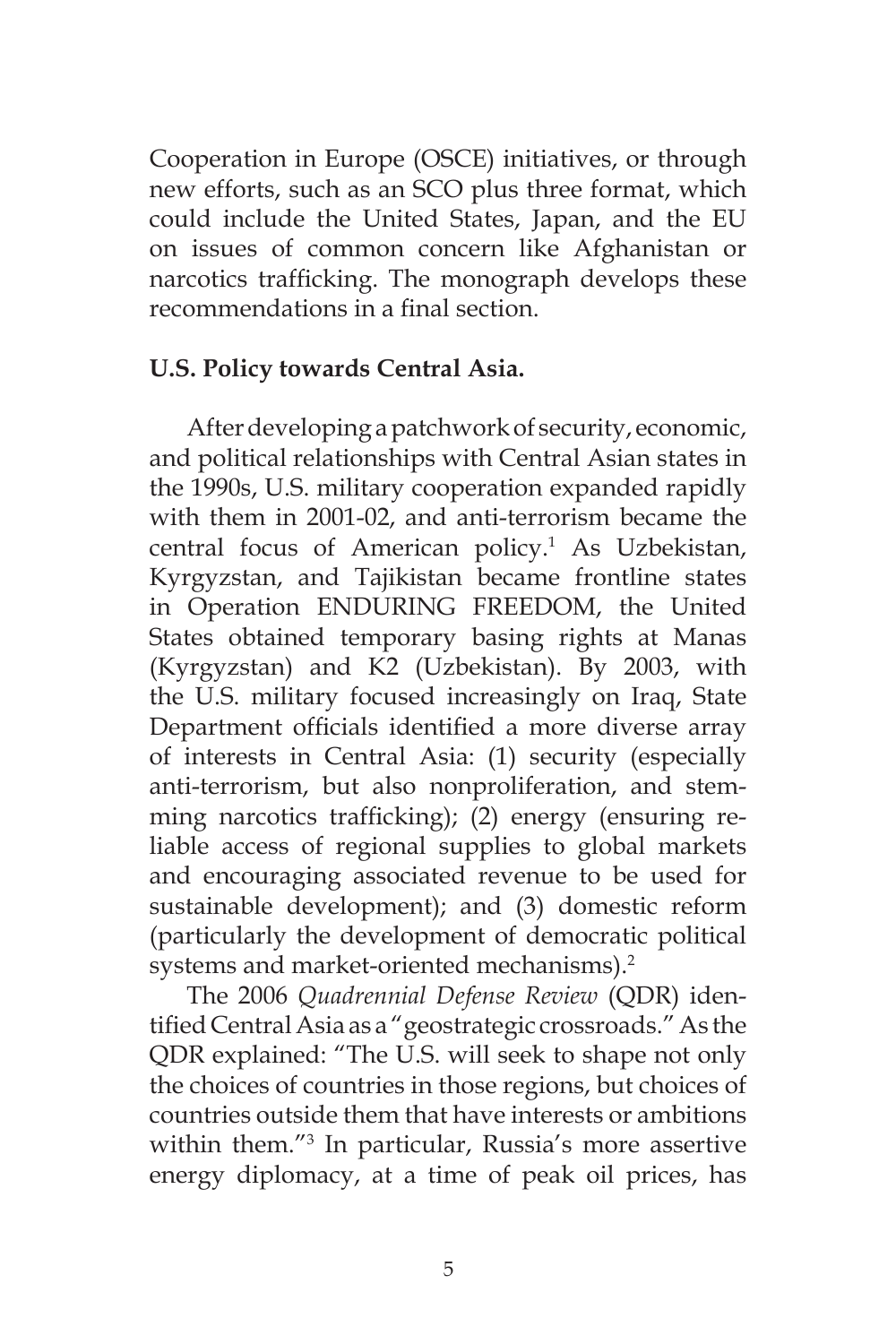caused concern. The QDR goes on to note that energy represents an opportunity for economic development in Central Asian states, but also could present a danger that outside powers will seek to gain influence over them. In an interview with Ekho Moskvy, Secretary of State Condoleezza Rice noted that U.S. policy in Central Asia proceeded from the belief that "Energy should not be used in any way as a political tool." To the contrary, Rice emphasized the importance of diversity of supply and diversity of routes, as well as the development of alternative energy sources.4

Despite the particular concern over energy, State Department officials continue to aim for "multidimensional relationships" with the Central Asian states. As Deputy Secretary of State for South and Central Asian Affairs Evan Feigenbaum explained,

. . . some people say we have a defense policy, we have a democracy policy, we have a trade policy. No. We have a foreign policy, and we want to do all of these things simultaneously. . . . Now I personally don't expect that the speed of progress will necessarily be the same in terms of our cooperation in every basket. It wouldn't be realistic. But we do think it's important to be moving forward in every basket. So I think with each government and with each country the pace has varied a little bit from country to countries.<sup>5</sup>

In Feigenbaum's view, Central Asia is a particularly important region because it represents a microcosm of U.S. foreign interests, including Russia's resurgence, China's regional and global footprint, the role of Iran, the future of Afghanistan, terrorism, challenges posed by Islam, and the goal of democracy promotion.<sup>6</sup>

On the surface, U.S. Central Asia policy appears to have been highly consistent over the past 5 years. Thus, the March 2006 U.S. National Security Strategy explains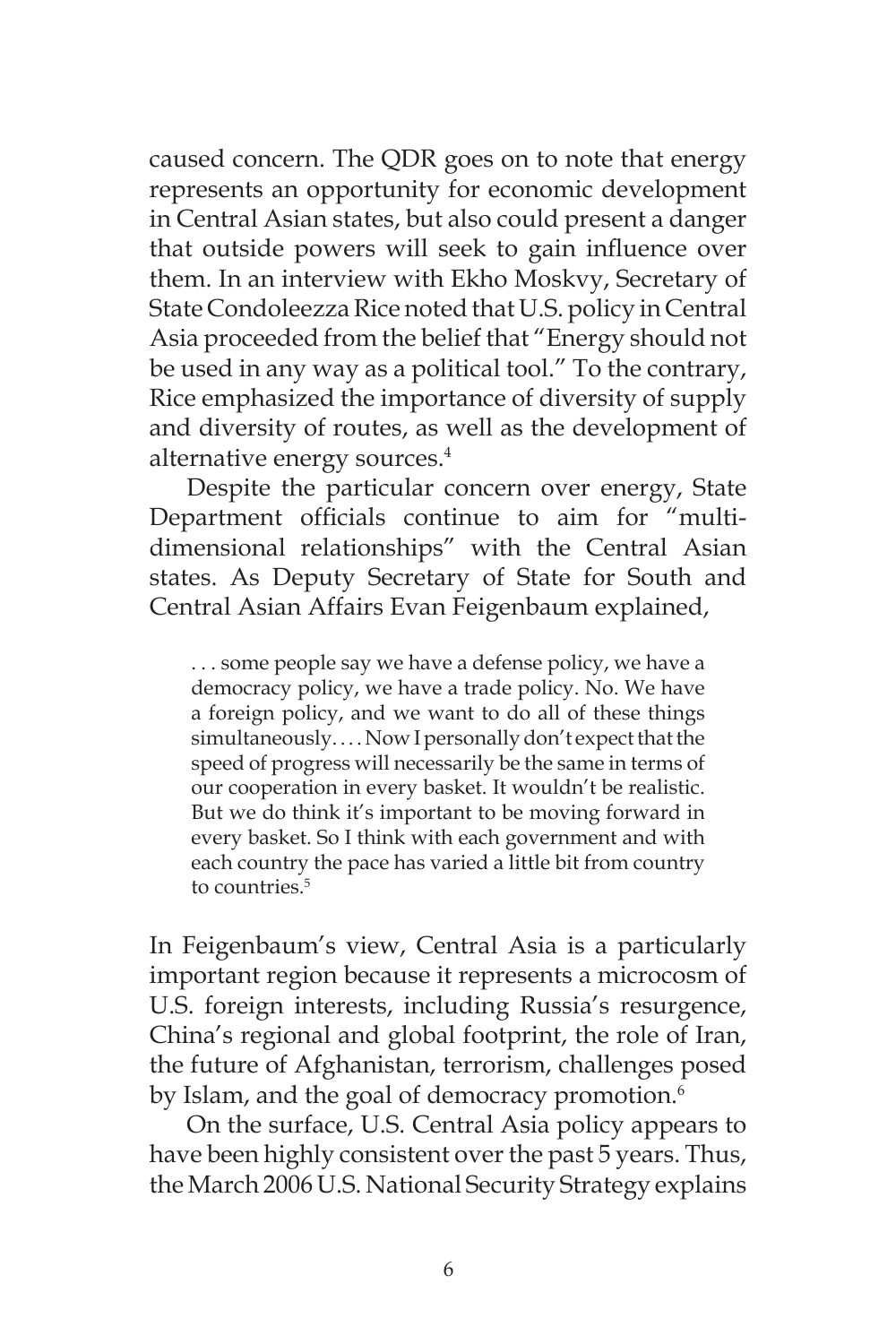American interests in the region as encouraging energy diversification, promoting democracy and free-market economies, and enhancing security and anti-terrorism.<sup>7</sup> Nevertheless, there has been a shift in emphasis since 2003, and Washington's relations with individual Central Asian states have changed markedly since 2005.

The American intervention in Iraq contributed to an erosion of support for the United States across the Muslim world, including Central Asia. In Kyrgyzstan, for example, a May 2007 poll by the International Republican Institute and Gallup found that just 4 percent of respondents identified the United States as the country that should receive priority in Bishkek's foreign policy.8 According to Orozbek Moldaliyev, the director of Bishkek's Research Center on Politics, Religion, and Security, no anti-American sentiment existed in Kyrgyzstan prior to the Iraq War.<sup>9</sup> Now opposition to the U.S. occupation of a Muslim state has reinforced views critical of the United States, thanks in part to the increasingly dominant Russian media, but also to a series of irritants in bilateral relations as well as domestic political changes (both discussed below).

The strategic significance of Central Asia for Washington also appeared to decline after 2003, as Iraq became the focal point in Washington and budgets were tightened to finance the war. Thus, neither American plans for Central Asia nor expectations in the region have been fulfilled. The U.S. budget for FY2009 shows a continual decline in overall aid to the former Soviet states since 2007. Funding to these states under the Freedom Support Act has decreased in recent years. With the exception of Turkmenistan, which saw a modest increase in Freedom Support aid, overall Central Asian states saw their funding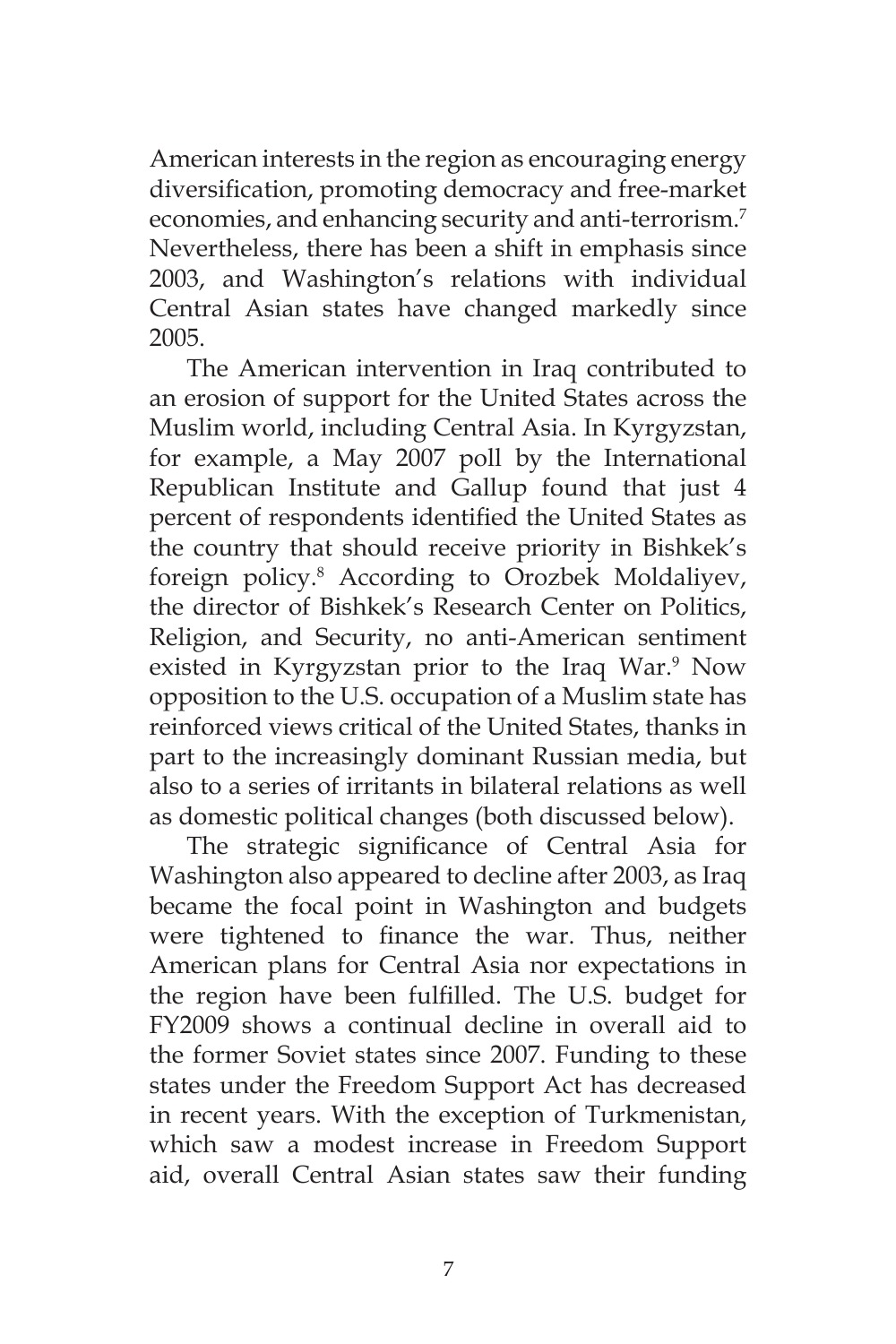decline in FY2009.10 Over the next 2 years, Kyrgyzstan will also receive an additional \$16 million through the Millennium Challenge account, a program that links U.S. development aid to progress on democratic reform $11$ 

Nonetheless, military aid for Central Asian states increased in FY2009,<sup>12</sup> particularly for Kazakhstan, through the Foreign Military Financing program, and for Kyrgyzstan, Tajikistan, and, to a lesser extent, Turkmenistan, through the International Military Education and Financing program. (See Tables 1 and 2.) In the case of Kazakhstan, the United States aims to develop a professional military that is capable of rapid deployment in cooperation with the North Atlantic Treaty Organization (NATO) and U.S. forces.<sup>13</sup> Generally speaking, most U.S. security aid to Central Asia focuses on threats to border security posed by terrorism, proliferation, and narcotics trafficking. Although much of the security assistance to Uzbekistan has been cut due to its lack of progress on congressionally required human rights benchmarks, in 2009 the country will continue to receive some limited counterterrorism aid through Nonproliferation, Antiterrorism, Demining, and Related Programs. (See Table 3.)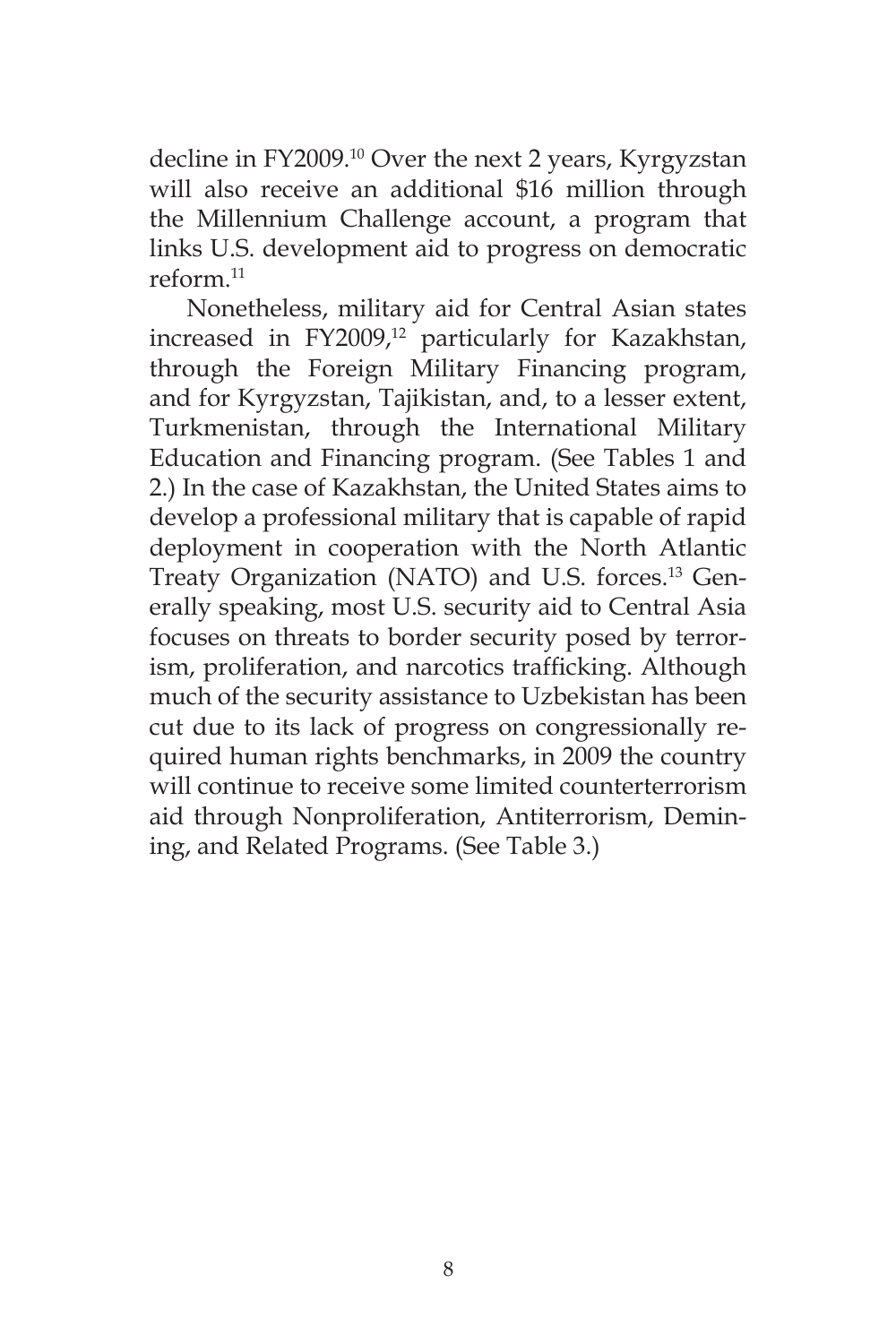|                     | Kazakhstan | Kyrgyzstan | Tajikistan | Turkmenistan | Uzbekistan |
|---------------------|------------|------------|------------|--------------|------------|
| FY 2007<br>Actual   | 3,205      | 1,425      | 250        | 250          | 0          |
| FY 2008<br>Estimate | 1,339      | 843        | 372        | 0            | U          |
| FY 2009<br>Request  | 2,000      | 900        | 724        | 150          | U          |

Data comes from "US AID FY 2009 International Budget Justification," *www.usaid.gov/policy/budget/cbj2009/.*

# **Table 1. Foreign Military Financing (Figures in Thousands of U.S.\$).**

|                     | Kazakhstan | Kyrgyzstan | Tajikistan | Turkmenistan | Uzbekistan |
|---------------------|------------|------------|------------|--------------|------------|
| FY 2007<br>Actual   | 1,217      | 1,161      | 359        | 424          | 0          |
| FY 2008<br>Estimate | 952        | 1,142      | 538        | 286          | 0          |
| FY 2009<br>Request  | 750        | 1,590      | 1,450      | 300          | 0          |

Data comes from "US AID FY 2009 International Budget Justification" *www.usaid.gov/policy/budget/cbj2009*.

# **Table 2. International Military Education and Financing (Figures in Thousands of U.S.\$).**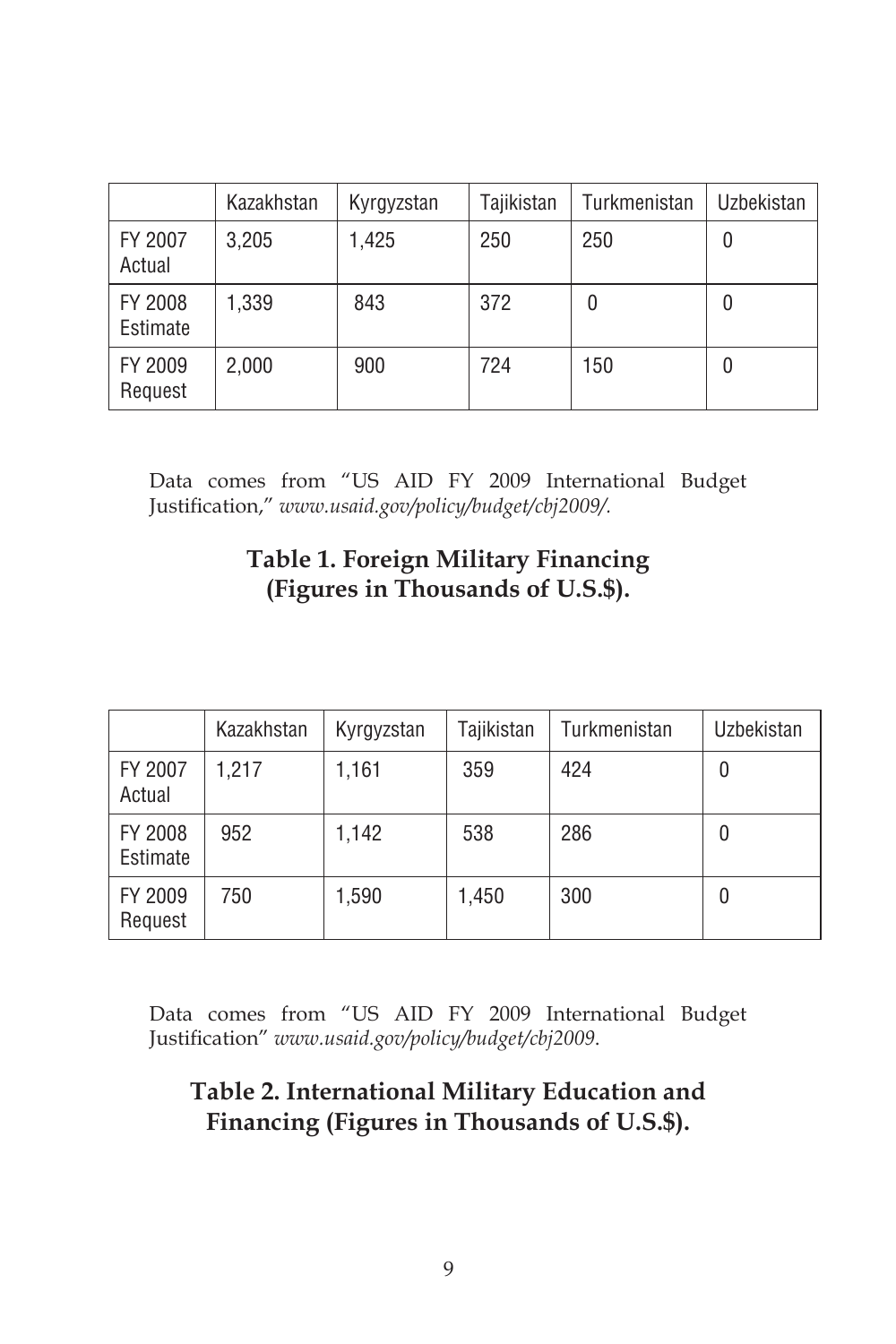|                     | Kazakhstan | Kyrgyzstan | Tajikistan | Turkmenistan | Uzbekistan |
|---------------------|------------|------------|------------|--------------|------------|
| FY 2007<br>Actual   | 2,106      | 1,333      | 3,004      | 600          | 488        |
| FY 2008<br>Estimate | 4,188      | 2,984      | 3,976      | 1,050        | 893        |
| FY 2009<br>Request  | 1,900      | 1,590      | 1,450      | 750          | 150        |

Data comes from "US AID FY 2009 International Budget Justification" *www.usaid.gov/policy/budget/cbj2009/.*

# **Table 3. Non-Proliferation, Antiterrorism, Demining, and Related Programs (Figures in Thousands of U.S.\$).**

Martha Olcott has noted that "The biggest complication . . . has been U.S. advocacy of a 'freedom agenda'," which was designed in large part to justify the ongoing human and financial costs of the war in Iraq, since it turned out there were no weapons of mass destruction [WMD] there."14 Authoritarian leaders in Central Asia watched warily as the United States supported democratic change in Georgia's November 2003 Rose Revolution and then in Ukraine's Orange Revolution a year later. Suspicion regarding U.S. intentions mounted once its former ally, President Askar Akayev, was ousted in March 2005 in Kyrgyzstan's Tulip Revolution.

In Central Asia and the Caucasus, as in the rest of the Middle East, little progress has been made towards democratization and, to the contrary, backtracking has occurred. Freedom House included Kyrgyzstan in its 2007 list of "partly free" countries, though religious freedom declined in the past year. The other four Central Asian states were all ranked as "not free," with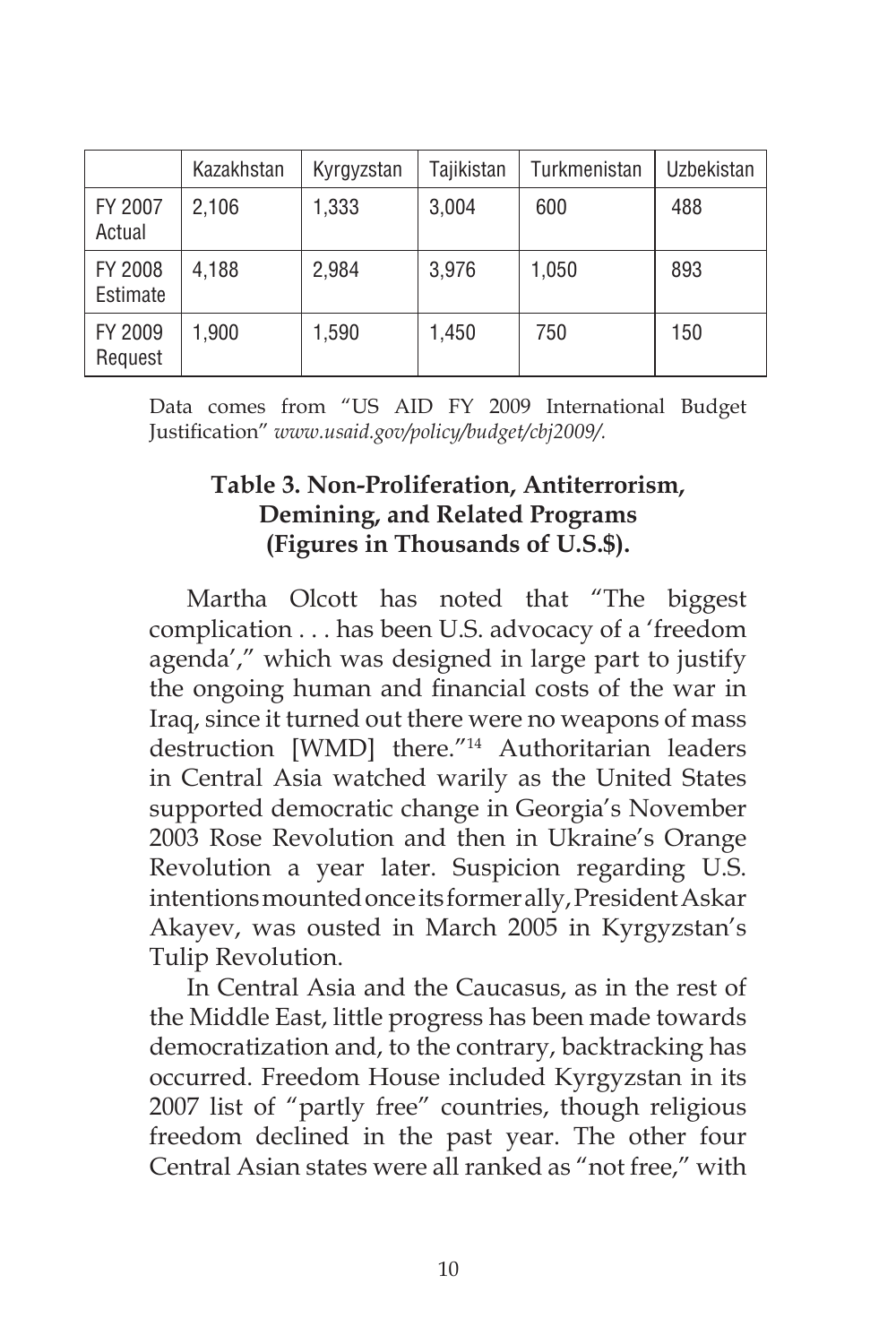Uzbekistan and Turkmenistan receiving particularly low marks.<sup>15</sup>

Indeed, many experts observe that the double standard in the priority of a commitment to democratization in U.S. foreign relations with countries in the Middle East and Central Asia, essentially exempting key (authoritarian) allies, is counterproductive. For example, a 2007 study by the RAND Corporation concluded that engagement with Uzbekistan on security issues had little impact on promoting democratic change, transparency, or respect for human rights.16 To the contrary, Alex Cooley argued that the K2 basing agreement facilitated Uzbekistan's backsliding on human rights. Uzbek officials could crack down on domestic opponents under the pretext of cooperating in the war on terrorism while counting on American reluctance to hold them accountable due to the U.S. need for the K2 base. At a time when the United Nations (UN) and human rights organizations were sharply criticizing Uzbekistan's human rights record, the United States reportedly used extraordinary renditions to hand over suspects to Uzbek authorities, some of whom allegedly were interrogated in K2 17

Congress held hearings on the double standard in the Bush administration's promotion of democracy in the Muslim world. In his testimony, Thomas Malinowski, advocacy director for Human Rights Watch, criticized the U.S. Government for failing to impose sanctions on Uzbekistan after the Andijan massacre, like the EU did. Martha Olcott, on the other hand, argued that the aid provided to Uzbekistan after its agreement to lease a base to the United States in 2001 fell short of expectations and never proved enough of a carrot to prod resistant officials into making domestic policy changes.18 Others see the vacillation in U.S. policy as a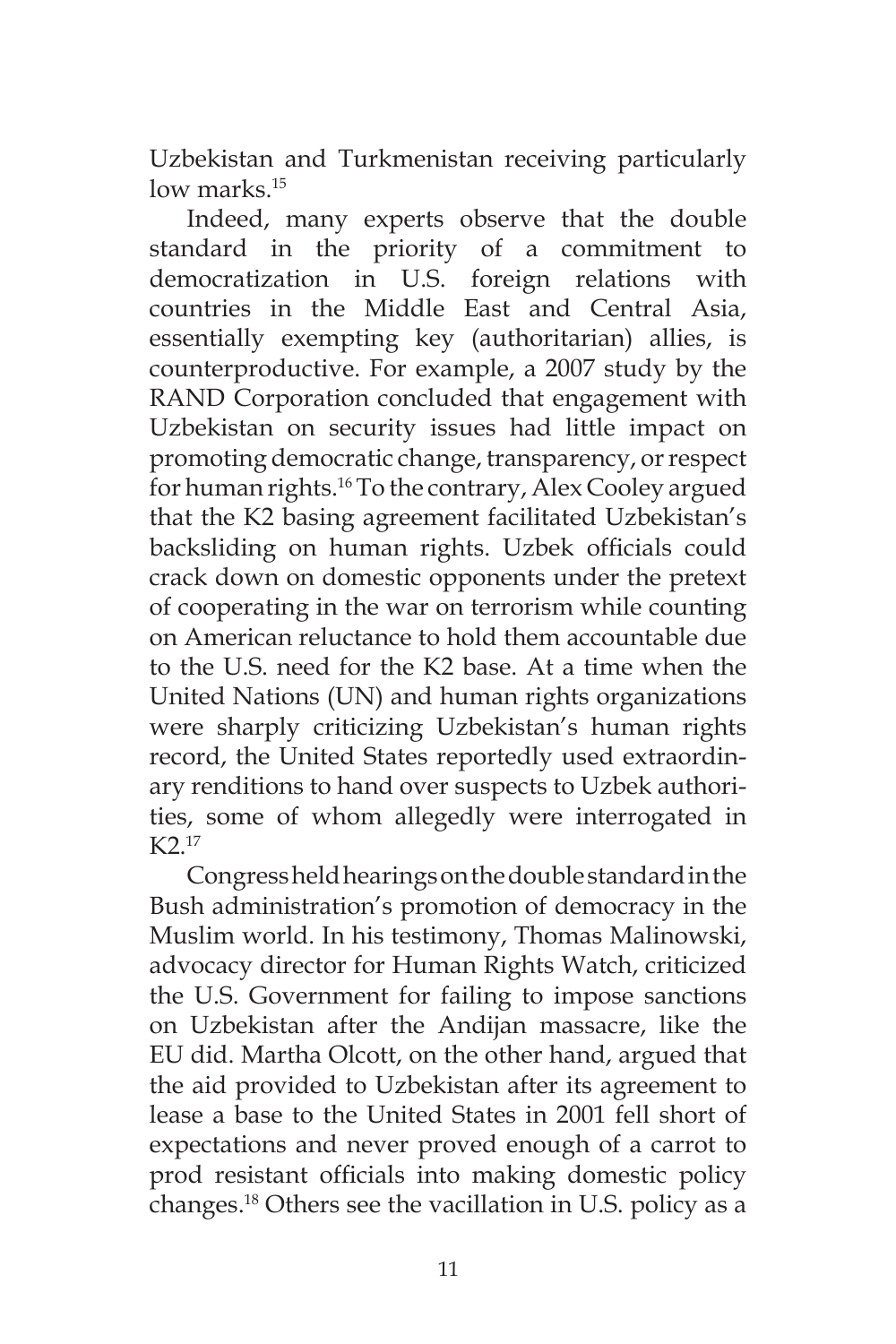struggle between competing priorities in the Pentagon where security interests take precedence, and in the State Department where democratic transformation is the main priority.19

Relations with Kyrgyzstan, which once presented the greatest hope for democratic change in the region, have become more complicated after recent political developments. Following President Akayev's ouster, Uzbekistan's decision to terminate the U.S. lease at K2 and pressure by the SCO for the United States to leave all of its bases in Central Asia, the Bakiyev government demanded \$200 million—instead of the \$2 million Washington had paid previously—to renew the lease for the Manas airbase. In part this reflected Bakiyev's effort to distinguish himself from the corruption of the previous government, since Akayev's family benefited from lucrative contracts associated with the U.S. base, and corruption in the country limited any benefits to the population as a whole.<sup>20</sup> In the end, Washington and Bishkek agreed to up the base leasing fee to \$20 million with an additional pledge of \$150 million in aid, thus ending up with a total figure close to the \$200 million requested and enabling Bakiyev to claim that he had held firm in his demands with the Americans.<sup>21</sup>

Nonetheless, other irritants have emerged over the Manas base, similar to the frictions experienced by the United States at its bases in South Korea and Japan. A near collision between a U.S. military aircraft and a Kyrgyz civilian airliner and the shooting of a Kyrgyz citizen at the airbase prompted calls in Bishkek for the renegotiation of the terms of the lease, particularly regarding immunity from prosecution for U.S. troops.<sup>22</sup> If U.S. relations have become rockier with Kyrgyzstan, the most important change has been in the relative priority of Uzbekistan and Kazakhstan to U.S. policy.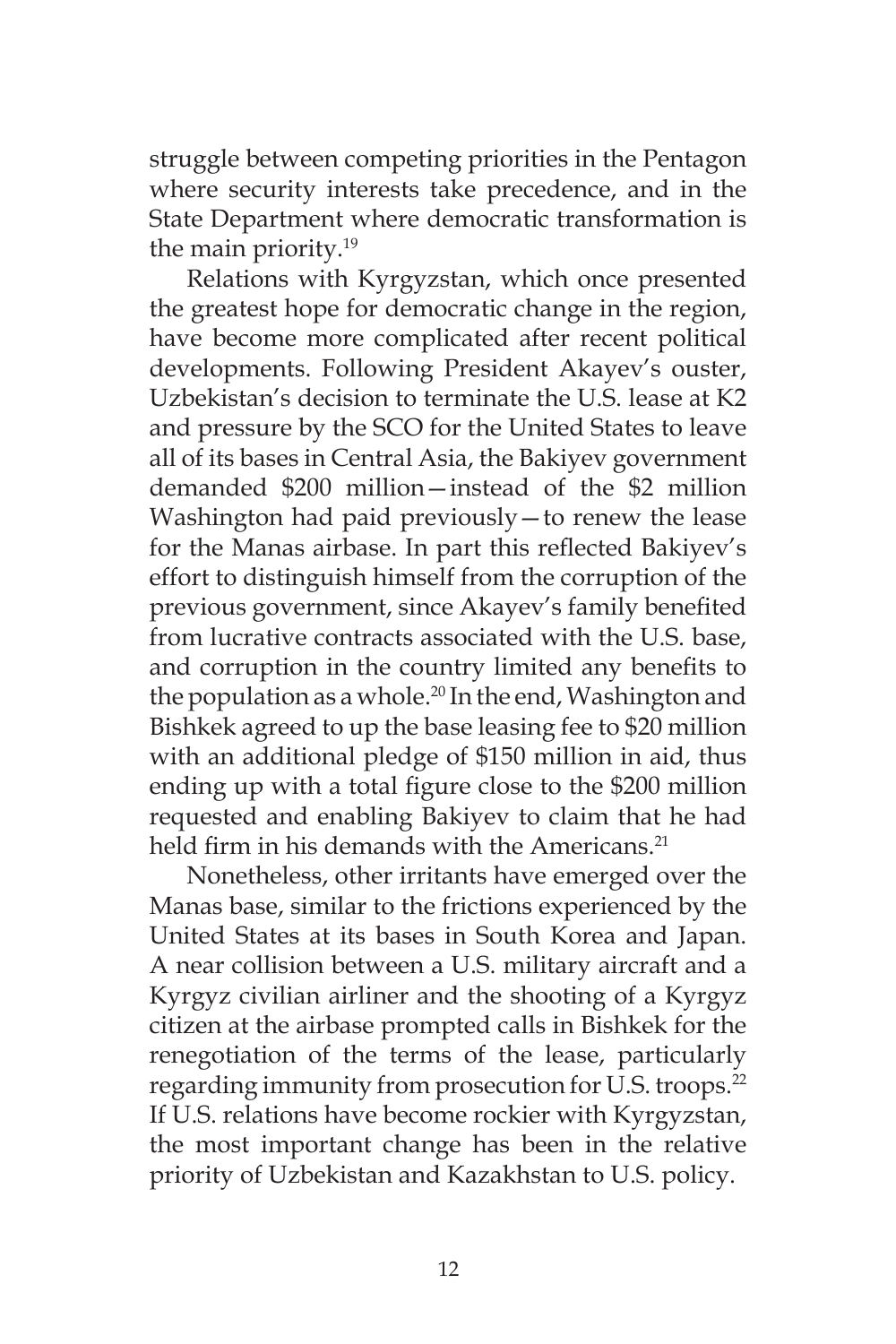In FY2003 Uzbekistan received nearly three times as much funding (\$8.6 million) under the Foreign Military Financing program than Kyrgyzstan and Kazakhstan, which only received  $$2.9$  million.<sup>23</sup> Now that funding levels overall are much reduced, Kazakhstan receives more than its neighbors—\$1.3 million in 2008, with \$2 million requested for 2009 (see Table 1). After the United States and other Western countries condemned the crackdown by Uzbek security forces against peaceful protestors in Andijan in May 2005, killing hundreds and leading to a wave of repression, President Karymov asked the United States to close its base by the end of 2005. Karymov, with the support of the SCO, justified the repressive measures as a response to an antigovernment uprising supported by foreign groups**.**

As Uzbekistan's star has waned, Kazakhstan has become more central to U.S. Central Asia policy. Ever since the 1990s, Kazakhstan has been important for U.S. energy and nonproliferation policies, but since 2005 "Kazakhstan has become, by process of elimination, the partner of choice for the United States in Central Asia."24 Because of its geostrategic position, sandwiched between Russia and China, and Kazakhstan's President Nursultan Nazarbayev's long-standing interest in carving out a uniquely Eurasian foreign policy, the country has succeeded in developing good relations with all of the great powers, its neighbors, plus the EU, Japan, and South Korea.

While Kazakhstan supported U.S. operations in Iraq<sup>25</sup> and the war on terrorism, experts warn that there are limits to American security cooperation with the country. Kazakhstan is unlikely to agree to any basing arrangement for fear that Russia would make a similar demand, as occurred in Kyrgyzstan.<sup>26</sup> Moreover, with the sharp rise in the price of oil, Kazakhstan has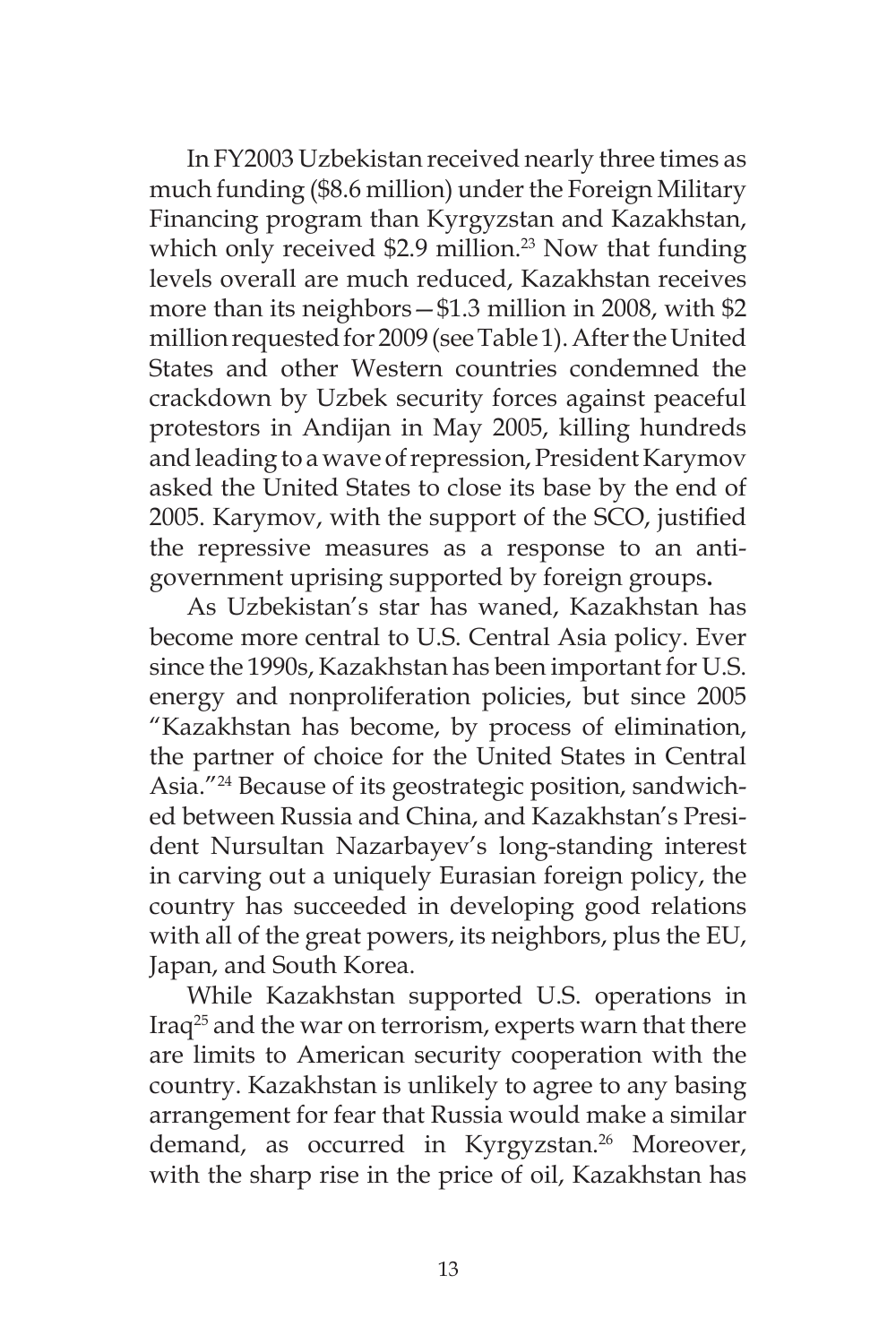taken a leaf out of the Russian playbook and started renegotiating its long-standing oil agreements with Western major buyers.<sup>27</sup> Although Kazakhstan remains an authoritarian regime, U.S. officials have been inconsistent in their attention to its poor human rights record. Thus, despite State Department criticism of the Nazarbayev government for suppressing dissent, Vice-President Dick Cheney expressed his "admiration" for Kazakhstan's achievements in political development. "The record speaks for itself," said Cheney. $28$ 

In November 2007, the United States supported Kazakhstan's bid to become the first non-European chair of the OSCE in 2010, conditional on its implementation of political reform.29 Since then U.S. officials have performed verbal gymnastics to explain how such a state was supposed to uphold European democratic norms. Thus, in an interview with Voice of America, Deputy Assistant Secretary of State Feigenbaum stated that ". . . this is a historic opportunity for Kazakhstan. There's never been a Chairman of the OSCE quite like Kazakhstan."30 Further, Assistant Secretary of State for South and Central Affairs Richard Boucher optimistically told the House Committee on Foreign Affairs that the prospect of the OSCE chairmanship "may become a useful catalyst for Kazakhstan to intensify political reform."31

Deputy Chief of the U.S. OSCE mission Kyle Scott noted that Kazakhstan had not improved its human rights record to the extent Washington had hoped, "but the year is not over, and I am optimistic that in the second half of the year we will see further progress by the government of Kazakhstan."32 Scott spoke to reporters at Radio Free Europe, which had seen its website in Kazakhstan blocked for nearly 2 months in the spring of 2008. Service was restored in early June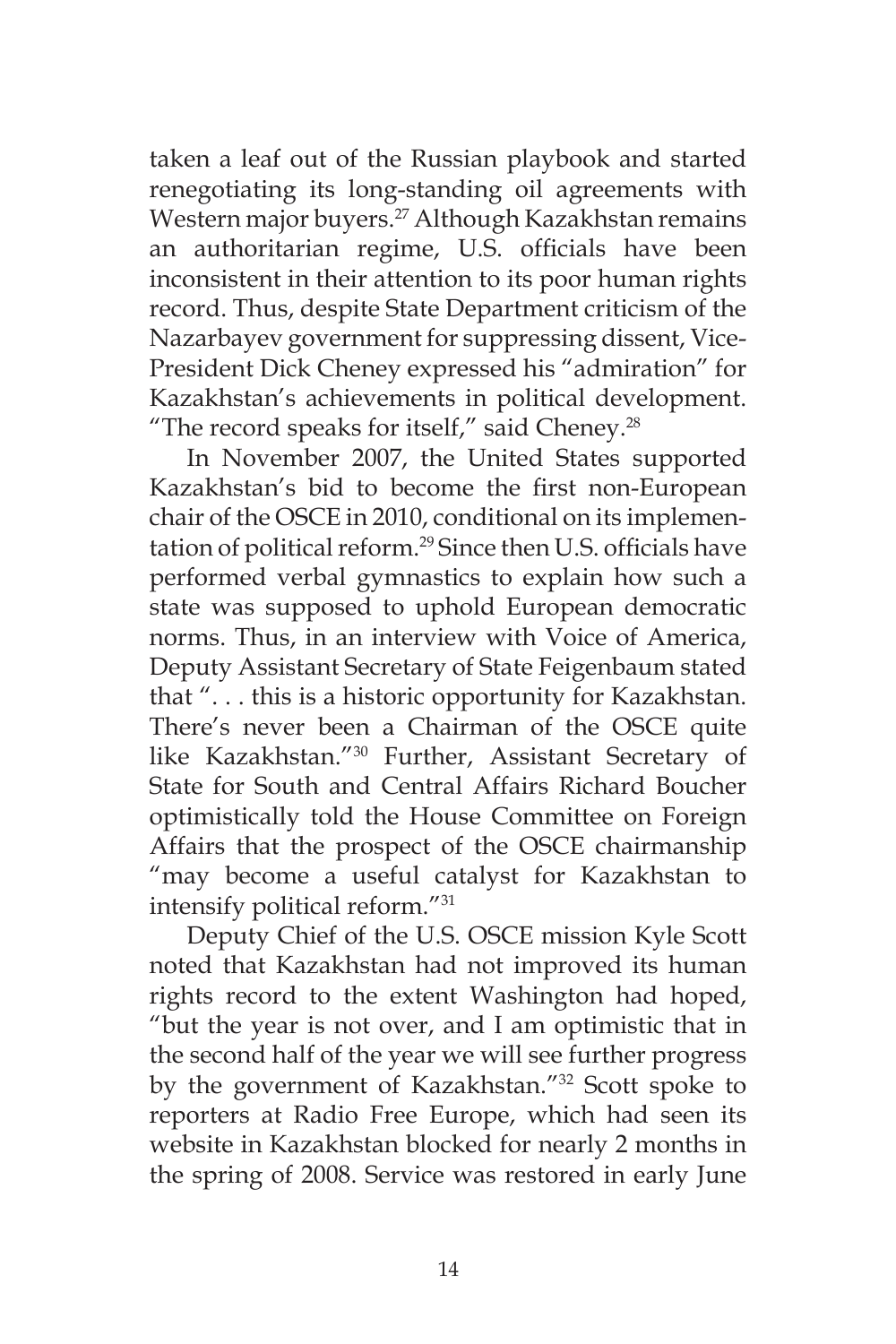only after pressure by the U.S. Government, the OSCE, and human rights organizations.<sup>33</sup>

Turkmenistan has been of increasing interest, especially since the death of Saparmurat Niyazov, its President, in December 2006, but prospects for cooperation remain uncertain. Considering Russia's efforts to monopolize Turkmenistan's gas exports, the United States has been pressing it to diversify to earn a better return. This led on the one hand to Turkmenistan's demand for a higher price for the gas it ships to Russia, but could also lead to higher prices for any gas shipped directly to Europe. A Turkmenistan-Afghanistan-Pakistan pipeline (TAP), which would also involve Indian participation (sometimes called TAPI), has been discussed for some time, but regional security challenges pose considerable blockage to its implementation.<sup>34</sup>

Turkmenistan's President Gurbanguly Berdymukhammedov attended the NATO summit in Bucharest in April 2008 to discuss TAP and other energy projects in private meetings with President George Bush and Afghanistan's President Hamid Karzai, among others. Berdymukhammedov's attendance at the meeting, which he called a "good opportunity for an exchange of opinions about the problems of international security," was particularly notable given Turkmenistan's long-standing position of neutrality.35 Although Turkmenistan has been a member of NATO's Partnership for Peace Program since 1994, former President Niyazov confined his country's participation in international organizations to economics and trade.36

The other surprise guest at the April 2008 NATO summit was Uzbekistan's President Islam Karimov. The deterioration of the security situation in Afghanistan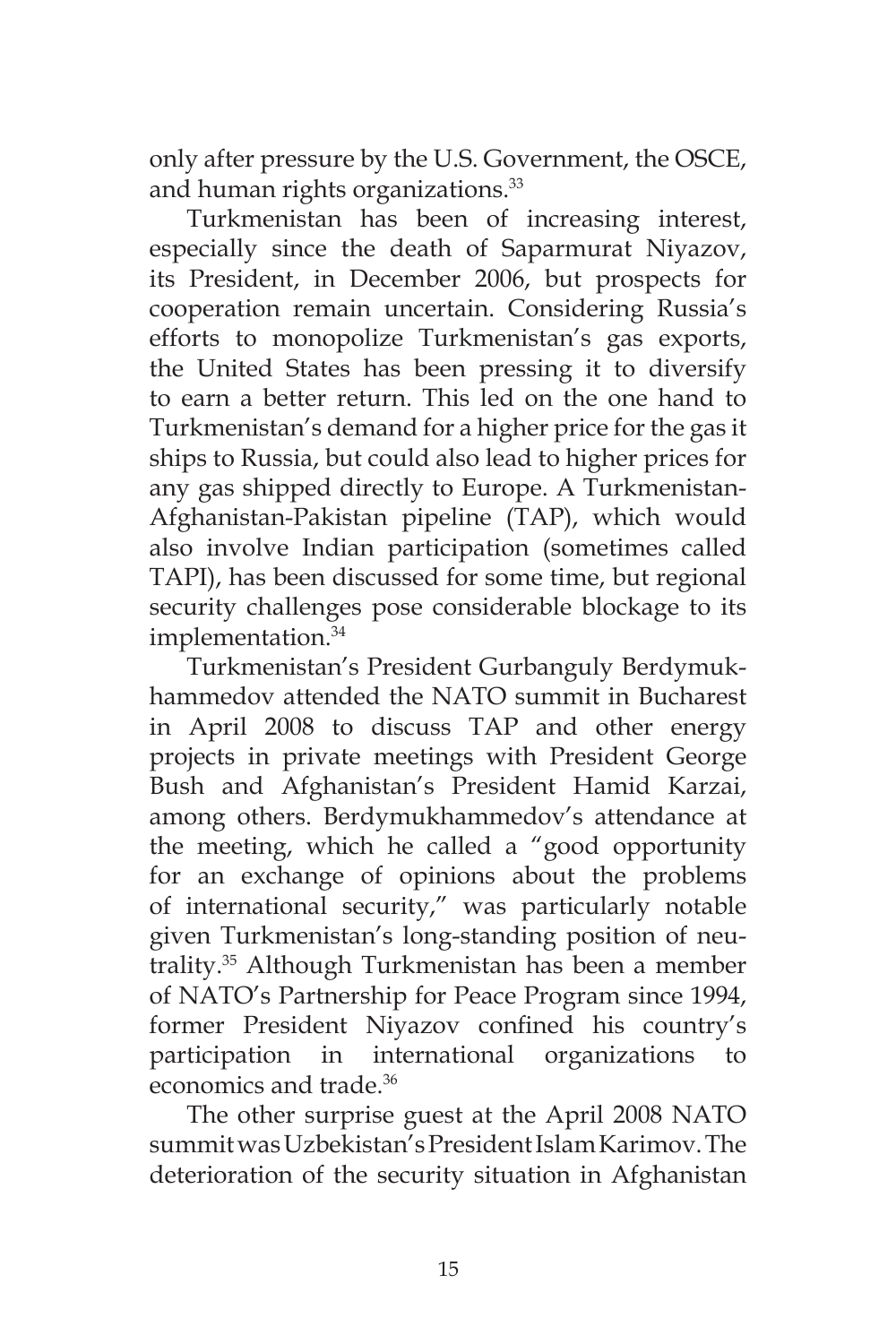in recent years has reduced enthusiasm in Washington and European capitals for his continued international ostracism on human rights grounds. Claiming progress in human rights dialogue, the EU twice suspended sanctions it had imposed on travel by Uzbek officials responsible for the Andijan massacre.<sup>37</sup> In October 2008, the EU lifted the visa bans while continuing its arms embargo against Uzbekistan.38

A series of high profile U.S. visitors, including former Central Command (CENTCOM) Commander Admiral William Fallon in January 2008, and Pamela Spratlen, Acting Deputy Assistant Secretary of State for Central Asian Affairs, in March, helped pave the way for Karimov's agreement to cooperate with NATO in a rail corridor through Uzbekistan to support reconstruction efforts in Afghanistan. Karimov also proposed restarting a lapsed multilateral initiative on Afghanistan and including NATO as one of the parties.39 Although the United States no longer has basing rights at K2, German forces under NATO command continue to use an air base at Termez in Uzbekistan. One month prior to the NATO summit, on March 5, 2008, U.S. Special Envoy to Central Asia and the Caucasus Richard Simmons announced that the Uzbek government would once again allow the United States access to the base.<sup>40</sup>

With respect to Tajikistan, a poor country that depends heavily on foreign donors, particularly Russia, the United States has also been seeking to provide additional strategic and economic options, particularly in border control and energy. For example, the United States has provided \$40 million in aid to rebuild border posts along the Afghan frontier, now that Tajikistan resumed control over its border security from Russia in 2005. The United States also financed a \$36 million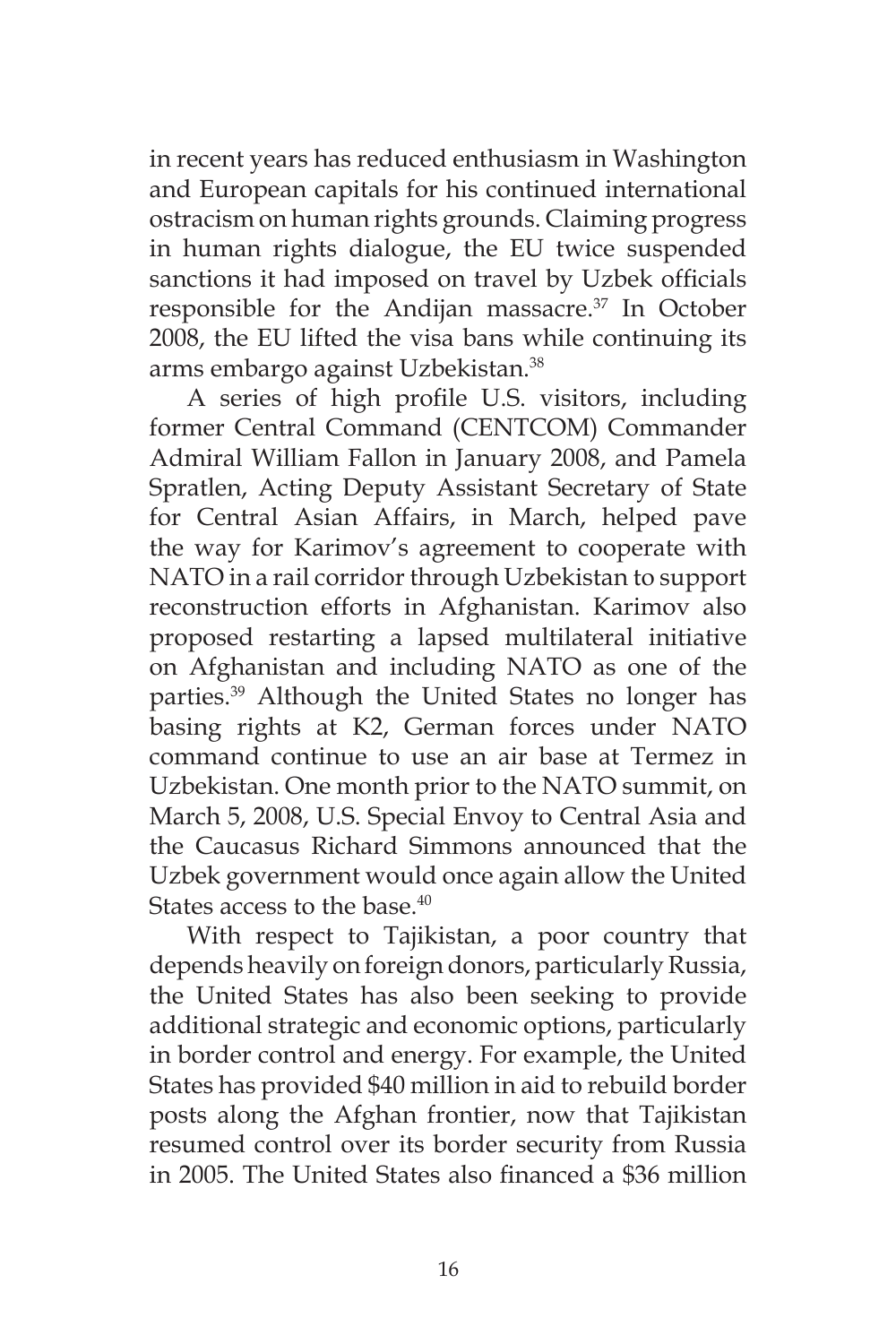bridge connecting Afghanistan with Tajikistan, replacing intermittent ferry service.<sup>41</sup> Washington is encouraging a regional electricity-sharing agreement among Kyrgyzstan, Tajikistan, India, and Pakistan, and hopes to assist Tajikistan to become a major regional hydropower exporter.42

Since 2005, the United States has sought to encourage integration in Central Asia with South Asia, partly to reduce Central Asian dependence on Russia and China, but also to assist Afghanistan to become more economically stable. Unlike former National Security Advisor Zbigniew Brzezinski, who once termed Central Asia "an arc of crisis," Secretary Rice viewed it as an "arc of opportunity."43 A number of initiatives have been promoted to foster regional cooperation. The State Department reorganized and now situates Central Asian states with South Asia in a new bureau for Central Asian and South Asian Affairs.44 For U.S. policymakers, this reorganization was designed to anchor Afghanistan economically, as well as to eliminate what Secretary Rice called the Cold War era "artifact" of Central Asia's inclusion in the Soviet Bureau.45

According to Assistant Secretary of State Boucher,

One of our goals in trying to work in Afghanistan is to stabilize Afghanistan, so it can become a conduit and a hub between South and Central Asia so that energy can flow to the south. Ideas and goods can flow to the north. People can move back and forth. Intellectual influences can move back and forth. And so that the countries of Central Asia are no longer bottled up between two enormous powers of China and Russia, but rather they have outlets to the south as well as to the north and the east and the west  $46$ 

To promote regional integration in Central and South Asia, the United States has supported a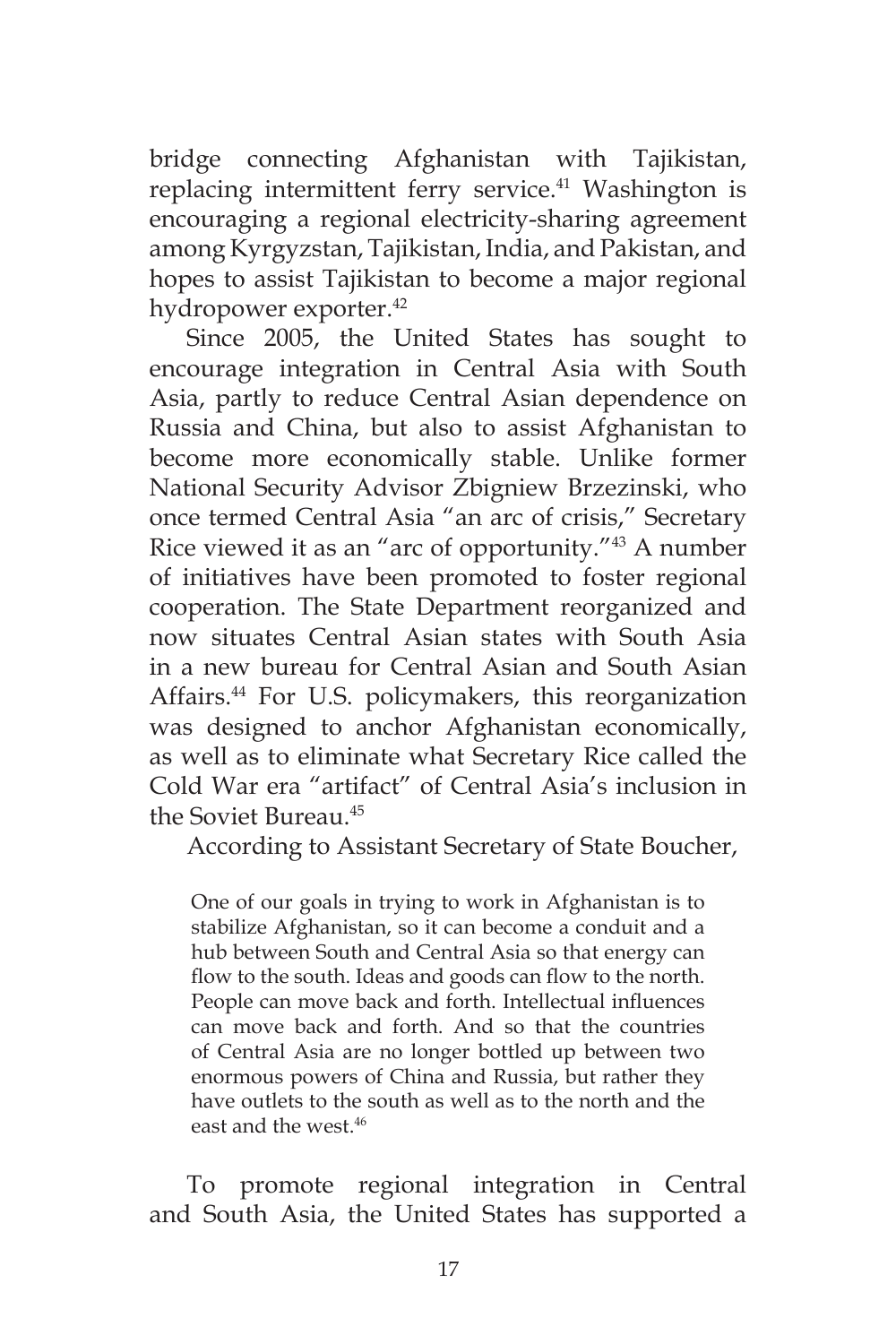number of initiatives. The U.S. Trade Representative has a trade and investment framework with the five Central Asian states to foster cooperation in electricity, telecommunications, water planning, and border controls.47 The United States also works with the World Bank to develop transportation infrastructure in the region through the Asia Development Bank's project for Central Asia Regional Economic Cooperation (CAREC), involving Kazakhstan, Kyrgyzstan, Uzbekistan, Tajikistan, plus Azerbaijan, Mongolia, Afghanistan, and China.<sup>48</sup>

### **The Shanghai Cooperation Organization in Flux: Implications for the United States.**

Originating in an April 1996 meeting in Shanghai on confidence-building for China, Russia, and the Central Asian states bordering on China, Kazakhstan, Kyrgyzstan, and Tajikistan, the Shanghai Five gradually adopted a broader economic, political, and security agenda. Just 3 months before September 11, 2001  $(9/11)$ , the group became a formal regional security organization known as the SCO, and expanded to include Uzbekistan. The U.S. military intervention in Afghanistan and agreements to use bases in Uzbekistan and Kyrgyzstan, as well as corresponding Russian efforts to revive military cooperation within the Commonwealth of Independent States (CIS), eclipsed the SCO's security role at first. Consequently, American officials initially downplayed the importance of the organization, but after Uzbekistan decided at the 2005 annual meeting to request American forces to leave its base at K2, the United States began paying closer attention to the impact of the SCO for U.S. interests in Central Asia. The possibility of Iran becoming a full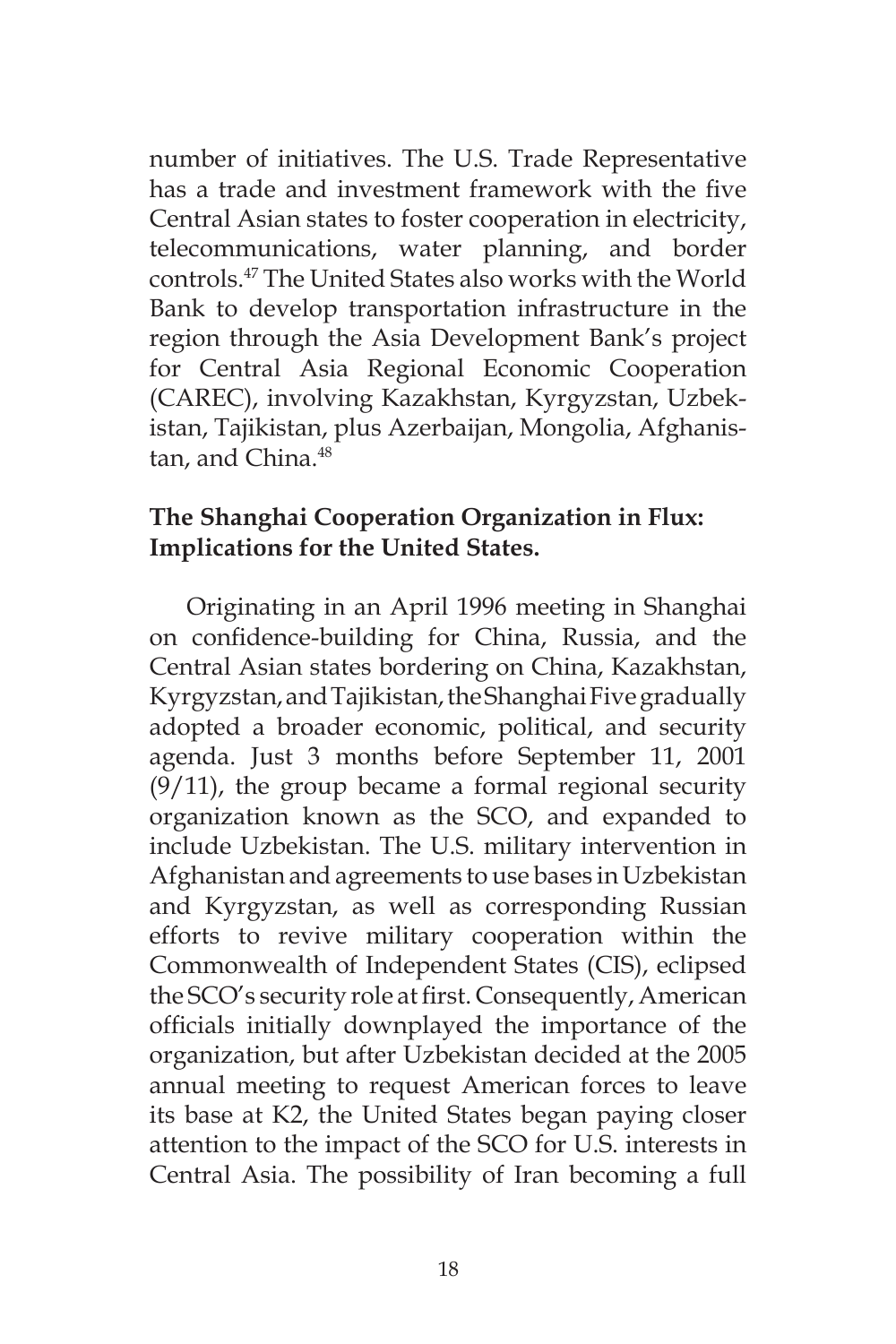member of the SCO has raised concern. Currently, Iran, Pakistan, India, and Mongolia are SCO observers.

Although former Vice-Chairman of the Joint Chiefs of Staff Edmund Giambastiani noted that the United States was monitoring SCO military exercises closely, Secretary of Defense Donald Rumsfeld downplayed the impact of the first Sino-Russian drill in 2005 (discussed below), claiming that "he didn't see anything threatening to Taiwan or anyone else."49 Rumsfeld was less sanguine about Iranian participation in the SCO, however. He noted that it was "passing strange" for a group, supposedly committed to anti-terrorism, to consider membership for a state supporter of terrorism.50 As Deputy Assistant Secretary of State Feigenbaum noted, "There's a debate in the United States about what the SCO is, whether its members can cooperate, and what their cooperation might mean for  $11S$ .  $"51$ 

Scholars in the West also are divided about the impact of the SCO on regional security and U.S. interests in Central Asia.52 While recognizing that its members have different agendas on certain issues, some observers are concerned that China and Russia intend to use the SCO as a vehicle for coordinated opposition to the United States in Central Asia.<sup>53</sup> Another perspective goes even further, holding that the SCO is notable for "evolving into one of the most powerful regional organizations in post-Cold War Asia," which promotes strategic cooperation among Central Asian states and seeks to protect regime security.<sup>54</sup> Other analysts downplay the potential threat the SCO could pose to the United States and highlight the conflicts of interests among the participants.<sup>55</sup>

Despite some concern in the West about the SCO's emergence as an anti-American alliance, officials reject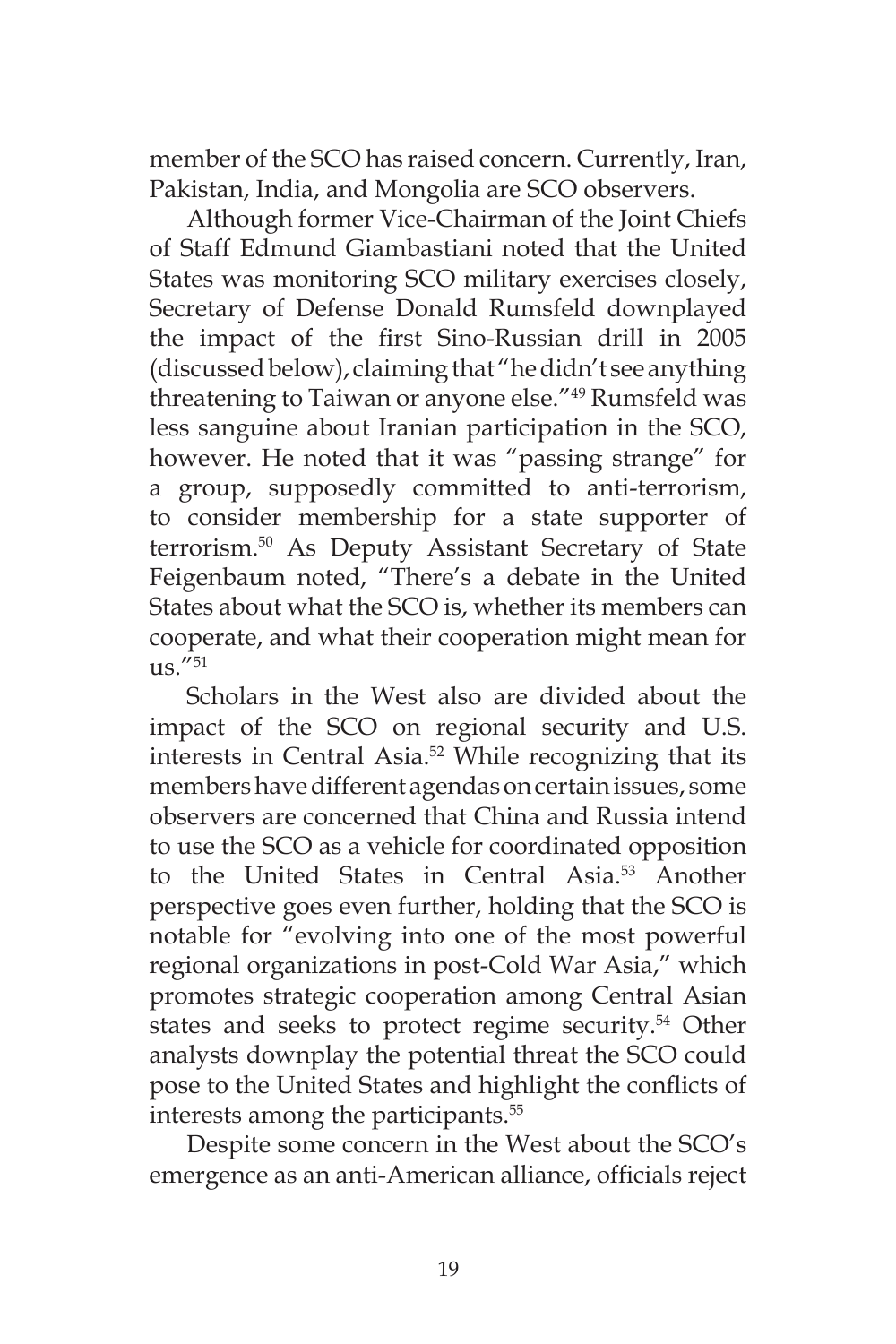this interpretation. Feigenbaum asserted that the SCO is not a "'new Warsaw Pact'. . . . Neither is the SCO a 'counterweight to NATO,' not least because its Central Asian members' participation in the SCO has by no means *precluded* their cooperation in NATO."56 Similarly, on May 15, 2008, the defense ministers from SCO member countries signed a communiqué which stated unequivocally that "The SCO member countries' activities in the military field are not aimed at establishing a military or political alliance and are not targeted at a third party."57

China and Russia held their first joint military exercises (Peace Mission) from August 18-25, 2005, on the Jiaodong peninsula in the People's Republic of China's (PRC) Shandong province and the Yellow Sea, involving 10,000 troops and an array of modern military technology.58 Peace Mission 2005 followed on previous SCO counterterrorism exercises in Kyrgyzstan in 2002 and in Kazakhstan and China in 2003, but was distinctive in its composition and unexpected location. The 2005 Sino-Russian exercise posited a hypothetical ethnic conflict breaking out in a third country, which then appealed to its neighbors and the UN for help.

While there was some speculation that China and Russia had a Korean peninsula crisis in mind, actually the location was a compromise. Originally Russia proposed holding the exercise in Xinjiang, due to its proximity to the Russian air base in Kyrgyzstan. Instead, the PRC suggested Zhejiang province across from Taiwan. When the Russian side rejected that location as too provocative, the two countries agreed to hold the exercise in Shandong province.<sup>59</sup>

Russia contributed a small number of forces, just 1,800 of the 10,000 total, but involved a substantial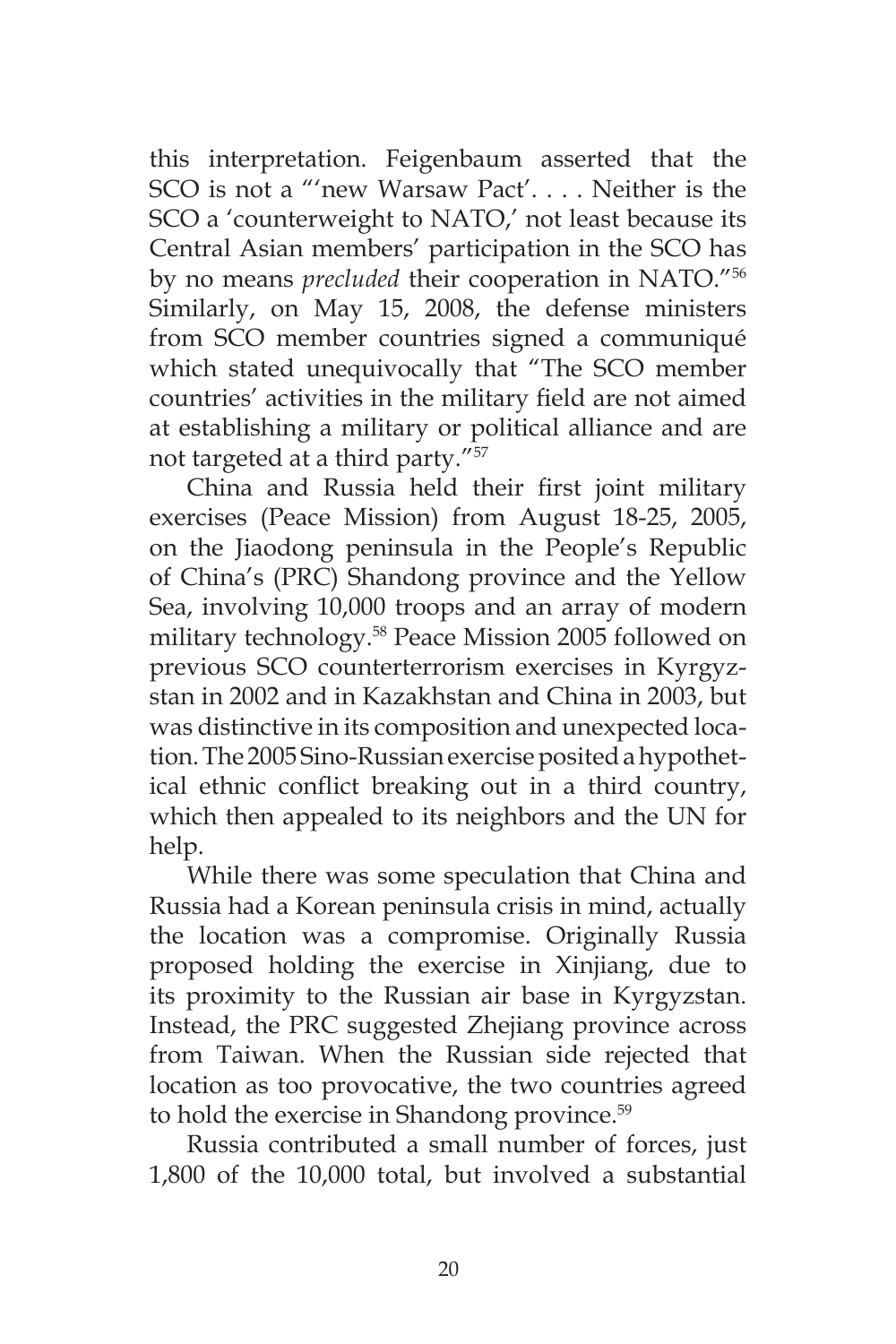naval contingent from the Russian Pacific Fleet, including a large BDK-11 assault ship, an anti-submarine warfare vessel, the *Marshal Shaposhnikov*; the destroyer, *Burny*; and diesel submarines. The naval squadron joined with Chinese forces to simulate a major amphibious landing on a beachhead in the Jiaodong peninsula. Russian bombers (Tu-95S *Bear* strategic bombers and Tu-22M3 *Backfire* long-range bombers) would stage an air landing near Qingdao, including air cover by SU-27SM fighters armed with AS-15 3,000 kilometer (km) cruise missiles against naval targets.

While Peace Mission 2005 may have been a joint exercise, China and Russia were pursuing different goals. For Russia this was an opportunity to train its pilots, test its equipment, and, most importantly, showcase its technology for China's purchase. For the PRC, the exercise provided an important training function, but was also designed to demonstrate its naval power to Taiwan and other neighbors.

In the aftermath of the Andijan events, cooperation in law enforcement has become a new feature of SCO exercises. Chinese officials attribute the shift to continued concern over terrorism and the need to take joint action to address a wide range of transnational threats such as trade in arms and drugs, human trafficking, and money laundering.<sup>60</sup> On August 24-26, 2006, law enforcement agencies from China and Kazakhstan cooperated in their first joint anti-terrorism exercise in Almaty province in southeastern Kazakhstan and in Yining in the Xinjiang Uighur Autonomous region.

From August 9-17, 2007, Chinese forces participated in an SCO anti-terrorist exercise in Russia for the first time. This was the first occasion since the 1969 Sino-Soviet border clashes that Chinese troops have been on Russian soil and President Putin had to sign a special law allowing for their presence.<sup>61</sup> Peace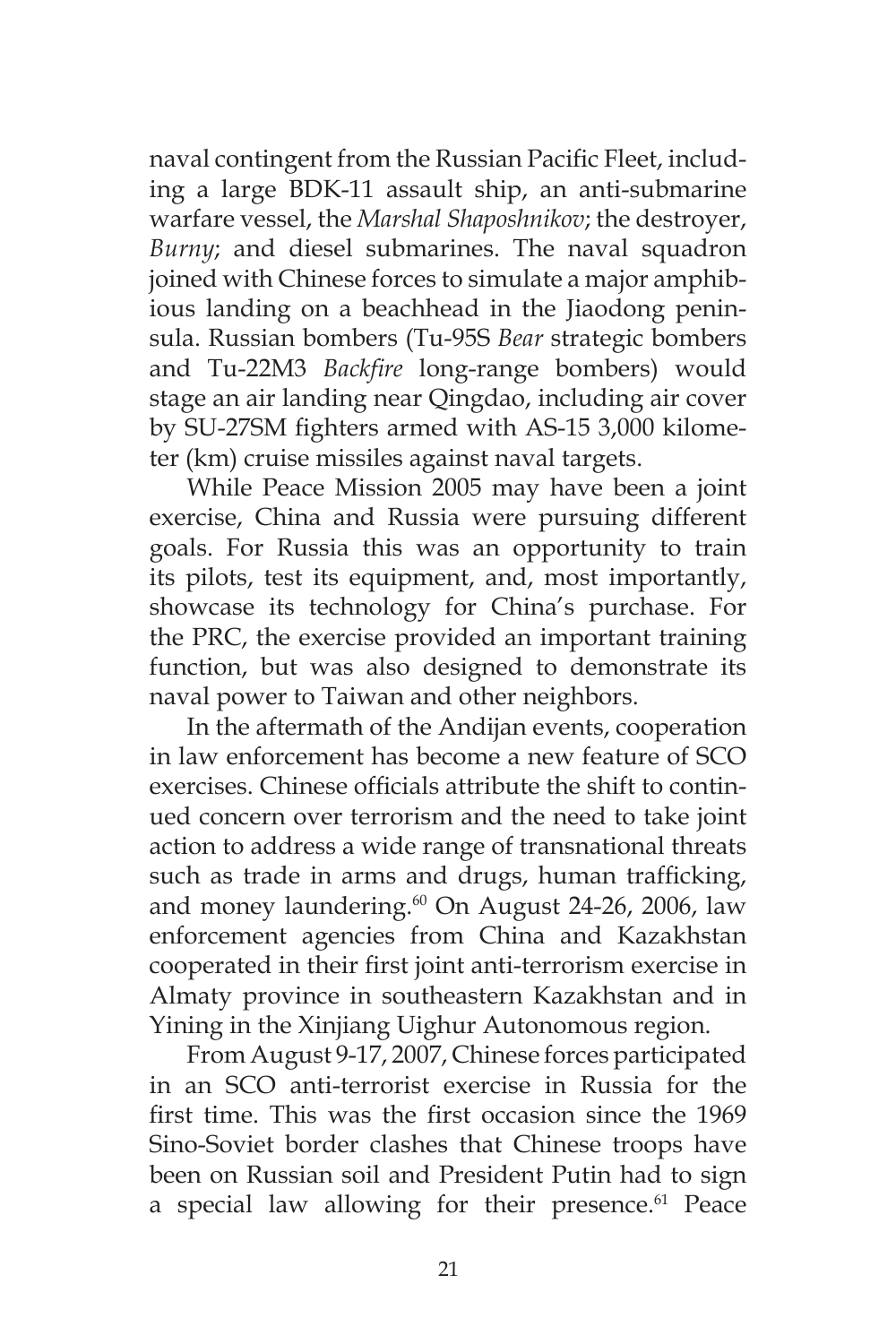Mission 2007 involved some 6,000 troops from all six SCO members (including 1,600 from China, 4,700 from Russia, plus smaller numbers of paratroopers from Kazakhstan, Tajikistan, and Kyrgyzstan and staff representation from Uzbekistan), an additional 2,000 support personnel, Russian Mi-8, Mi-24, and Mi-28N helicopters, Su-25 assault planes, armored personnel carriers and tanks, as well as 46 Chinese aircraft (IL-76 transports and 8 *Flying Leopard* fighter-bombers) plus China-made Type 96 armored vehicles and Type 99 tanks.62 It was the first overseas exercise for Chinese airborne units and the largest SCO exercise to date.<sup>63</sup>

Peace Mission 2007 involved strategic consultation and planning in Urumqi in Xinjiang and a drill in Chelyabinsk, Russia.<sup>64</sup> The scenario supposed that terrorists seized a village near Chelyabinsk, took hostages, and made political demands. The SCO then ordered a counterterrorist operation. Defense officials traveled to Urumqi to plan the operation, which was carried out in the town of Chebarkul in the Chelyabinsk region. Russian commentators questioned the antiterrorism rationale for the exercise, which they interpreted as a rehearsal for future operations to quell political opposition, such as occurred in Andijan.<sup>65</sup> The most important security development coincided with the end of the exercise. On its last day, Russian strategic bombers took to the skies again, an action that had ceased after the end of the Cold War.

One odd feature of this exercise was that the participating troops from the 4th and 6th Infantry Divisions of China's Xinjiang military district took an unusually circuitous route to Chelyabinsk in western Siberia.<sup>66</sup> Instead of traveling 600 miles by the trans-Asian railway from Urumqi through Kazakhstan via Astana to nearby Ekaterinburg, connected by road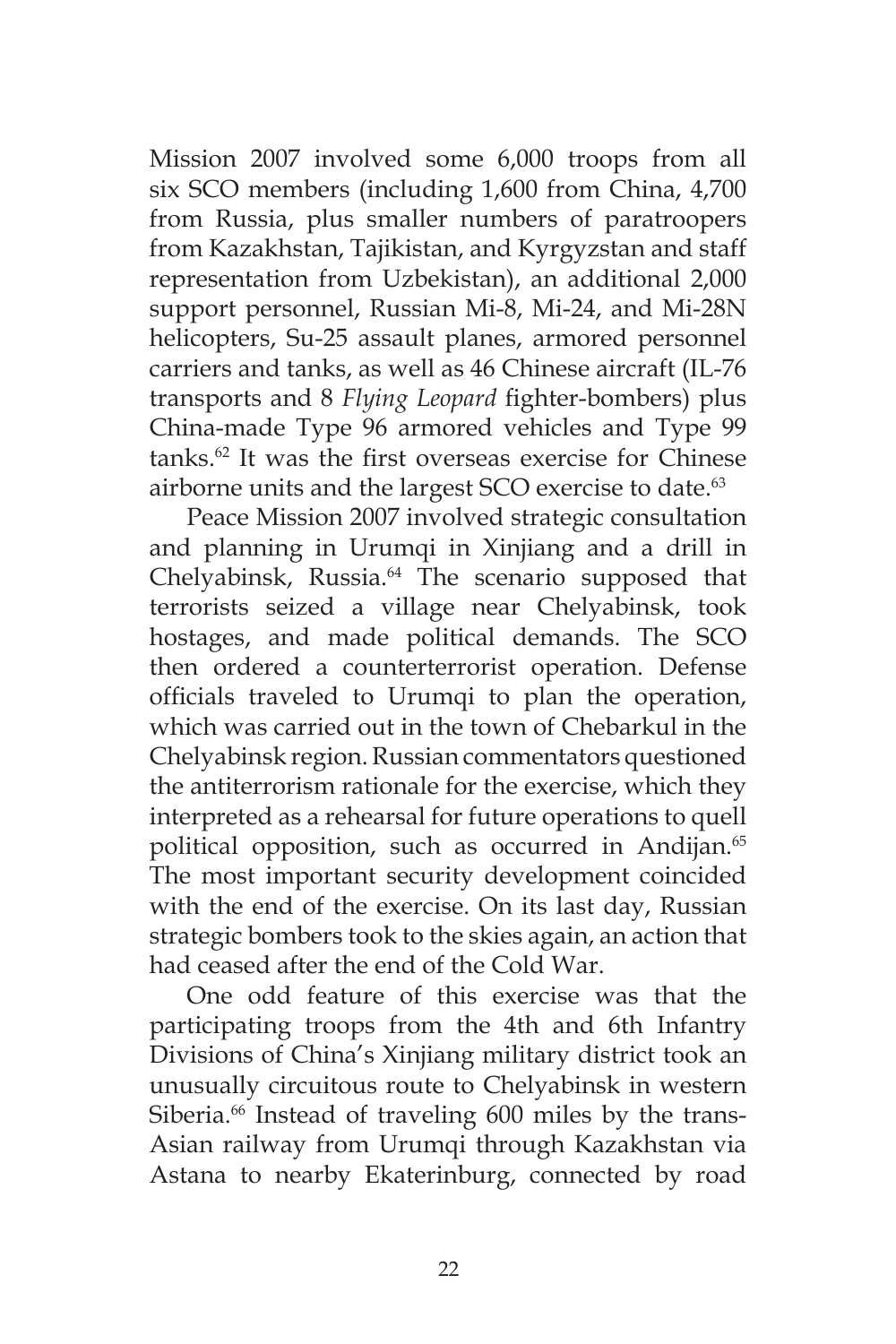and rail to Chelyabinsk, the Xinjiang forces instead traveled along a route 10 times as long, across China to Manzhouli in Heilongjiang province, then headed west across Eastern Siberia to the Urals, in effect circling Mongolia's entire border. According to some Russian and Chinese media reports, Kazakhstan denied Chinese troops transit permission.<sup>67</sup> This lack of trust between China and Kazakhstan was echoed in some less than welcoming reactions within Russia to the presence of Chinese troops. A spate of articles came out in the Russian media suggesting that military cooperation with China on Russian territory was foolhardy, given China's rising economic power and potential territorial ambitions<sup>68</sup>

Despite the undercurrent of unease, in June 27, 2007, the SCO states signed a treaty on holding military exercises which member states are still in the process of ratifying. On May 17, 2008, the SCO defense ministers met to discuss further steps they could take to strengthen cooperation in combating terrorism, extremism, and separatism. They agreed to hold the next set of exercises in Kazakhstan in 2010. Although China's Ambassador to Russia, Liu Guchang, praised the 2005 and 2007 Peace Mission drills, he commented that joint Sino-Russian exercises would not be held frequently in the future. The Chinese Ambassador added that ". . . if they must take place, they will certainly be done quite successfully."69 If regional security cooperation within the SCO has its limits due to a lack of trust among its members, its prospects for regional economic integration are sometimes overstated and confused with the (competing) efforts by Russia and China to reorient Central Asian economies in their direction, which will be discussed in greater detail in the next section.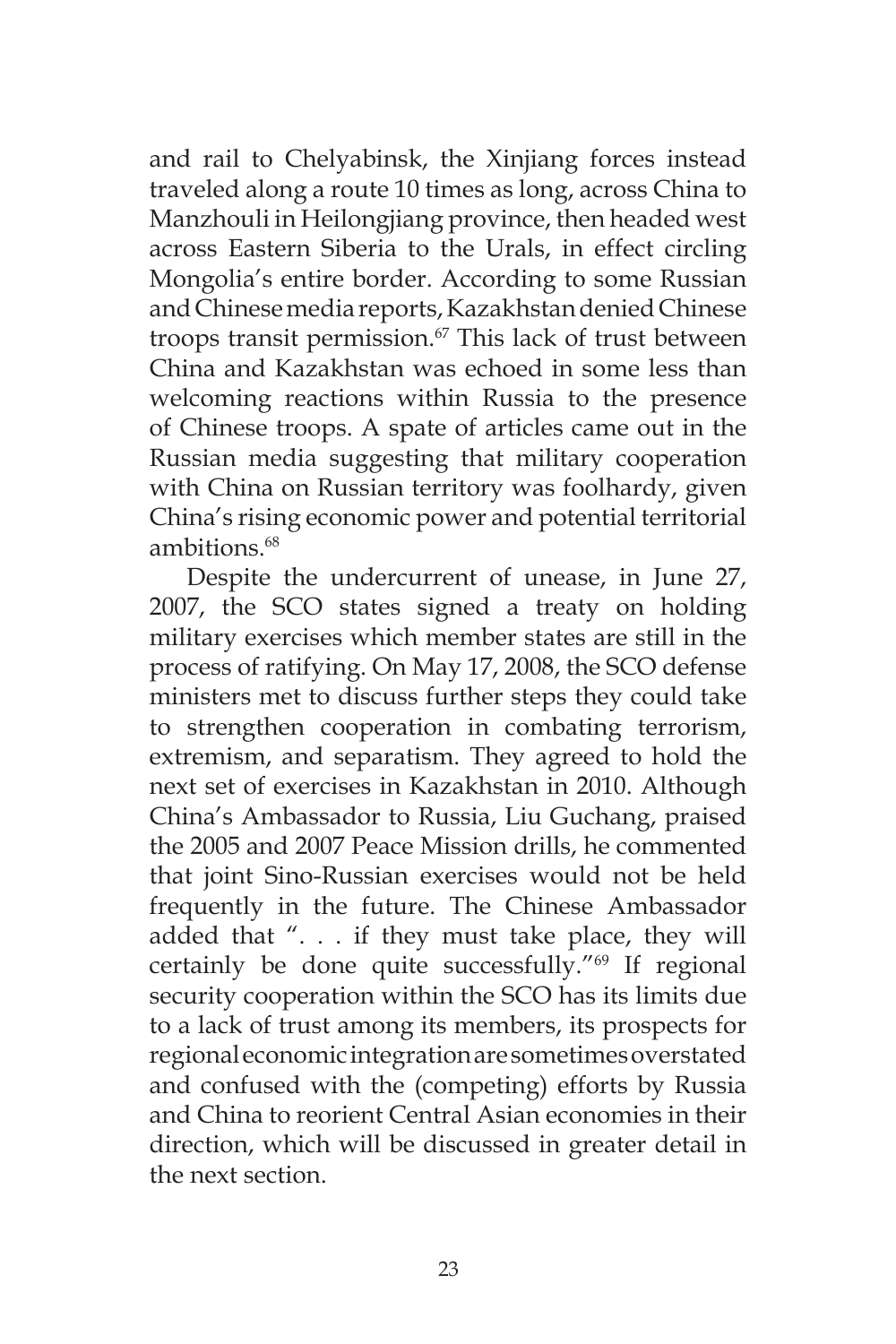Russia, for its part, has been seeking to maintain its access to Central Asian gas and contain Chinese economic ambitions in the region by involving regional producers in a gas cartel dependent on Gazprom's pipeline network. The rise in oil prices has, on the one hand, given Russia more global clout, but also has empowered Central Asian producers to look beyond Russia for better deals, especially on pricing. A variety of other countries, including Japan, the EU, and India, have indicated an interest. Thus, although Central Asian states have achieved a higher profile as economic players, through their individual connections to various states inside and outside the region, such efforts have not produced true regional integration.

This has not been for a lack of trying. Central Asian states first raised the prospect of a Common Market in 1993 and subsequent years saw a succession of efforts to create an economic community. Its ultimate expression, the Central Asian Cooperation Organization (CACO), effectively merged with the Russian-organized Eurasian Economic Community (EurAsEc) in 2005, diluting the prospects for a truly Central Asian union.<sup>70</sup> Although President Nazarabayev continues to advocate such a union, scholars note that none of the previous efforts to create a multilateral trade network has been effective.71

Inadequate infrastructure has been a major impediment. At a meeting on regional integration, then Director of the State Department's Office of Central Asian Affairs Pamela Spratlen recounted her experience traveling in the region in 2006:

. . . when I first came on board, I had the very ambitious idea that I would go visit all five Central Asian capitals in two weeks. And I thought I would be able to get around and come back, and have a more fulsome understanding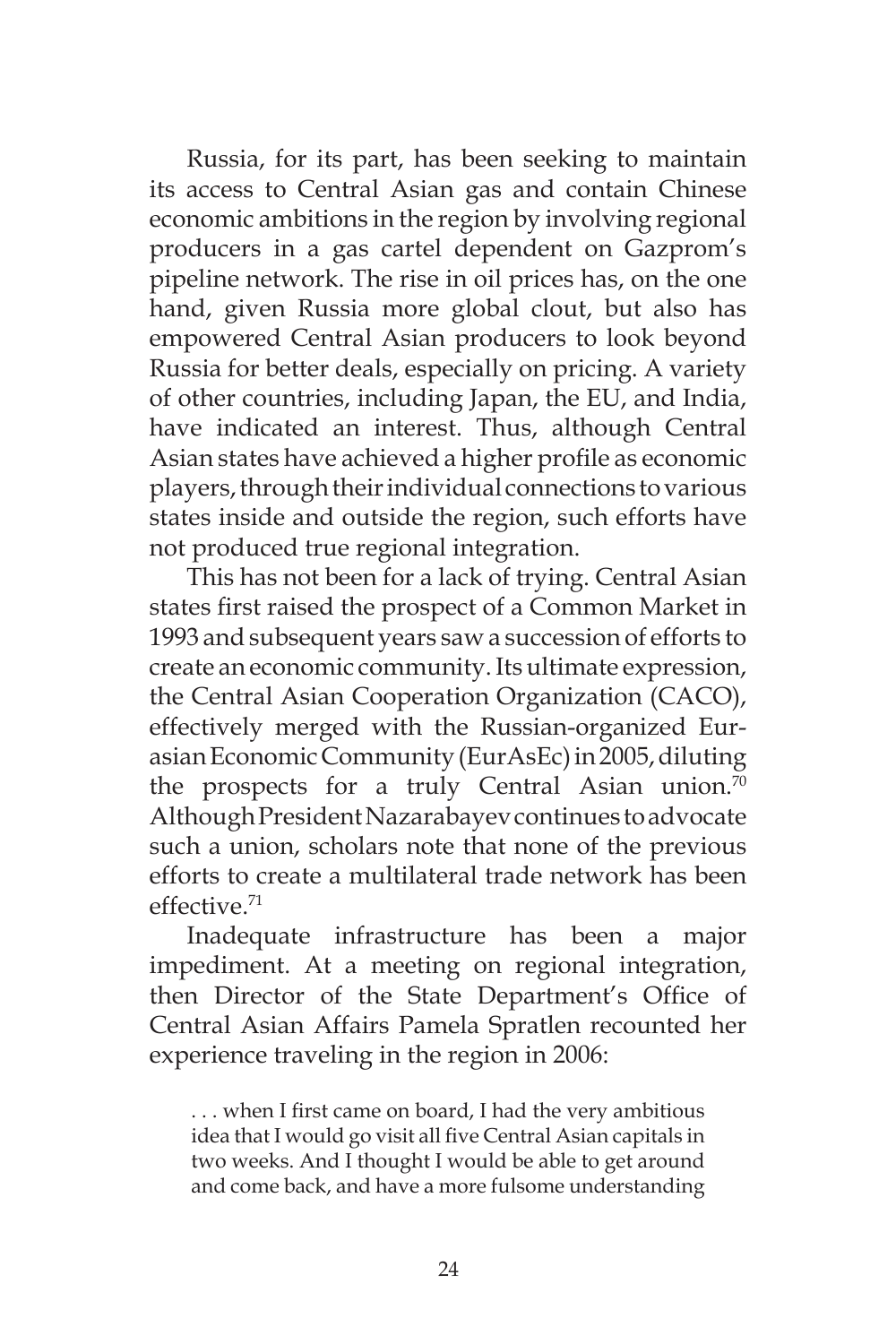not only of the capitals, but I was even ambitious enough to think that I could get out into the regions in this twoweek period. Well, we started planning my travel, and I hear the chuckling. It turned out that the flight connections, not just within Central Asia but just getting to Central Asia; I mean, I had to sort of remind myself of the amount of time that takes. And then, the idea of actually traveling within turned out to be a great deal more challenging than I ever imagined; all the connections either went through Moscow or Istanbul or Frankfurt, and it just wasn't possible to fly between some of the capitals. And so I thought, well perhaps what I could do is fly between some, and then I would drive to get to other places; how about driving from Dushanbe to Ashgabat, for example. Well, we looked at that—(laughter)—and it turned out that wasn't going to be possible either. So I have a very personal understanding of the importance of integrating Central Asia, and the difficulties of trying to make that happen. And if I, as a U.S. government official going on a one-time basis or irregular basis to the region, have this understanding based on my attempt to try to do this travel, I can only imagine what it's like for a businessperson who's thinking about trying to build a business from the ground up in Central Asia or develop a partnership and really address the challenges of trying to do business there in one country, but certainly in trying to do it in many  $\ldots$ <sup>72</sup>

While the more grandiose plans for an EU-type economic community have not borne fruit, progress has been made recently in improving regional transportation and energy infrastructure. The Central Asian Regional Economic Cooperation (CAREC) program, involving Kazakhstan, Kyrgyzstan, Tajikistan, and Uzbekistan, plus Azerbaijan, Afghanistan, China, Mongolia, and six multilateral organizations (Asian Development Bank, European Bank for Reconstruction and Development [EBRD], International Monetary Fund [IMF], Islamic Development Bank, World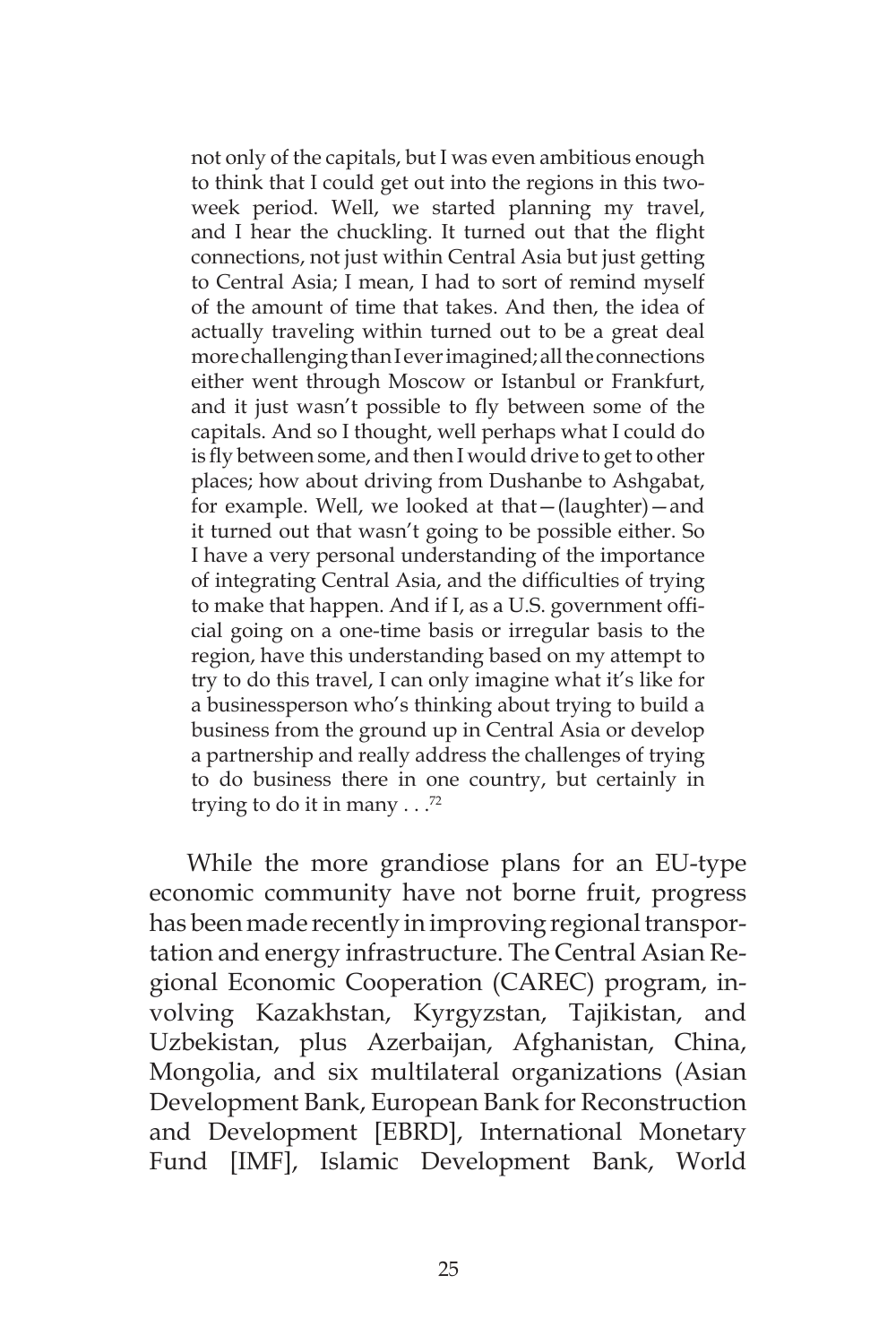Bank, and the United Nations Development Program [UNDP]), is moving forward with a strategy to develop six transportation corridors to connect countries within the region and to the rest of Eurasia, to harmonize transport and customs regulations, and to develop a regional electricity market.73

Since 2004, the SCO has sought to develop cooperation in the energy sphere. In November 2006, Russian officials raised the idea of a region-wide energy club, an idea also supported by Kazakhstan. The declaration at the August 2007 summit called for continued "dialogue on energy to promote the pragmatic cooperation between energy producing countries, transit countries, and consuming countries."74 President Nazarbayev spoke of the region's pipeline network forming a basis for "an Asian energy market."75 Former President Putin, a major advocate of an SCO energy club, asserted such an organization would provide "a powerful impetus to regional projects in the interests of all SCO member states . . ."76 Nonetheless, energy cooperation to date has tended to focus on bilateral projects, driven by competing development agendas. The creation of a true Central Asian energy market could speed up the diversification of pipeline routes, thereby anchoring producing states to consuming states and potentially undermining the cohesiveness of the SCO itself.<sup>77</sup> With Russia, China, and Western companies advocating for pipelines flowing in different directions, and Central Asian energy producing countries competing with one another for contracts, region-wide energy cooperation faces many challenges indeed.

According to Timur Dadabaev, an expert on Central Asian regional integration, multilateral development projects face three types of impediments. First, Central Asian states view each other as competitors, particularly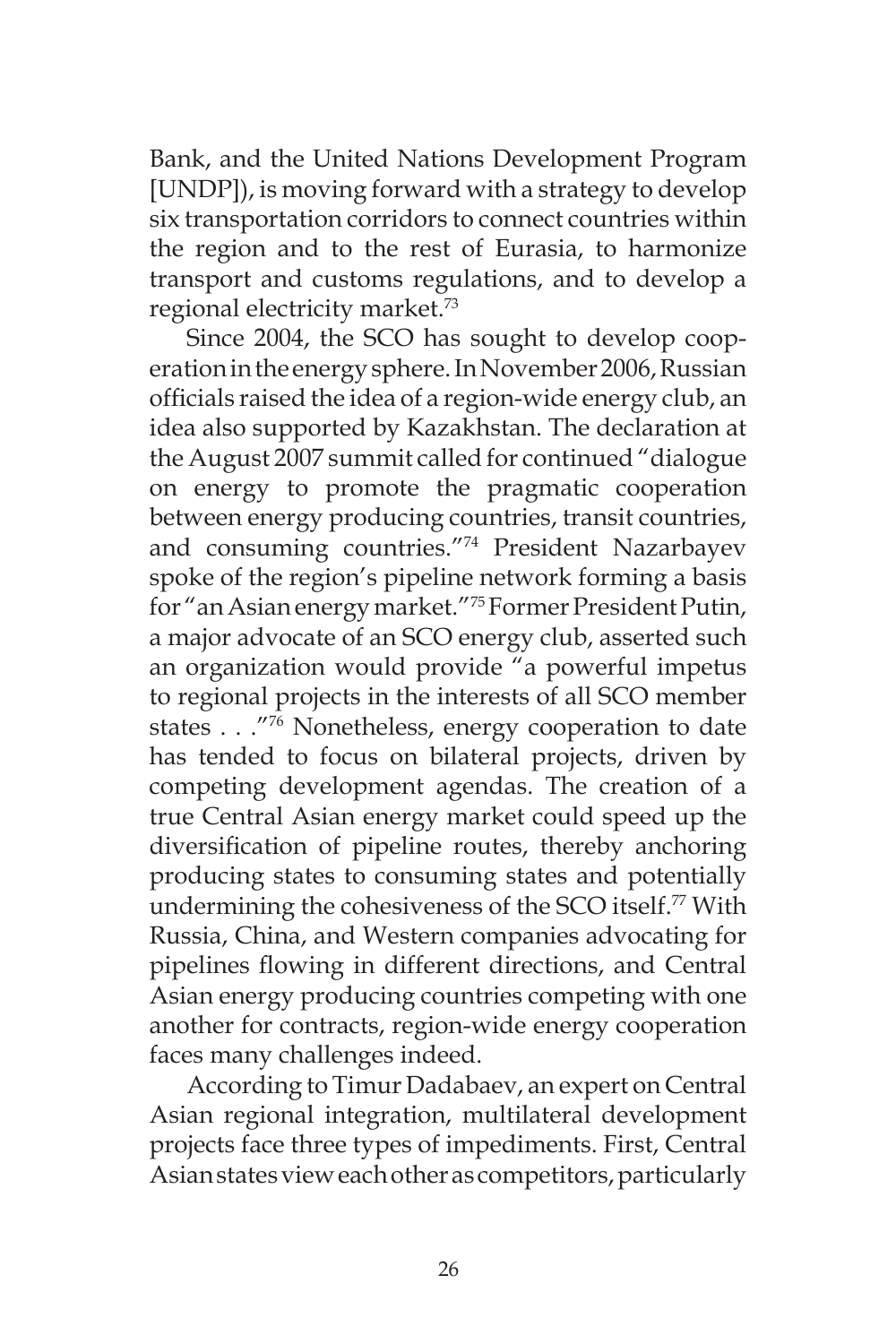in the energy sector. This results in barriers to trade within the region, while individual states seek partners outside. Second, many of the more promising areas for cooperation, for example, regulating access to water supplies, would require states to address collective goods problems and involve some loss of sovereignty for the mutual benefit of the region. Finally, Dadabaev notes that the five Central Asian states are pursuing different economic models, with Kazakhstan and Kyrgyzstan opting for liberal reform, Uzbekistan and Turkmenistan continuing state-led development, and war-torn Tajikistan relying on foreign aid.<sup>78</sup>

While this monograph focuses on U.S.-Russia-China competition in Central Asia, other rivalries in the region pose challenges for economic integration. Nicklas Norling and Niklas Swanström note that the conflict between Pakistan and India brought the South East Asian Association for Regional Cooperation (SAARC) to a standstill and has the potential to stymie the work of the SCO, should the two countries accede to full membership.<sup>79</sup> Moreover, even as Sino-Indian relations improve, they are emerging as competitors for trade and energy markets in Central Asia.

### **China, Russia, and Central Asia.**

Central Asia has turned out to be both an important arena for Sino-Russian cooperation and an equally significant test of its limits. The following section first explores the areas of agreement in Chinese and Russian policies towards Central Asia.

China and Russia have three areas of overlapping concern in Central Asia. First, they both view the region as a test case for their aim to create a multipolar world order, based on a "democratic" vision of international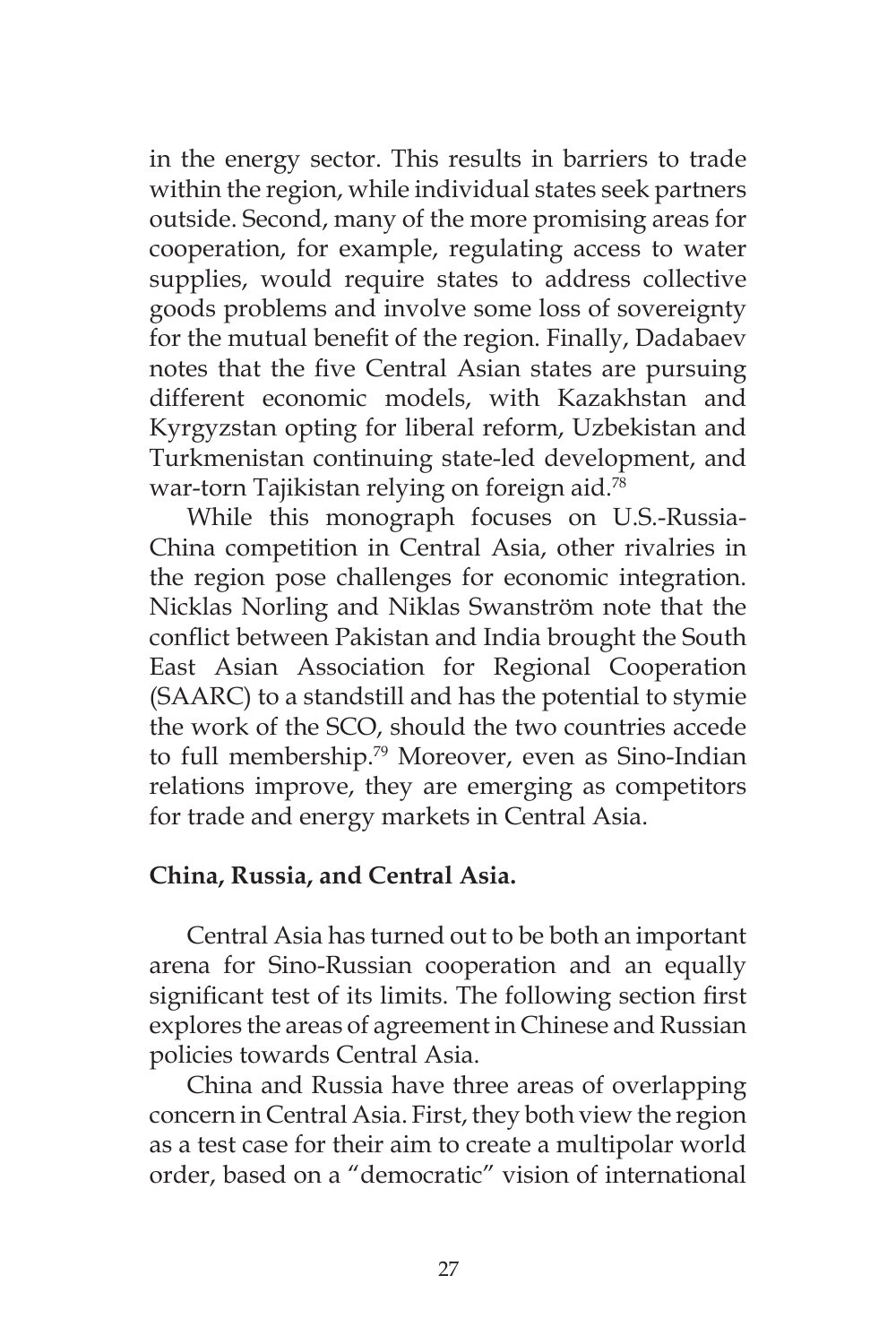affairs in which a variety of states wield influence and counterbalance U.S. power. In their May 23, 2008, joint statement, Russia and China asserted that "International security is comprehensive and inalienable, and some countries' security cannot be guaranteed at the cost of some others', including expanding military and political allies."80 Russian and Chinese leaders regularly call for greater cooperation and coordination in the SCO between their two countries in the context of their broader goal of promoting of multilateral diplomacy.<sup>81</sup>

For Russia and China alike, events in Central Asia have appeared to vindicate their broader foreign policy goals. The loss of the K2 base at a time when the United States was bogged down in two wars was interpreted by some Russian analysts as the beginning of the decline of American empire and a potential turning point for Moscow's resurgence in Central Asia.<sup>82</sup> Others see Russia's embrace of the SCO as a defensive move, responding to a security vacuum in the region and disappointment in U.S.-Russian relations.<sup>83</sup>

For China, involvement with SCO reflects the Chinese leadership's conception of a "harmonious world" premised on multilateralism, common security, common prosperity, and respect for each country's right to choose its own development path.<sup>84</sup> Indeed, what Chinese officials term the "Shanghai Spirit" incorporates many of the same concepts. As the June 15, 2006, SCO declaration affirms: "The SCO owes its smooth growth to its consistent adherence to the 'Shanghai Spirit' of 'mutual trust, mutual benefit, equality, consultation, respect for multicivilizations and pursuit of common development.' This spirit is the underlying philosophy and the most important code of conduct of SCO<sup>"85</sup>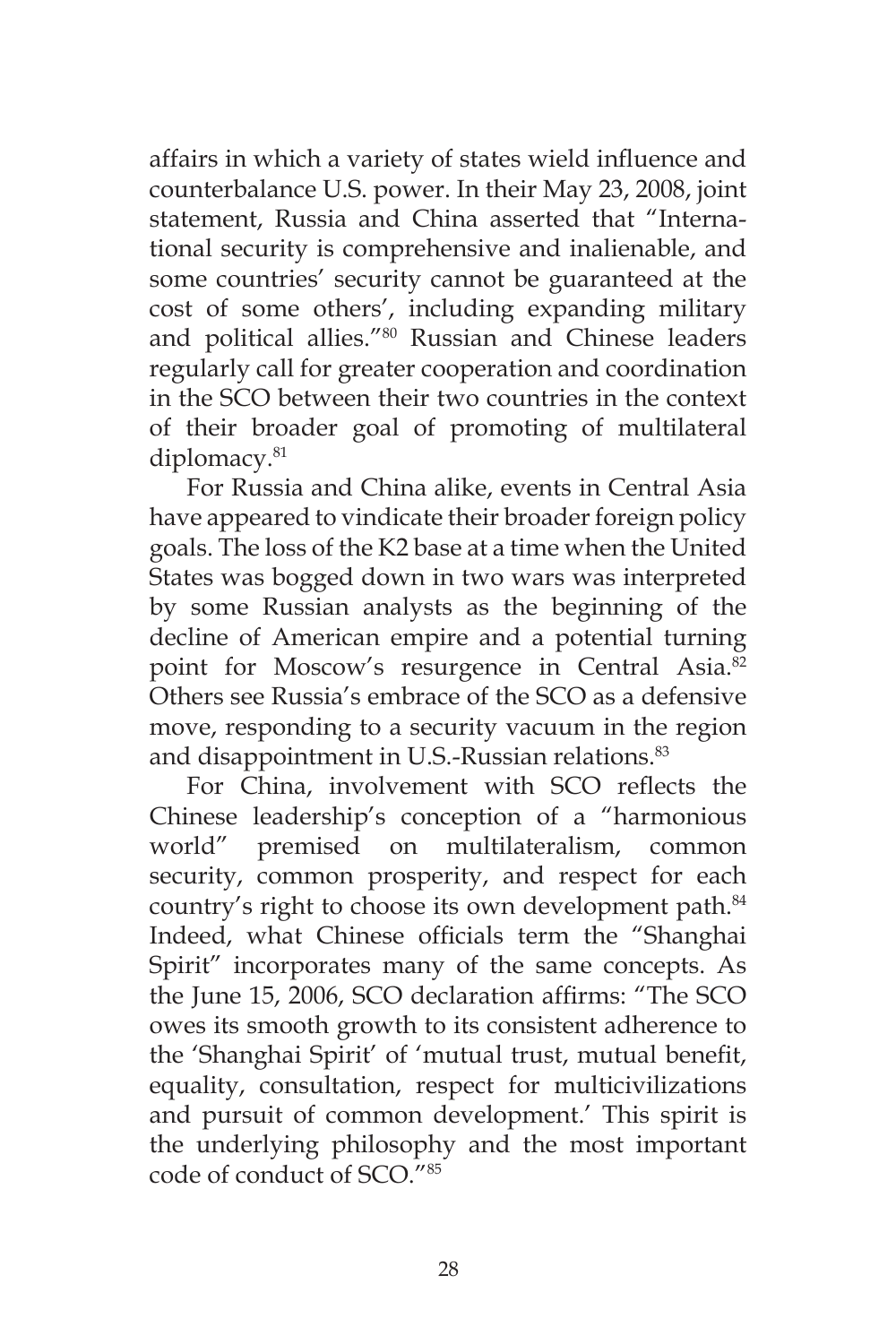While agreeing that any U.S. basing should be short-term and directly linked to the security situation in Afghanistan, both Russia and China have been reluctant to grant Iran full membership in the SCO for fear that this would turn the organization in an explicitly anti-American direction and encourage Western states to increase their pressure on China and Russia to resolve the Iranian nuclear crisis.<sup>86</sup> No new members have been admitted since Uzbekistan joined in 2001, but Iran has been seeking full membership as its conflict with the United States and the EU has intensified.

Second, Russia and China share concern over regime security and place a priority on stability over democratic change. Scholars note the similarity between the Russian conception of "sovereign democracy," which purports to adapt democratic principles to Russian values, and the "Beijing consensus," based on gradual socio-economic reforms with a priority on Chinese values such as equity and social stability, unlike the focus on democracy and privatization underlying the Washington Consensus.<sup>87</sup> Regime stability, for China and Russia, is essential for regional stability in Central Asia.88 Consequently, they both uphold the priority of noninterference in domestic affairs of SCO states and proclaim the right for sovereign states to choose their own model of development free of external pressures.

Third, they are committed to combating what the Chinese term the "three evils": separatism, terrorism, and extremism. For Russia and China, this has largely referred to mutual support for individual steps to address domestic threats. It is worth remembering that the Shanghai 5 began meeting at a time when Russia was focused on threats related to Chechnya, while some separatists in Xinjiang used violence in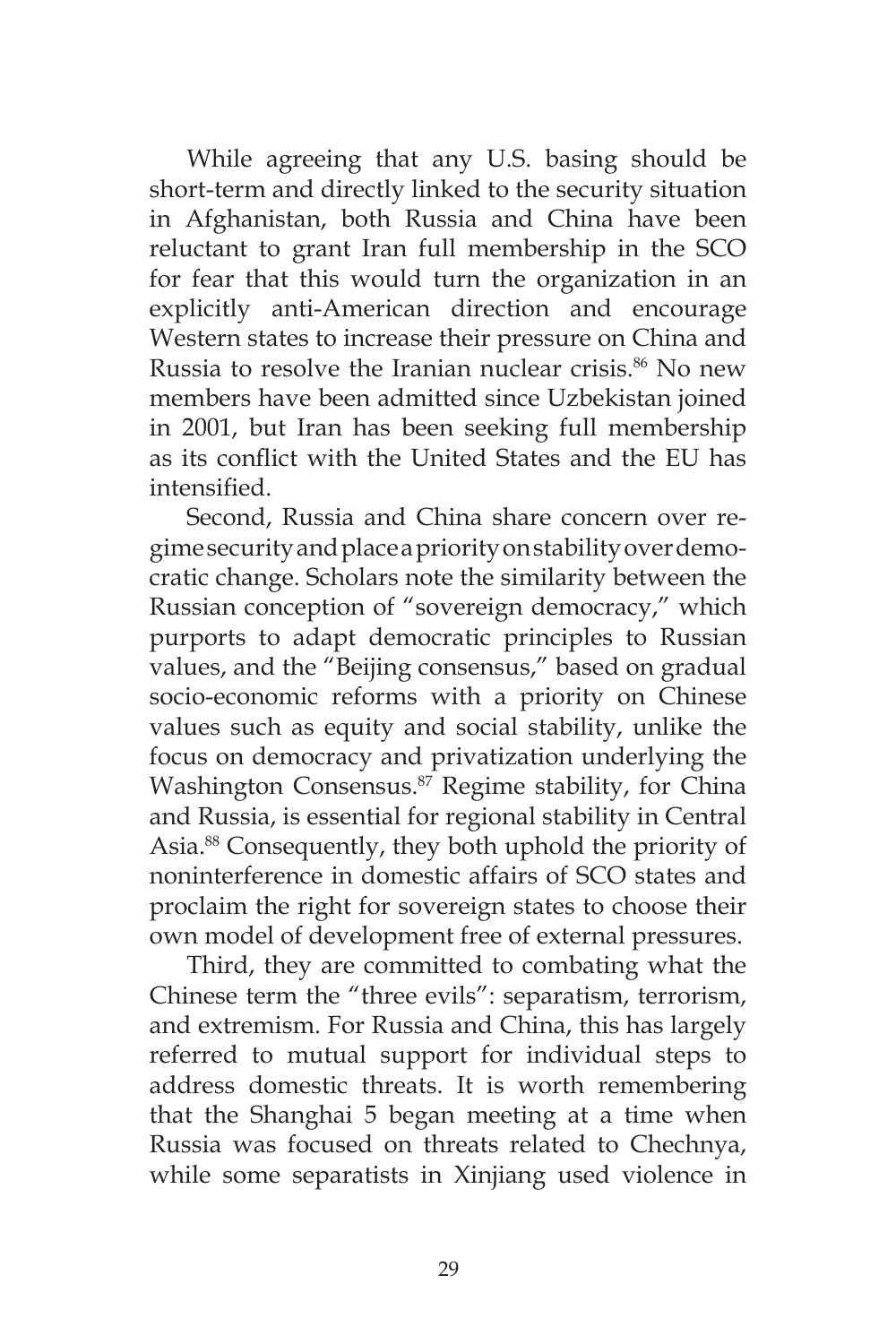the 1990s to pursue their goals. $89$  Since 9/11, concern over transnational threats emerging from Afghanistan has grown, and the SCO has opened a regional counterterrorism center in Tashkent. Nevertheless, anti-terrorist drills under the SCO's auspices continue to focus on domestic rather than regional threats, and it is hard to imagine how the group could agree to intervention in a scenario where a member faced a separatist threat, given the SCO's commitment to noninterference, not to mention ongoing border disputes and lingering tensions among members.

Despite the apparent identity of interests between China and Russia in SCO, the reality is more complex. Even on security matters, there are some differences. Despite Russia's preference for security cooperation as the main purpose of the SCO, an even better scenario (from Moscow's perspective) would involve its subordination to the Collective Security Treaty Organization (CSTO), a formal alliance under Russian control, which does not include China (but does involve Armenia and Belarus). Russia has been seeking to increase coordination between the two organizations in an effort to become the hub of all Eurasian security networks, but has met with resistance within the SCO, especially from China. For example, Russia sought to make the Peace Mission 2007 a joint SCO-CSTO exercise, but China rejected the idea and the CSTO was limited to the role of observer.<sup>90</sup>

Russia and China are competitors for economic influence in Central Asia and have different priorities on many key issues. In particular, Russia remains suspicious of China's interest in developing multilateral economic cooperation in Central Asia and, as a result, prefers to focus on security cooperation within the SCO, while pursuing economic cooperation either bilaterally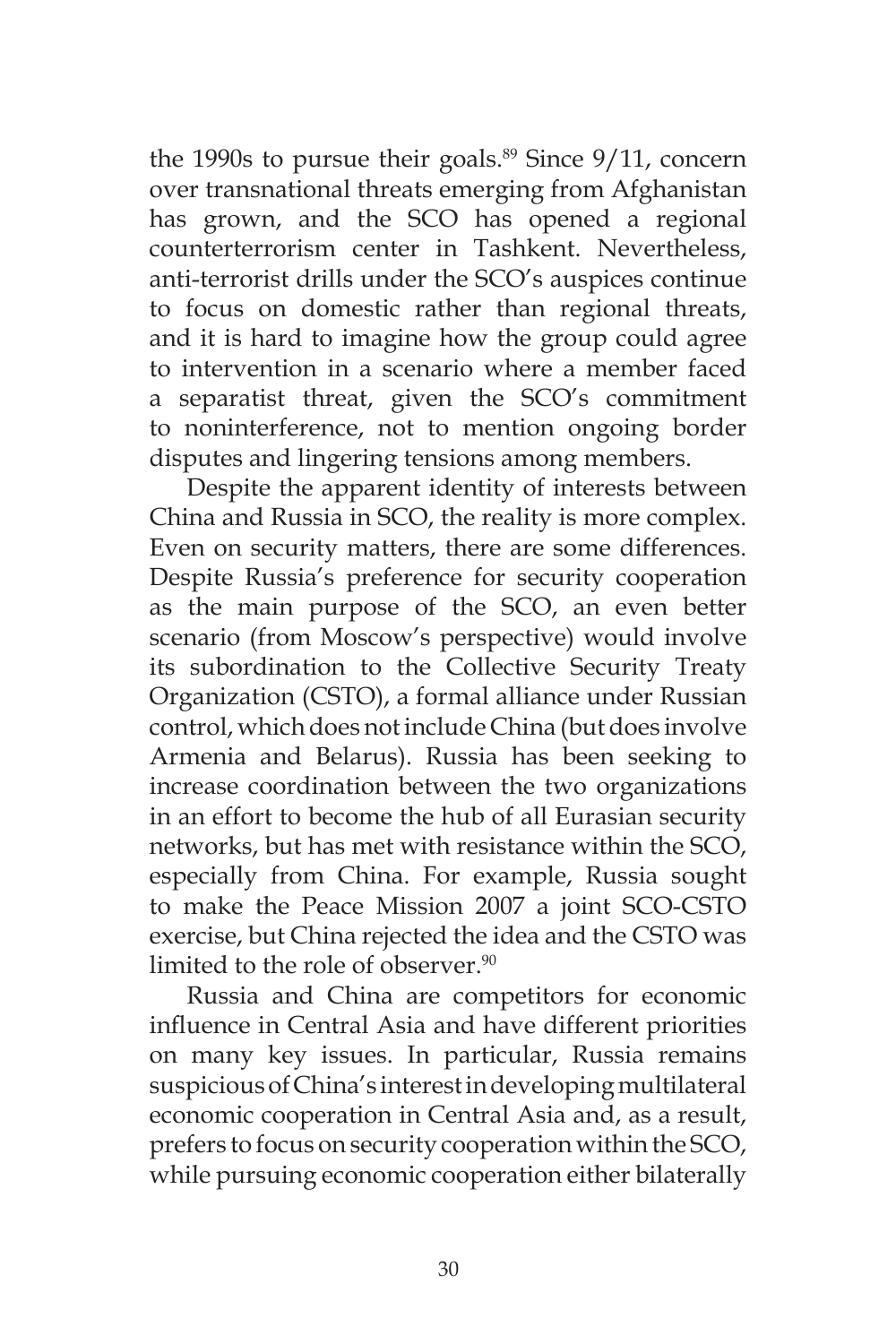or through other organizations, such as the EurAsEc, a vehicle for restoring Russian economic influence in the post-Soviet space. China is not a member of EurAsEc.

While generally supportive of the SCO, the Russian Foreign Policy concept, published in July 2008, clearly places a priority on developing CIS institutions such as the CSTO, identified as "a key instrument to maintain stability and ensure security in the CIS . . .," and EurAsEc, termed "a core element of economic integration."91 By contrast, the SCO's main purpose appears to be to coordinate multilateral initiatives with CIS and Asian organizations.<sup>92</sup>

Meanwhile, China has been pushing for greater economic cooperation within the SCO, while Russia has been demurring. According to Alexander Lukin, Director of East Asian and SCO Studies at the Moscow State Institute of International Relations (MGIMO), Russia has been unwilling to contribute to a planned SCO Development Fund for fear that China would dominate the institution, once it began to function.<sup>93</sup> The Russian government also has been reluctant to move forward with a plan to create a free trade zone in Central Asia scheduled to go into force in 2023, due to concerns over China's aggressive exports policy in the region. Lukin notes that the \$920 million China offered to the SCO is to be used to support purchases of Chinese goods.<sup>94</sup>

Unlike Russia, China sees the goals of economic and security cooperation in the SCO as interconnected and places a priority on the economic dimension. Some Chinese analysts perceive a Russian effort to regain its influence in Central Asia, $95$  which they view as an obstacle to deepening economic cooperation. Chinese critics have likened Russian views to a "siege mentality" and "old thinking,"96 though others note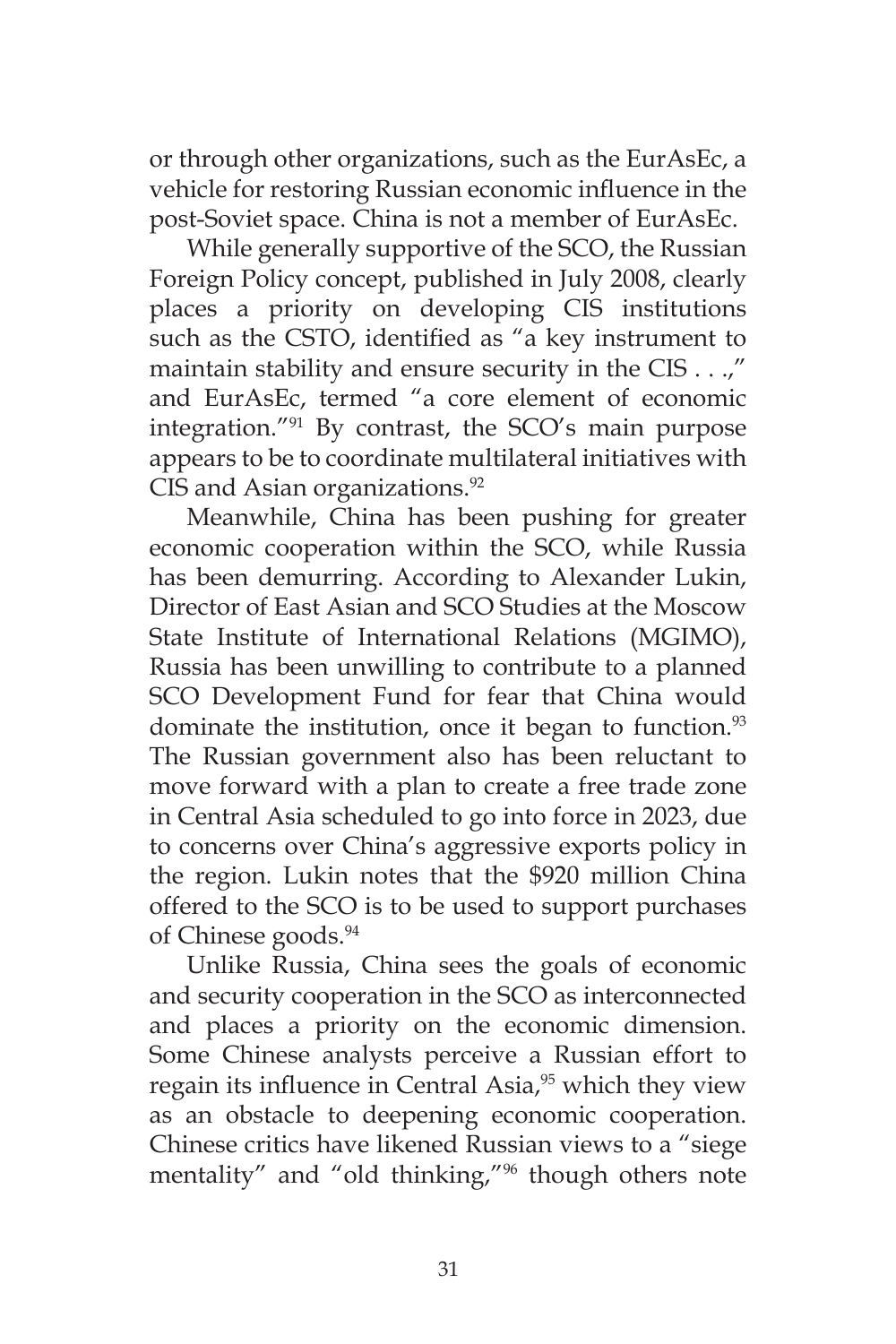that Central Asian leaders are equally suspicious of Chinese intentions.97

Zhao Huasheng, Director of Russian and Central Asian Studies at Fudan University's Shanghai Cooperation Center, argues that economic cooperation will ensure the long-term relevance of the SCO, as current security threats recede.<sup>98</sup> Pan Guang, Director of the Shanghai Cooperation Organization Studies Center at the Shanghai Center for International Studies, notes that economic cooperation, particularly in the energy sector, is accelerating and will continue to grow despite the lack of enthusiasm in Russia. He acknowledges, however, that Russian initiatives thus far have been reactive. For example, President Vladimir Putin proposed creating an energy club within the auspices of the SCO just weeks after China began receiving its first pipeline oil from Kazakhstan in May 2006.<sup>99</sup>

The intensifying Sino-Russian competition over energy in Central Asia is likely to overshadow plans for an SCO energy club. China and Russia are competitors in determining supply routes, creating transnational energy complexes, and investing in exploration and pipeline projects. How these three issues are resolved will not only have a significant impact on economic integration within the SCO, but also will affect economic development within Russia and China and shape flows of energy outside the region, including to the United States.

In Alexei Malashenko's view, alternative energy pipeline routes are "the Kremlin's worst nightmare. . . ." because they will reduce Russian leverage over Central Asia as well as making it less likely for Russia to become an energy superpower.<sup>100</sup> Indeed, Russia is facing rebellion in two directions and is seeing its monopoly over Central Asian gas exports increasingly challenged. The most heated competition is centered on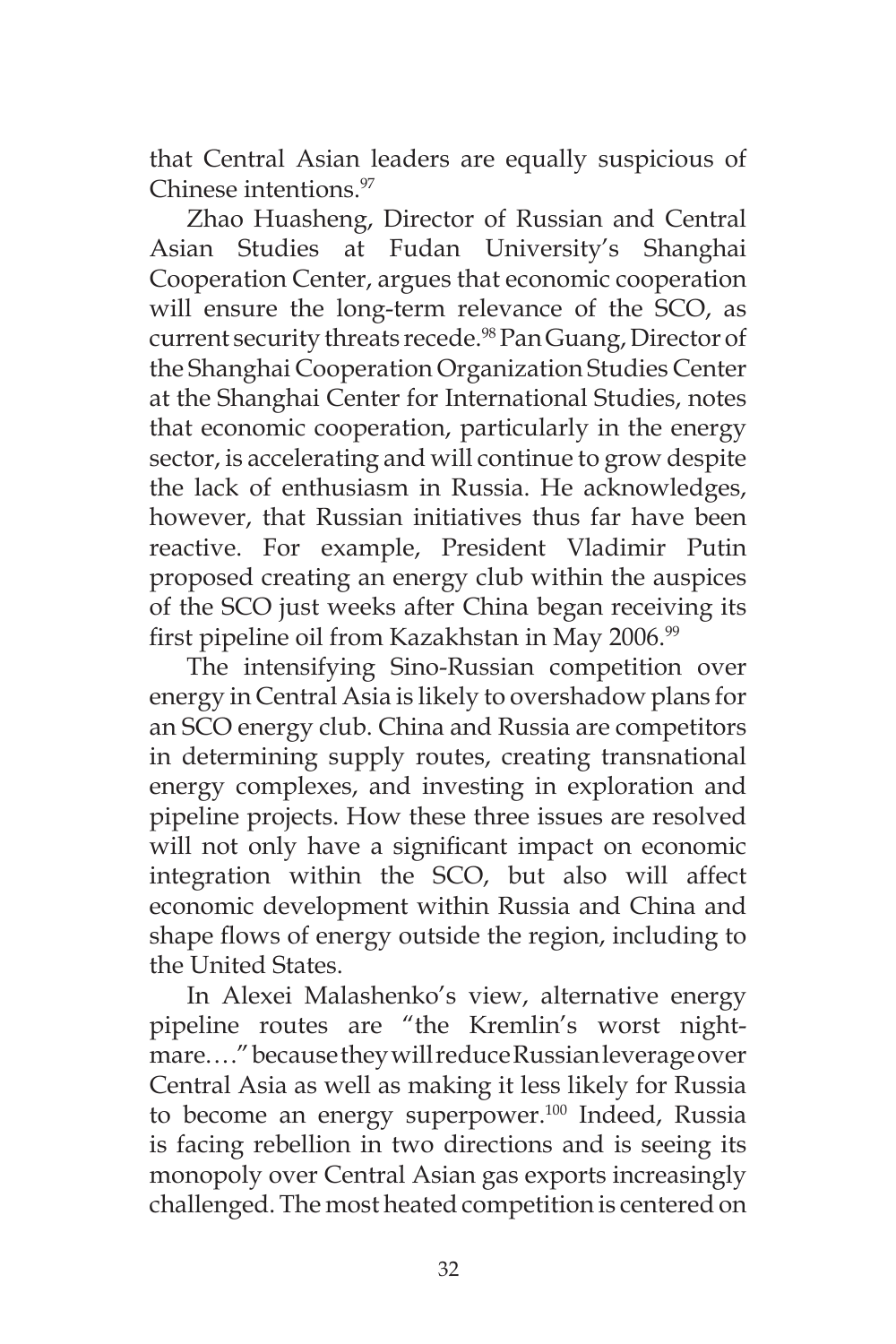control over gas exports from Turkmenistan to Europe, which now flows through Russian pipelines. The EU and the United States have been trying to convince Turkmenistan to participate in the trans-Caspian and Nabucco gas pipeline projects which would connect Europe to Caspian resources, bypassing Russia. In response, Gazprom announced in September 2008 that it was prepared to offer Turkmenistan (as well as Kazakhstan and Uzbekistan) "European" prices for contracts beginning in 2009, possibly as much as \$400/ thousand cubic meters (tcm), and more than double the current rate of \$150/tcm.<sup>101</sup>

Frustration with negotiations with Russia on an oil pipeline spanning from Eastern Siberia to Northeastern China, coupled with mounting concerns over the stability of oil supplies and shipments from the Middle East, and an interest in transforming Xinjiang into a new major oil and gas production and refining center, have led China to seek out a number of cooperative projects with Central Asian states.<sup>102</sup>

For the past decade, for example, China has been pursuing a "Go West" strategy to develop its western provinces, including Xinjiang.103 In the past 5 years, President Hu Jintao has raised the priority of boosting the development of inland areas. Growing energy and transportation ties with neighboring Kazakhstan help support that aim as Xinjiang is becoming a new center for China's oil and gas industry. As in Tibet, in Xinjiang the Chinese government has sought to create disincentives for separatism by boosting the local economy and harshly repressing activities seen as promoting in any way Uighur self-determination. The Uighurs, who are Sunni Muslims, constitute 46 percent of Xinjiang's population of 19 million. Another 350,000 Uighurs live in Kazakhstan, with 50,000 in Kyrgyzstan, and 50,000 in Uzbekistan.104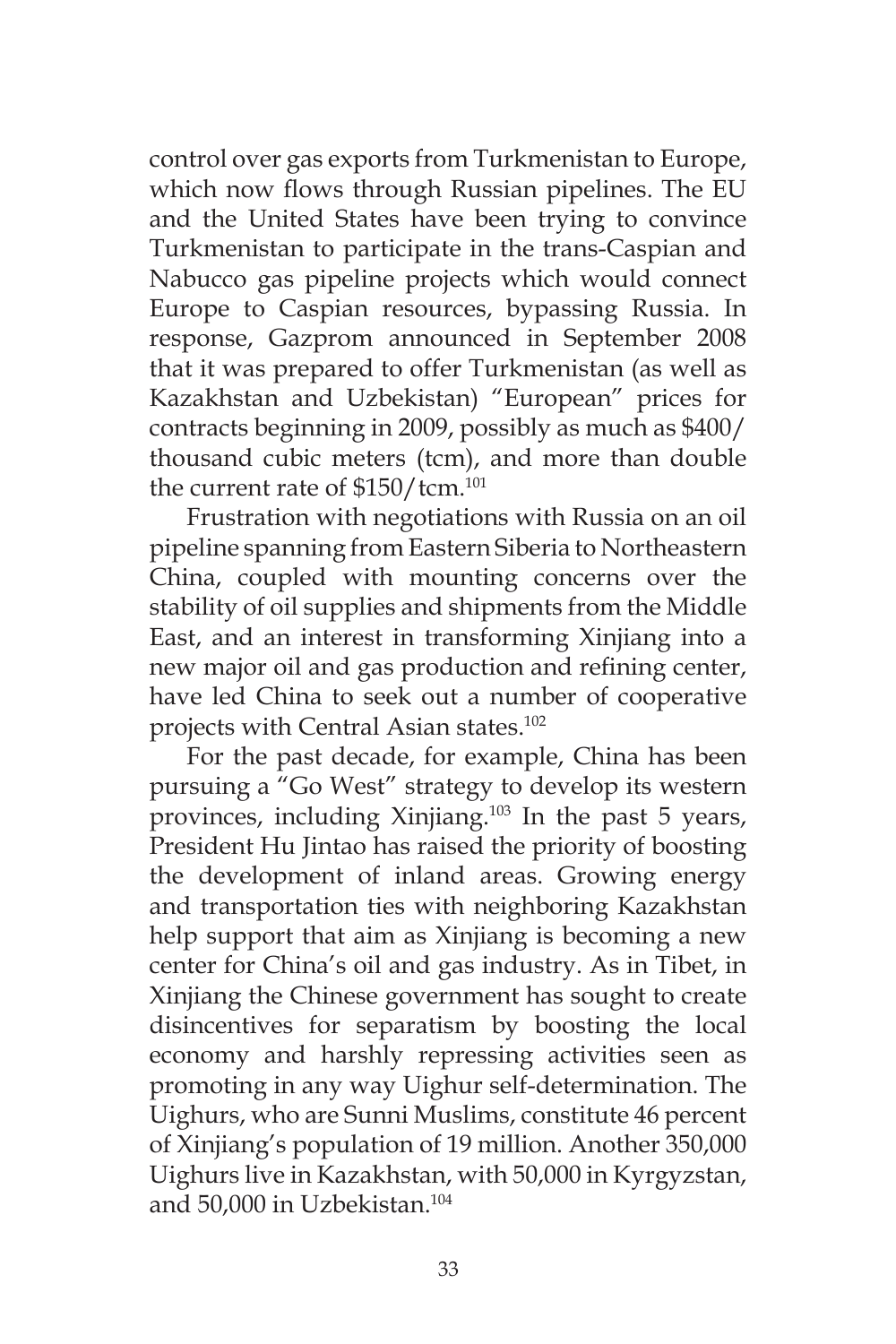The Chinese government claims to have disrupted plots by Islamic terrorists in Xinjiang in the months leading up to the Olympics and reported that violent attacks in August 2008 resulted in the deaths of 22 police officers and one civilian.<sup>105</sup> Beijing also has alleged that Uighur terrorists were fighting in Afghanistan and Chechnya. After the Chinese contended that the leader of one Uighur group, the East Turkestan Islamic Movement (ETIM), had ties to Osama Bin Laden, both the United States and the UN listed it as a terrorist organization in 2002. According to a Canadian security analyst, after ETIM's leader, Hasan Mahsum, died in 2003, this group largely has been inactive. Moreover, he notes that Uighurs follow Sufi practices which Al-Qaeda views as heretical, making any real alliance between Uighur groups and Al-Qaeda unlikely.<sup>106</sup>

Many Western experts on Xinjiang dispute the existence of a threat by Islamic radicalism in Xinjiang. They note that while a religious renewal has been occurring, the threat of radical Islam really originates within Pakistan and Afghanistan, not in Xinjiang or its Central Asian neighbors.<sup>107</sup> By conflating separatism and terrorism in Xinjiang, the Chinese government has a pretext to pressure Central Asian governments to limit activities by Uighur groups in their countries, as well as to crack down on legitimate religious activity within Xinjiang. For example, in September 2008, Chinese authorities instituted new rules prohibiting government officials, Communist party members, students, and teachers in Xinjiang from observing Ramadan, as well as limiting the size of prayer groups, imposing new travel restrictions on religious pilgrimages to other countries, and opposing Muslim traditions such as women wearing veils and men growing beards.108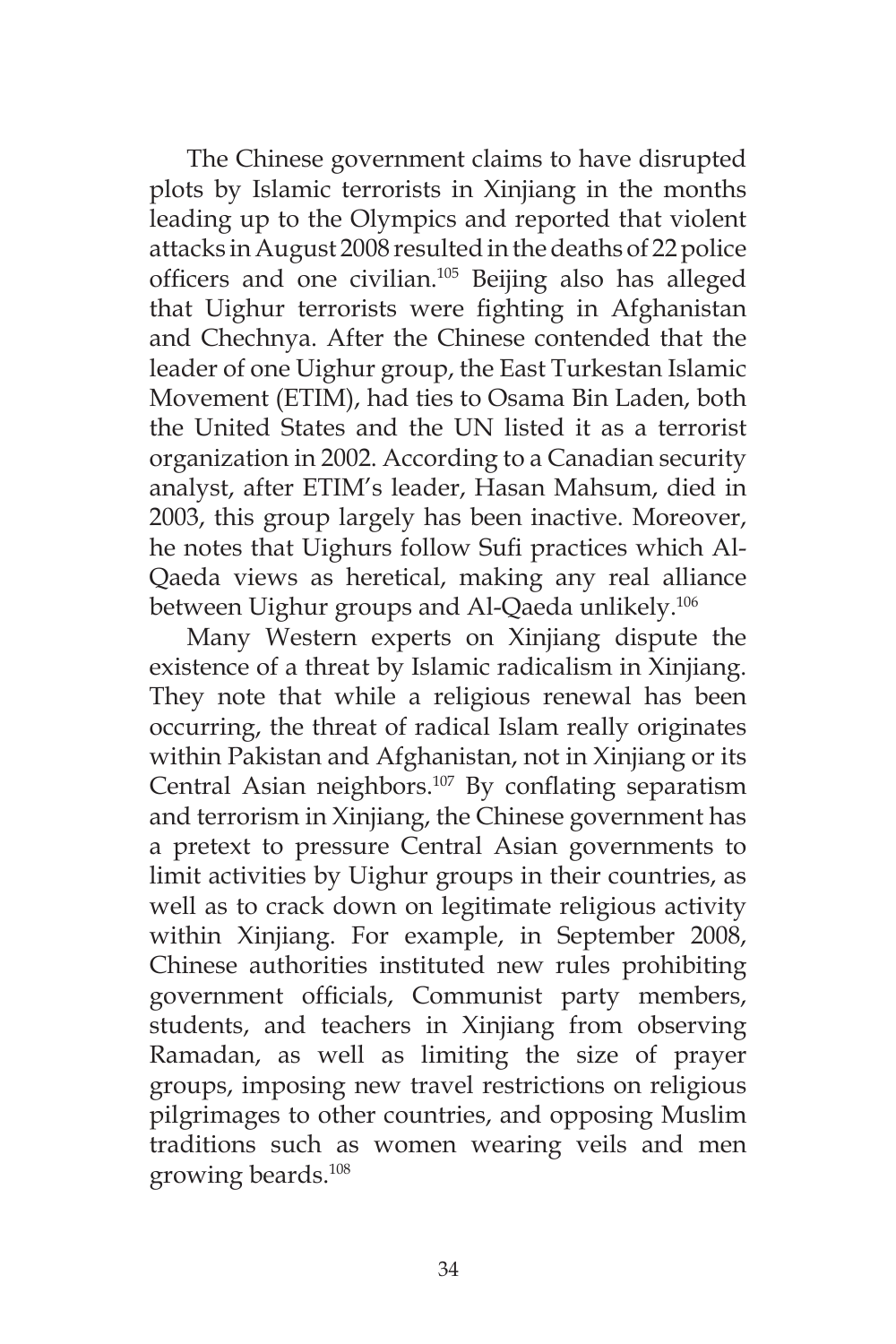Beijing's effort to develop Xinjiang's energy industry, coming at a time of mounting concern about energy security, has led Chinese energy companies to seek out new projects for exploration and pipeline delivery in Central Asia. Major energy projects are already underway with Turkmenistan and Kazakhstan. In a first for the Central Asian state, Turkmenistan agreed to a production-sharing agreement with China. According to their 2006 agreement, a 7,000km gas pipeline will be built to ship 30 billion cubic meters of gas annually, mostly from Turkmenistan, to Shanghai in China for 30 years beginning in 2009.109 China National Petroleum Corporation (CNPC) is the operator for the project, while companies from Turkmenistan as well as transit countries, Kazakhstan and Uzbekistan, will hold 50 percent ownership of the pipelines passing through their territory. Pipeline construction has already begun in all three countries, with Kazakhstan building a 1,300km pipeline, Uzbekistan a 530km pipeline, and Turkmenistan a 188km pipeline.<sup>110</sup>

After 7 years of negotiations, in 2004 China and Kazakhstan finally agreed on a multistage pipeline project.111 The first stage, spanning from Atasu in Kazakhstan to Alashankou in China was completed in December 2005 and began shipping oil in July 2006. The second stage, slated for completion in October 2009, will connect this pipeline to Kazakhstan's western fields, providing China with access to Caspian oil. China now receives 3.6 percent of its crude oil by pipeline from Kazakhstan, just under 6 million tons.<sup>112</sup> Once the final stage of the Kazakhstan-China pipeline is completed, China could receive up to 20 million tons of oil annually, making Kazakhstan one of China's top four crude suppliers.

Although China and its Central Asian partners view their expanding cooperation as a means of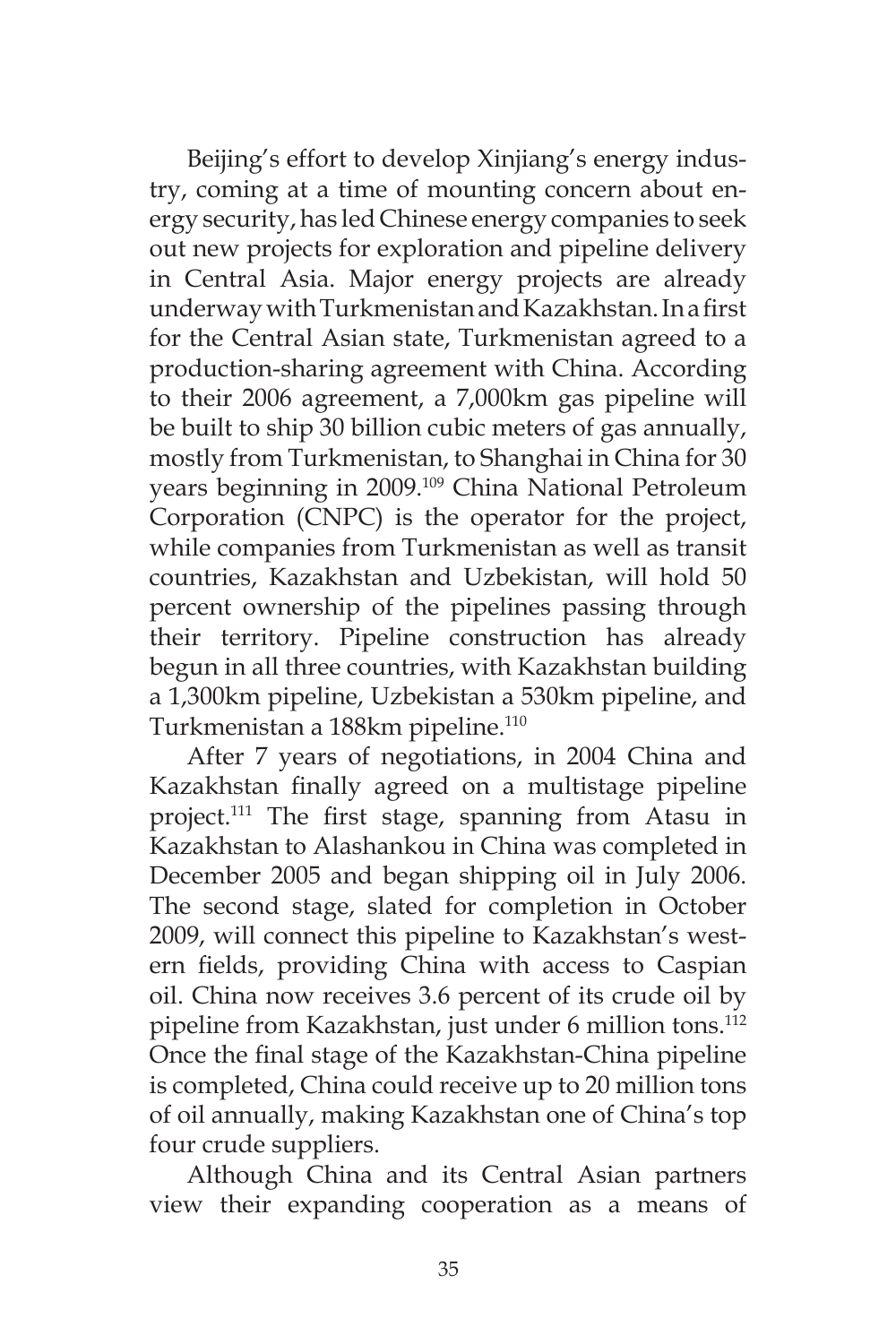diversifying their energy partnerships, Russia has thus far been successful in participating in major projects. In November 2007, two Russian companies (TNK-BP and GazpromNeft) signed an agreement with KazTransOil to ship up to 5 million tons oil annually to China via the Omsk-Pavlodar-Atasu-Alanshakou pipeline. In the first quarter of 2008, 300,000 tons of Russian crude were exported to China along this route.<sup>113</sup> Moreover, a Russian engineering company, Stroytransgaz, won a tender to build Turkmenistan's section of the gas pipeline to China.114

As Russia struggles to maintain its preeminent position in Central Asian energy networks and the EU and the United States also compete for access, China is likely to face new pressures from its partners in the region to pay higher prices for its gas and oil. Some Chinese energy experts already question the costeffectiveness of relying on lengthy pipelines to connect China's energy-hungry eastern cities to Central Asian energy resources, when these cities could more easily rely on imported liquid natural gas (LNG) from Australia and Indonesia.115

## **Impact of the Georgian Crisis.**

Russian-Georgian relations had been on a downward spiral since the election of President Saakashvili in 2004. As Georgia increased its cooperation with the EU and the United States (which supported Georgia's bid to join NATO), Russian-Georgian tensions heightened over the status of two autonomous regions within Georgia, South Ossetia and Abkhazia. Saakashvili sought to reintegrate those regions into the Georgian state, while Russia expanded cooperation with them and supported their bid for autonomy.<sup>116</sup>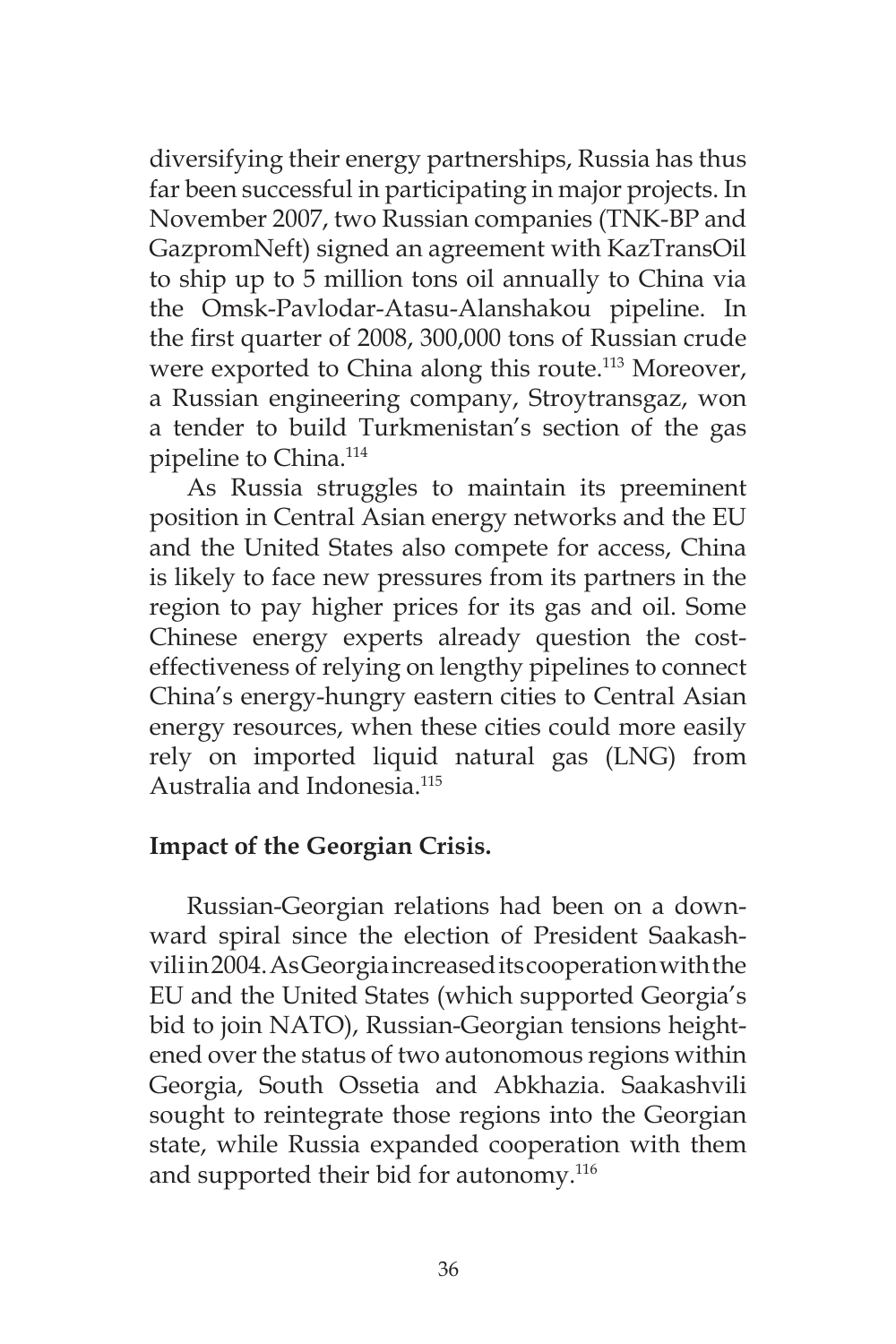After exchanges of fire broke out between Georgian and South Ossetian forces on August 6 and 7, Georgian forces attacked Tskhinvali, the South Ossetian capital, providing a pretext for Russian intervention. Russian forces then moved beyond South Ossetia, occupied Georgian territory, destroying villages and infrastructure, and also moved into Abkhazia, which had not been involved in the fighting.<sup>117</sup> Russia claimed that it was acting in defense of Russian peacekeepers and civilians,<sup>118</sup> although most of the latter were South Ossetians to whom the Russian government recently had provided Russian passports.

Georgia has disputed Russia's claim that war erupted after Georgian forces shelled the South Ossetian capital, Tskhinvali, on August 7. On September 15, the Georgian government released transcripts of intercepted telephone calls among Georgian military personnel that provide evidence of Russian troop movements prior to August 7.119 A Russian journalist's eyewitness account from South Ossetia makes a similar claim about Russian armored troop movements on the night of August 6.120

In contrast to Georgia's depiction of its actions as defense, however, independent military observers for the OSCE lent credence to the Russian position. According to these observers, who were unable to confirm Georgian accounts of Russian attacks on Georgian villages, Georgia's military fired indiscriminately on civilians and Russian peacekeepers in Tskhinvali.<sup>121</sup> A report by Amnesty International condemned both sides for failing to protect civilians and engaging in serious human rights violations. As a result of the conflict, as many as 200,000 civilians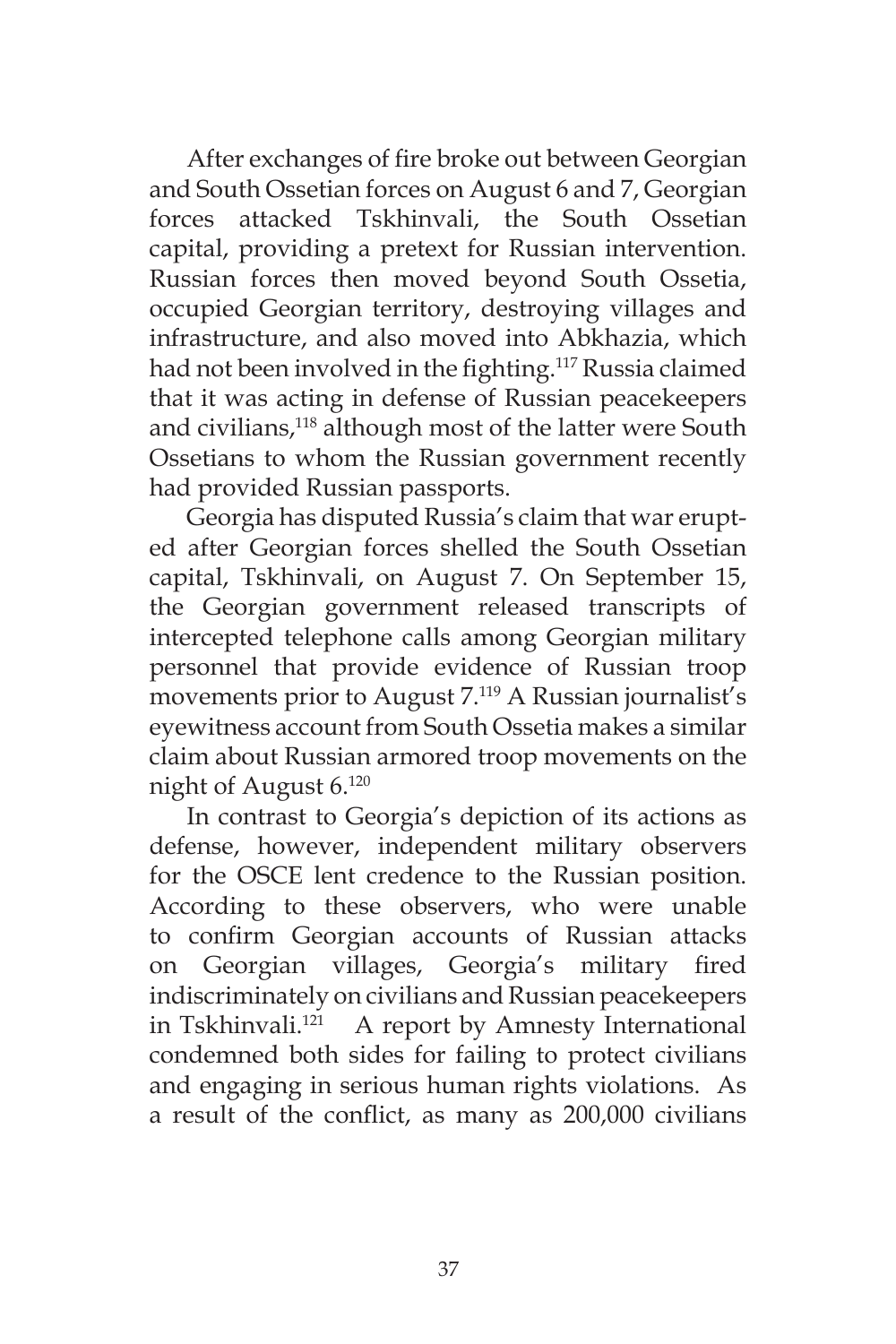were displaced and civilian deaths surpassed military casualties. 122

If Russia sought to use Gazprom to dominate the Central Asian economies at the expense of other investors prior to the Georgian crisis, since August 2008 the Medvedev government has defined more explicitly a sphere of political interest in regions with which Russia historically has had special relations. In an August 31 television interview, President Medvedev outlined five principles governing Russian foreign policy, including (1) respect for international law; (2) the unacceptability of a unipolar world dominated by the United States; (3) interest in cooperation with other countries and rejection of policies leading to confrontation and isolation; (4) determination to protect Russian citizens and interests overseas; and (5) placing a priority on developing friendly ties "with regions in which Russia has privileged interests."123

Medvedev later tried to justify military action as a defensive effort to protect Russian nationals and South Ossetian civilians, comparable to U.S. actions after 9/11.124 As Foreign Minister Sergei Lavrov explained, Russia's economic successes now enable it to play a key role in the international community and to stand up for its citizens, according to the UN Charter's right to self-defense.125 Lavrov also reminded his audience that he had spoken the previous year of the prospect of international recognition of Kosovo's independence as a red line "which inflict[s] unacceptable harm upon our national interests and undermine[s] international legality." The Foreign Minister went on to describe other areas where Russia felt its security interests were disregarded, including the Conventional Armed Forces in Europe (CFE) treaty, missile defense in Eastern Europe, and NATO expansion.<sup>126</sup>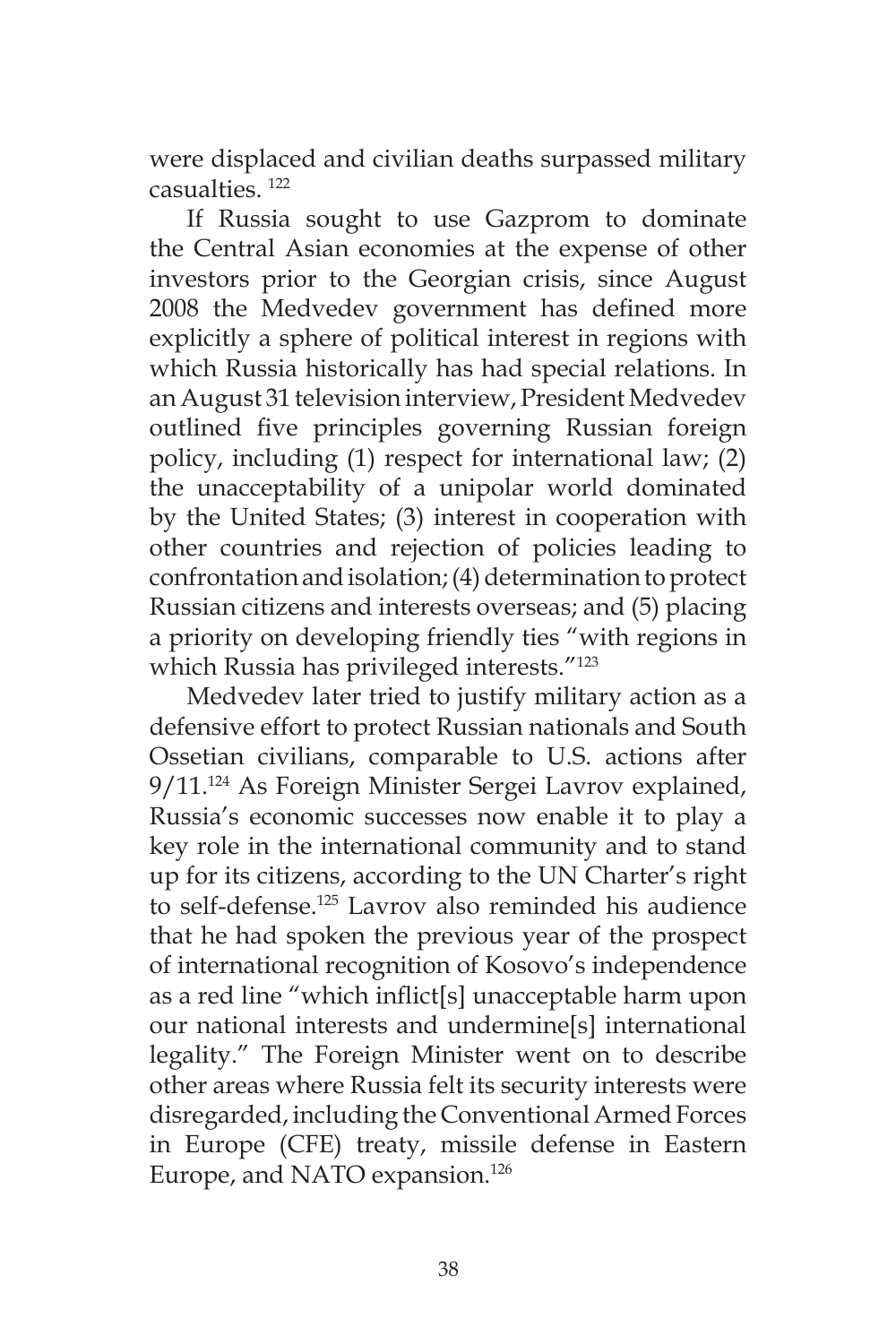In a November 5 speech to the Russian Federal Assembly, President Medvedev put the blame for the Georgian events squarely on "the arrogant course of the U.S. administration, which hates criticism and prefers unilateral decisions." He greeted Barack Obama's election with tough talk on missile defense in Eastern Europe, which he pledged to counter with mobile missiles in Kaliningrad.<sup>127</sup> After a meeting with Sarkozy, Medvedev appeared to reconsider, arguing instead that a conference on European security should be held next summer and that all states should avoid any unilateral moves in the interim. France, which held the EU presidency in the second half of 2008, has urged the Obama administration to reassess its missile defense plans, while supporting a resumption of EU talks with Russia in November. 128

Another goal of the Russian intervention in Georgia was to destabilize its political leadership in hope of unseating its president, whom Medvedev referred to "a political corpse." Prime Minister Putin further speculated that the United States "gave Mr. Saakashvili carte blanche for any actions, including military ones" in hope of benefiting one of the presidential candidates, a reference to John McCain.129 McCain, whose top foreign policy adviser, Randy Scheunemann, worked as a lobbyist for the Georgian government,<sup>130</sup> strongly supported that government and counts President Saakashvili as a close friend. After the Russian invasion, McCain stated that "We are all Georgians," a reference to the headline in *Le Monde* after the 9/11 attacks, which proclaimed that "We Are All Americans."

The Bush administration denied strongly any complicity in Georgian military action, and State department officials testified that, to the contrary, they urged Georgian officials not to be provoked by Russian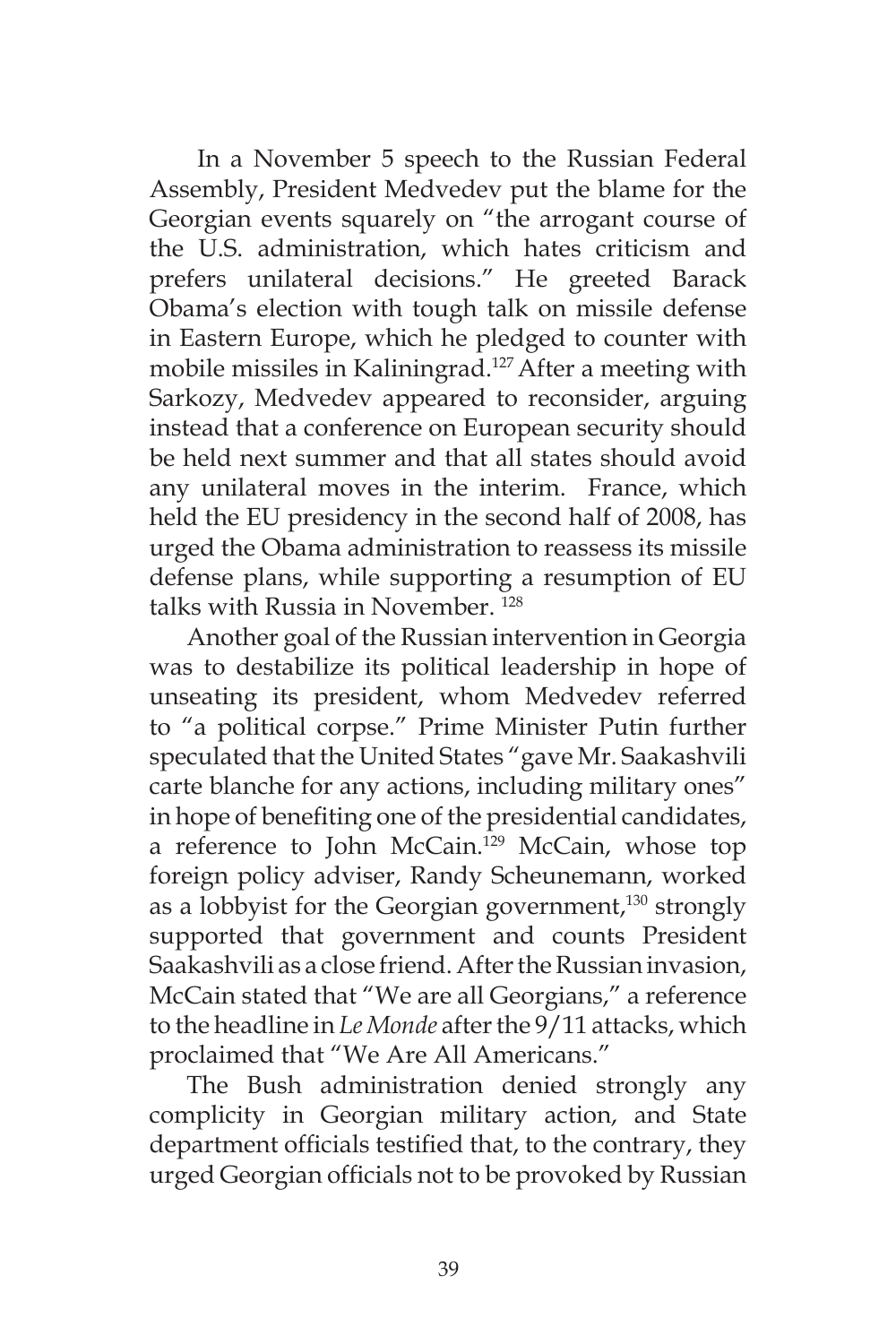and South Ossetian actions.131 Nonetheless, some observers in the United States and Europe argued that Washington was sending mixed messages to Georgia and saw Vice President Cheney's September visit as unnecessarily provocative.132 Indeed, Konstantin Kosyachov, who heads the Foreign Affairs Committee in the lower house of the Russian parliament, accused Cheney of masterminding the Georgian crisis and seeking to create an "anti-Russian axis."<sup>133</sup> During his visit to Georgia, Cheney condemned the Russian invasion in the sharpest terms, calling it "an illegitimate, unlilateral attempt to change your country's borders by force that has been universally condemned by the free world." In Cheney's view, Russian actions in Georgia cast doubt on its reliability as a partner and its overall intentions.134

Despite Russian efforts to portray their actions in Georgia as defensive, the United States and most European countries viewed their behavior as aggressive. Secretary Rice warned that "the legitimate goals of rebuilding Russia has taken a dark turn with the rollback of personal freedoms, the arbitrary enforcement of the law, the pervasive corruption at various levels of Russian society, and the paranoid, aggressive impulse which has manifested itself before in Russian history."135 Although no specific sanctions were imposed, the United States and the EU committed to a major economic and humanitarian assistance effort for Georgia and many planned areas of cooperation with Russia were put on hold indefinitely.<sup>136</sup> Specifically, the Bush administration suspended talks with Russian counterparts on civil nuclear cooperation and sent Navy ships to Georgian ports to assist with humanitarian aid, while the EU shelved plans to negotiate a partnership agreement with Russia, and the NATO-Russia council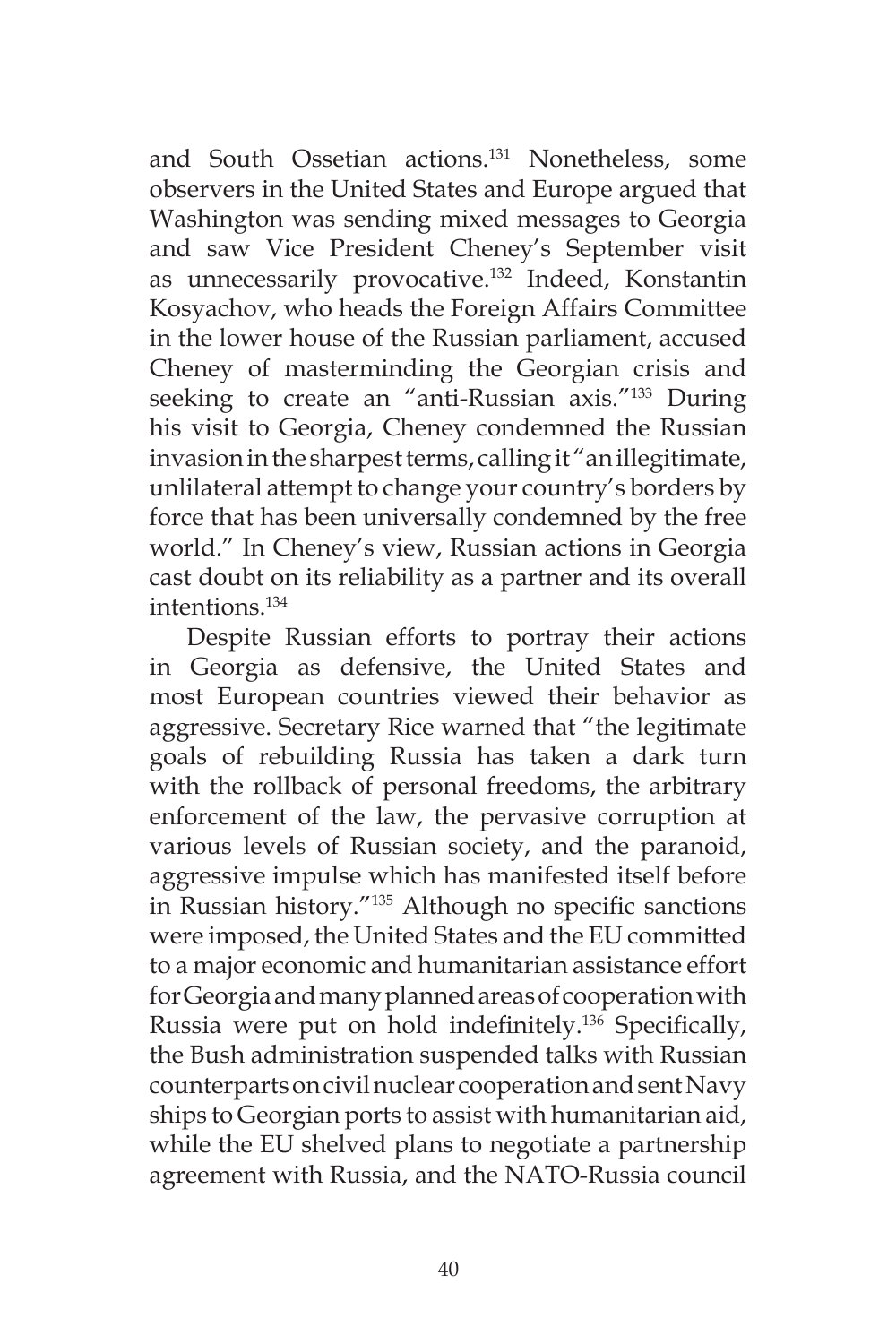became inoperative. Russia now faces an uphill battle in its efforts to join the World Trade Organization (WTO) and the Organization for Economic Cooperation and Development (OECD).

If Russia had hoped that it would find support for its actions in Georgia within the SCO, this turned out not to be the case, apparently largely due to China's unease over Russian recognition of the two breakaway regions. Prior to the recognition, Chinese media coverage largely echoed Russian positions, and, even afterwards, Chinese experts sympathized with Russian opposition to NATO's expansion.<sup>137</sup> After Russia recognized the two regions on August 26, however, Chinese officials began expressing their concern. On August 27, Hu Jintao and Medvedev met in Dushanbe and discussed the Georgian crisis, among other issues. After the Russian President briefed his counterpart on South Ossetia and Abkhazia, Hu confined his remarks to an extremely bland statement, which was far from the expression of support Medvedev may have been seeking. Hu stated: "China has noticed the latest developments in the region, expecting all sides concerned to properly settle the issue through dialogue and cooperation."<sup>138</sup> The Chinese Foreign Ministry spokesman, Qin Gang, issued a statement that same day which further noted that "China is concerned of the latest development in South Ossetia and Abkhazia" and reiterated the hope that "the relevant parties can resolve the issue through dialogue and consultation."139 Depicting the minimal support Moscow received from friends and allies, Dmitri Trenin of the Moscow Carnegie Center noted that the "Foreign Ministry of China took its time before issuing an essentially pointless statement."<sup>140</sup>

Although the SCO held its eighth meeting in Dushanbe on August 28, 2 days after the Russian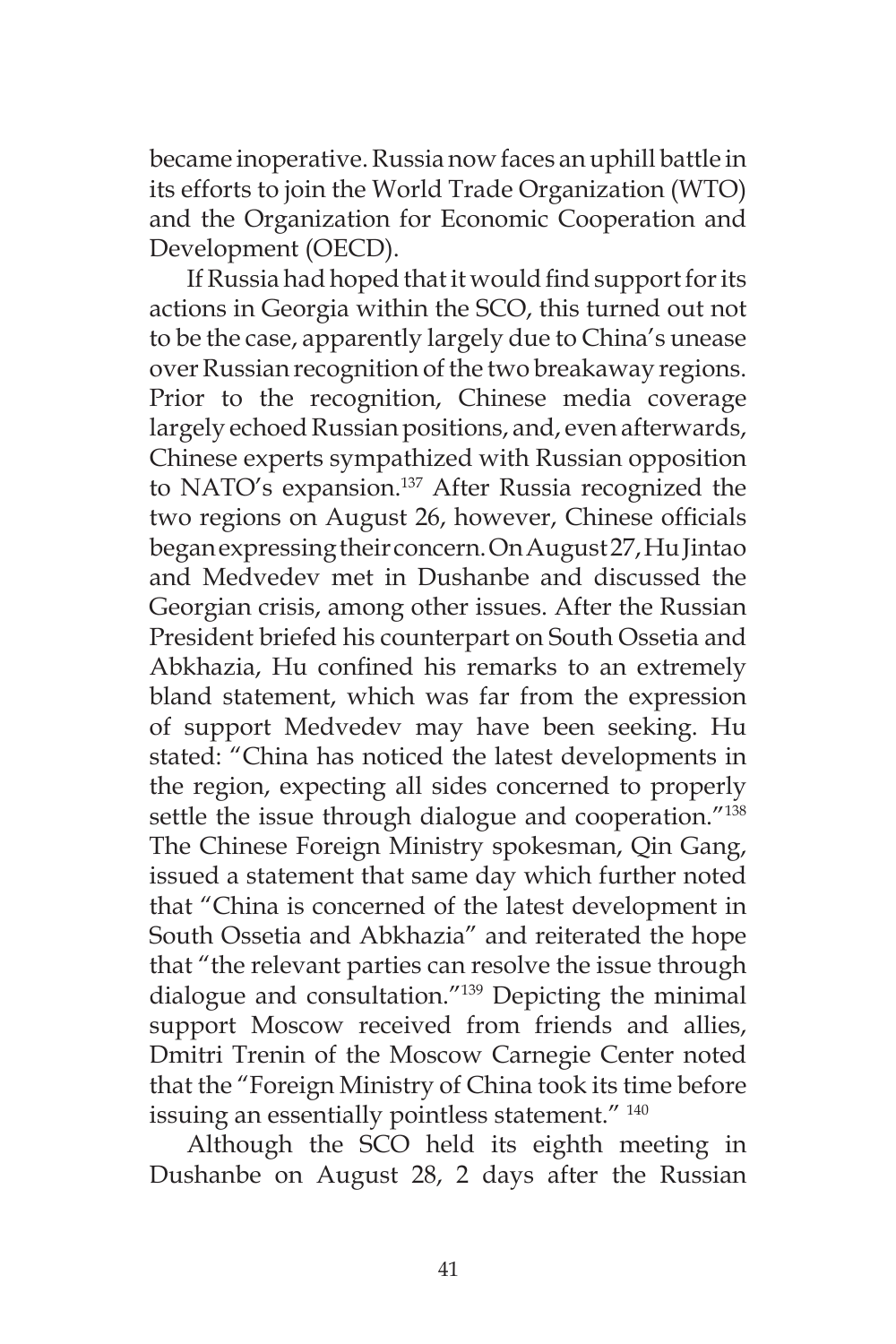recognition of South Ossetia and Abkhazia, the joint declaration made no mention of it. Instead, SCO members "expressed deep concern over the recent tension triggered by the South Ossetia issue, and urge the relevant parties to resolve the existing problems peacefully through dialogue and to make efforts for reconciliation and negotiations."141 Although the SCO went on to praise Russian efforts to promote a resolution of the conflict, they also highlighted the importance of "efforts aimed at preserving the unity of the state and its territorial integrity  $\dots$ ."<sup>142</sup>

The key role China played in narrowing the scope of SCO support for Russia's approach to the Georgian crisis seems readily apparent when the SCO statement is compared to the one issued by the CSTO, which includes Armenia and Belarus as well as Kazakhstan, Kyrgyzstan, Tajikistan, and Uzbekistan (but not China).<sup>143</sup> Although the CSTO's September 5 declaration sides with the Russian view of the conflict, only mentioning Georgia's efforts to resolve the South Ossetian situation by force and praising "Russia's active role in assisting peace and cooperation in the region," nonetheless even the CSTO member states did not go so far as to recognize South Ossetia and Abkhazia. Instead, the declaration confined its support for "the ensuring of lasting security for South Ossetia and Abkhazia."144

One of the immediate implications of the Georgian crisis was to reinvigorate energy diplomacy in Central Asia, while highlighting the risks involved in building pipelines in the region.<sup>145</sup> Failing to receive the desired level of support on Georgia from the Central Asian states, Russian leaders have sought to anchor the region more firmly through a more extensive web of energy agreements. During a visit by President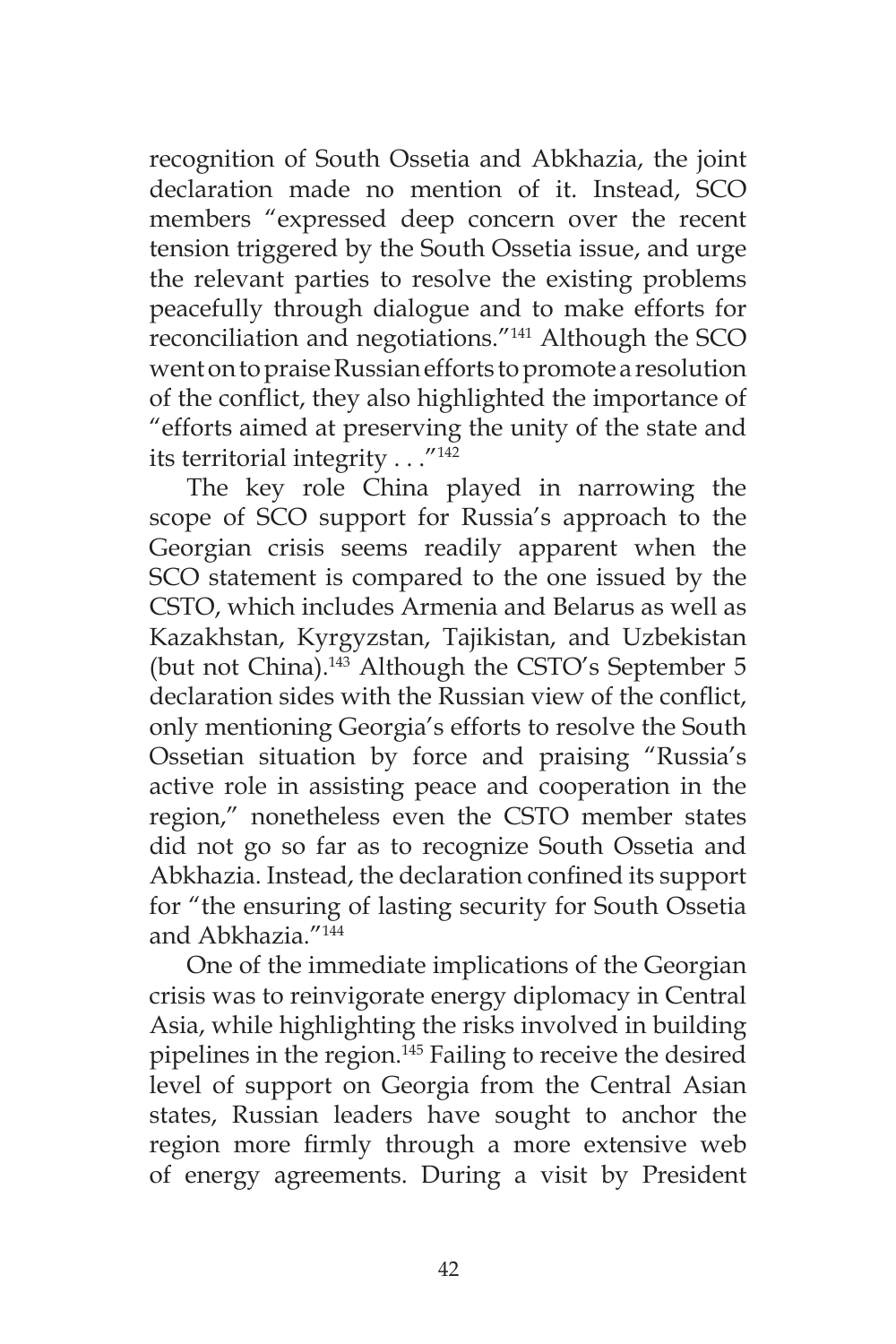Putin in early September, President Karymov, who is cooperating with China on another pipeline project while also seeking to improve his country's relations with the West, signed an agreement to build a gas pipeline that would ship up to 30 billion cubic meters of gas from Uzbekistan and Turkmenistan to Russia.146 In October, Kyrgyzstan agreed to sell a 75 percent stake in Kyrgyzgaz to Gazprom. Although there is little gas in the country (6 billion cubic meters), Russia is seeking to expand its influence in Kyrgyzstan, while the latter hopes to reduce its energy dependence on Uzbekistan.147

U.S. officials were equally active in the region. Following a Russian visit to Turkmenistan to discuss energy cooperation, Assistant Secretary of State for Central Asia George Krol went to Dushanbe in early September to discuss the trans-Caspian pipeline. Despite new awareness of the project's vulnerability and sensitivity, since the pipeline would need to transit through Georgia, both the United States and Turkmenistan remain interested in the project.<sup>148</sup> In September Vice-President Cheney visited Georgia, Armenia, and Ukraine, while Secretary of State Rice visited Kazakhstan in October. She denied that the Bush administration sought to encourage Kazakhstan to improve its relations with Washington at Moscow's expense. Rice noted that "Kazakhstan is an independent country. It can have friendships with whomever it wishes," a sentiment echoed by Kazakh foreign minister Marat Tazhin.149

This fall Chinese leaders also visited Central Asia. In late October Prime Minister Wen Jiabao traveled to Kazakhstan to discuss keeping the second phase of the construction of their joint oil pipeline project on schedule as well as other aspects of bilateral cooperation.150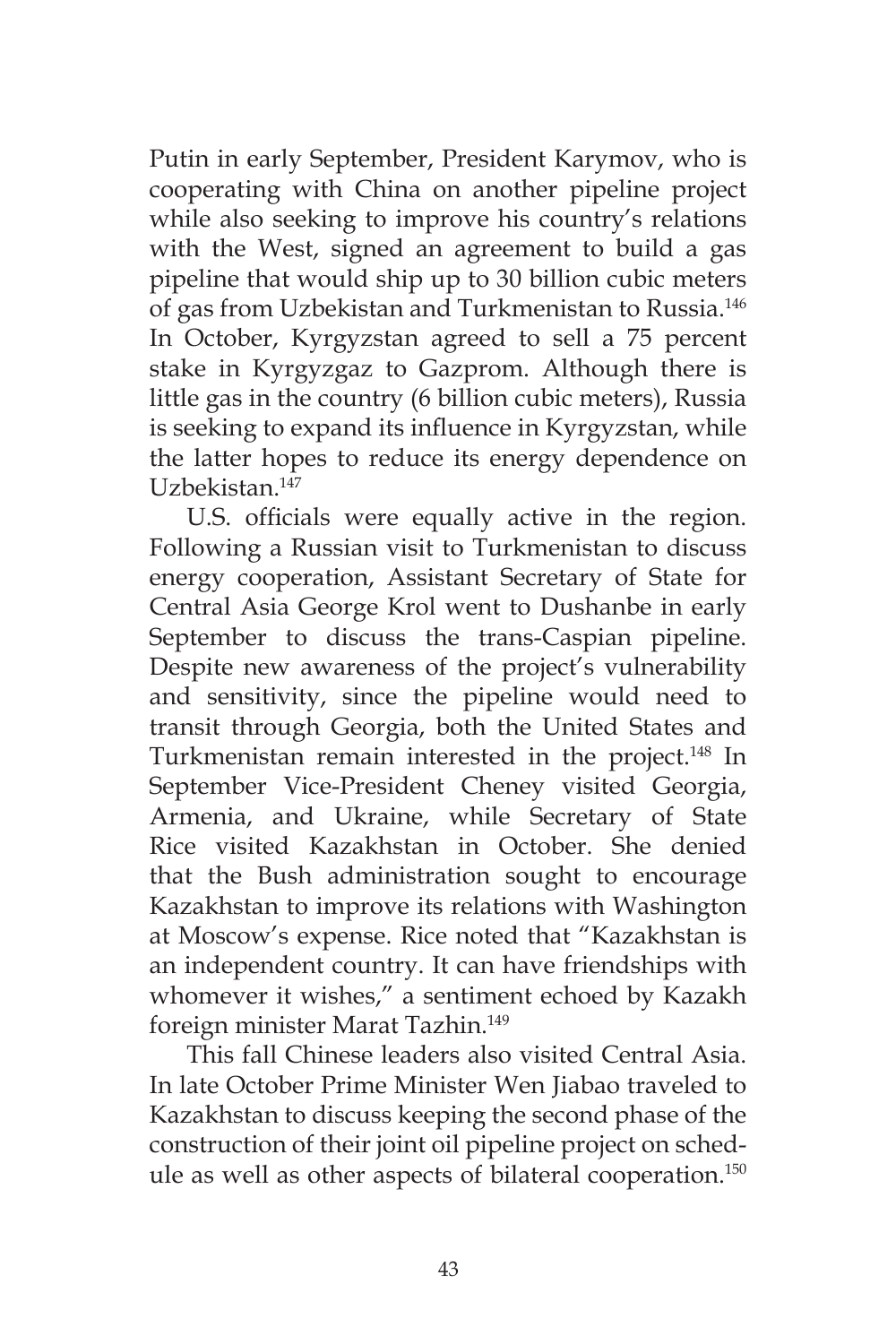That same month, the China National Petroleum Corporation (CNPC) agreed to develop an oilfield in Uzbekistan, which has estimated reserves of 30 million tons with expected annual capacity of 2 million tons.<sup>151</sup> CNPC is already building a gas pipeline through Uzbekistan. After signing a framework agreement with Turkmenistan in late August, CNPC announced in September that it would increase gas imports from Turkmenistan to 40 billion cubic meters a year from the current level of 30 billion cubic meters.<sup>152</sup>

Although the Georgian crisis reinvigorated the competition for energy resources, it also revealed Russia's vulnerabilities by destabilizing Russia's economy. In the weeks following the invasion, foreign investors fled, taking \$21 billion in capital with them. Investors already were concerned about the Russian government's economic approach in light of pressure placed by Russian shareholders on the British BP-TNK joint venture and Putin's threatening attitude towards a coal and steel executive, whom he accused of price gauging.153 With the American financial meltdown in September and the resulting decline in the price of oil in October, since May the Russian stock market has lost two-thirds of its value. The Russian government had to close down the stock exchange early on a number of occasions in September and infused \$190 billion into the banking system.154 Despite the analogies between the Russian intervention in Georgia and Soviet behavior during the Cold War, one major difference, providing the West with leverage, is the Russian economy's level of global integration. Medvedev has acknowledged that the Georgian crisis has had a negative impact and claimed that Russia does not want to be isolated economically, though he added that his country would not be pressured economically by the West.155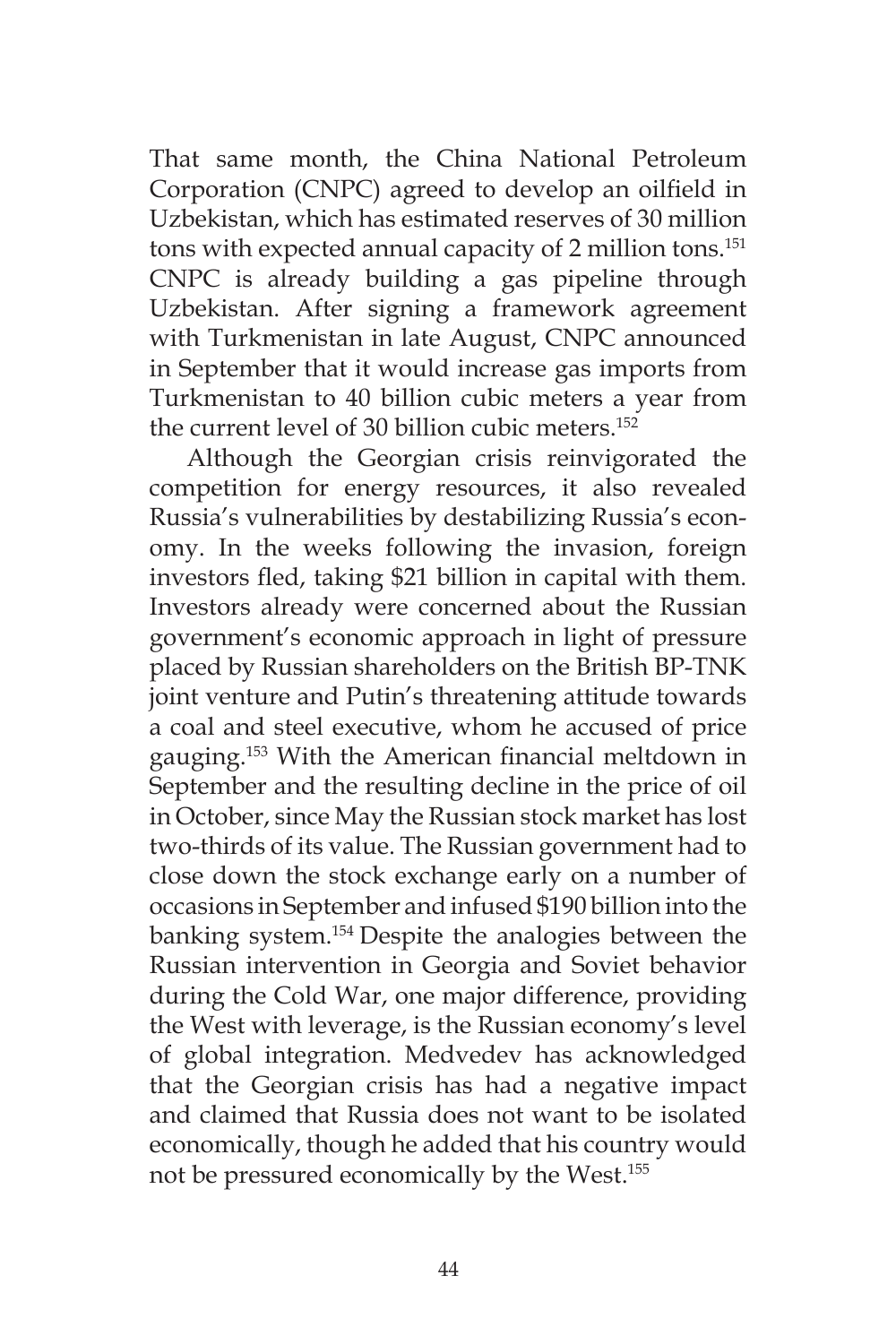## **Conclusions: Prospects for Great Power Competition in Central Asia.**

In assessing U.S.-Russia-China competition in Central Asia, this monograph has outlined a complex web of relationships in the region. An overview of changing U.S. Central Asia policy over the past 5 years reveals an effort to respond to changing developments on the ground, most recently the Georgian crisis, but also the "color" revolutions, the Andijan events in Uzbekistan and its subsequent decision to end U.S. basing rights at K2, Kazakhstan's economic rise, and leadership change in Turkmenistan. At the same time, the worsening security situation in Afghanistan and growing insecurity about energy supplies has heightened U.S. interest in security and economic cooperation in Central Asia. These concerns have further undermined the already inconsistent and marginally effective U.S. efforts to promote democratic change in the region.

In fact, U.S. policy goals are turning out to be mutually incompatible and counterproductive. The initial phase of U.S. involvement in Central Asia after 9/11 focused on anti-terrorism, highlighting a symptom rather than underlying domestic causes of regional insecurity, such as corrupt and unaccountable governments, and pervasive poverty.156 In recent years, the growing priority of energy in U.S. relations with Kazakhstan and other Central Asian states has created disincentives for further political reforms in these countries. According to a 2008 Freedom House report,

. . . energy needs are increasingly distorting relationships between democracies that consume hydrocarbons and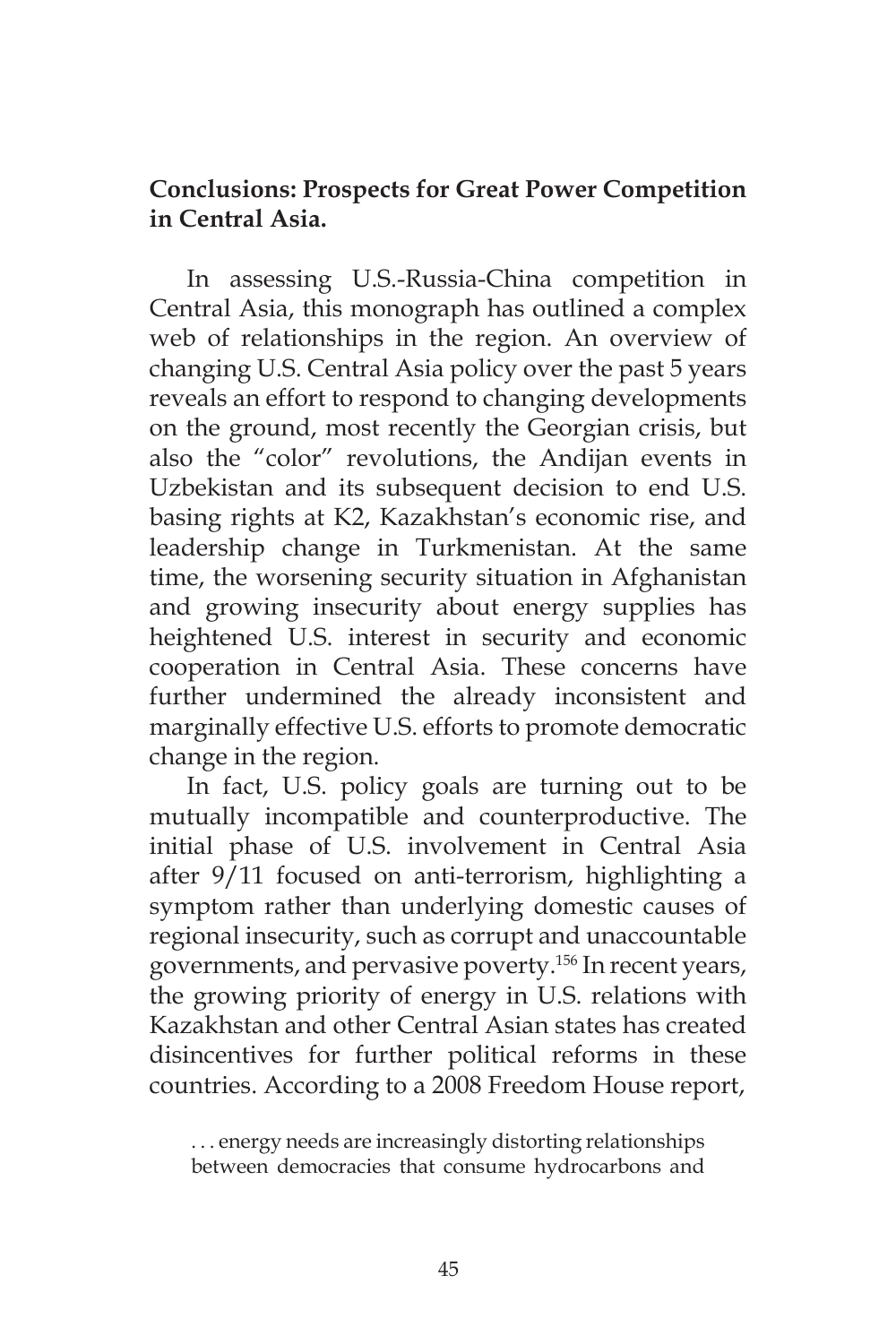the authoritarian states that produce them. Euro-Atlantic democracies have yet to agree on a common strategy that advances both energy-security needs and basic democratic values. Energy dependence is promoting an uncoordinated and short-term approach to relations with authoritarian governments, the hardening core of which is located in the non-Baltic former Soviet Union. These democratically unaccountable countries are moving farther from the Euro-Atlantic neighborhood and creating alliances and networks outside of the Western community. As energy wealth has emboldened authoritarian rulers, the Euro-Atlantic democracies have seemingly lost their resolve and sense of common purpose in advancing democratic practices.157

Freedom House points to a correlation between the rising price of oil in the past decade and declining indicators of democratic governance in major energy producers, such as Kazakhstan. This is because energy sector wealth strengthens the hand of authoritarian rulers in countries where accountability was already weak and exacerbates corruption and other rent-seeking behaviors at the expense of democratic governance.<sup>158</sup>

Russia and China have been reacting to these same pressures on the ground as the United States. In response to the "color" revolutions, they achieved broad agreement on the priority of regime security and the need to limit the long-term military presence of the United States in Central Asia. These are also two key areas—defining the political path of Central Asian states and securing a strategic foothold in the region where the United States finds itself in competition with Russia and China.

Nonetheless, the Russia-China partnership should not be seen as an anti-U.S. bloc, nor should the SCO be viewed as entirely cohesive. Thus in assessing U.S.- Russia-China competition, it is important to note that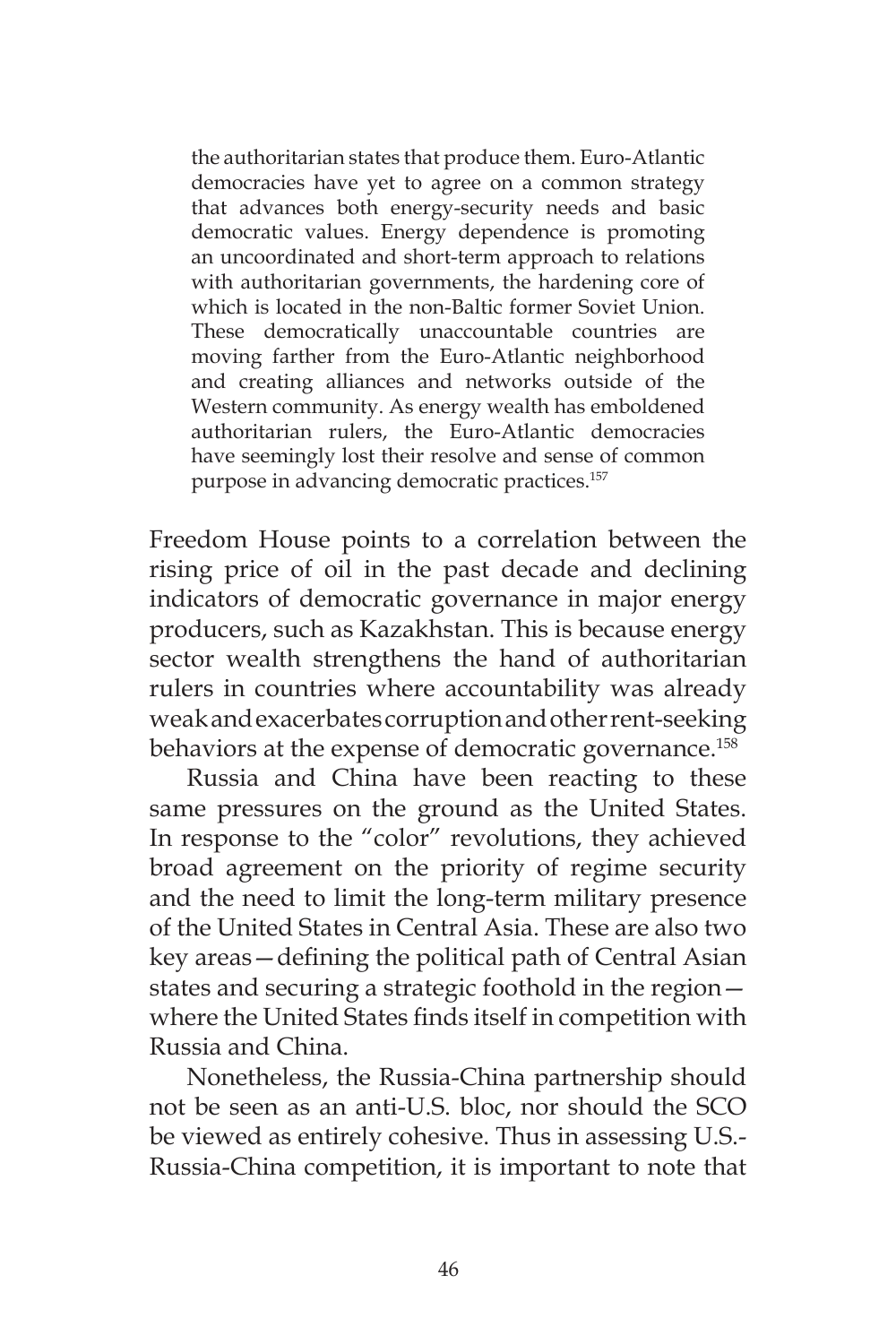the United States is not necessarily squaring off against Russia and China together. To the contrary, there are areas where Russia and China are in competition with one another, particularly in the economic realm, which provide opportunities for U.S. policies. Moreover, the lack of consensus between Beijing and Moscow over economic integration within the SCO has weakened the organization's cohesiveness, while leaving room for projects to integrate Central Asia economically with South Asia, East Asia, and Europe, as well as for other diplomatic initiatives to engage Central Asian states on transnational issues of common concern.

The tendency to view U.S.-Russia-China competition in the region with 19th century lenses, as some sort of "new great game" obscures the impact of globalization and the common interests the great powers share in addressing transnational problems. The United States, Russia, and China all have an interest in addressing narcotics trafficking, human trafficking, and illegal arms trade in the region. They also have a common stake in achieving stability in Afghanistan and routing Al-Qaeda from the region. To the extent that Russia, China, and the SCO as an organization share these goals, the United States will face opportunities to expand region-wide as well as for bilateral cooperation with Russia and China on transnational problems.

In the short term, Russia's intervention in Georgia has created new obstacles to Russian-American cooperation in Central Asia and elsewhere. The meeting on October 22, 2008, between Admiral Mike Mullen, Chairman of the U.S. Joint Chiefs of Staff, and General Nikolai Makarov, Chief of the Russian General Staff, was a hopeful sign that the two countries are trying to work together to resolve pressing global problems. They discussed exactly those issues that are most promising for cooperation in Central Asia: NATO's relations with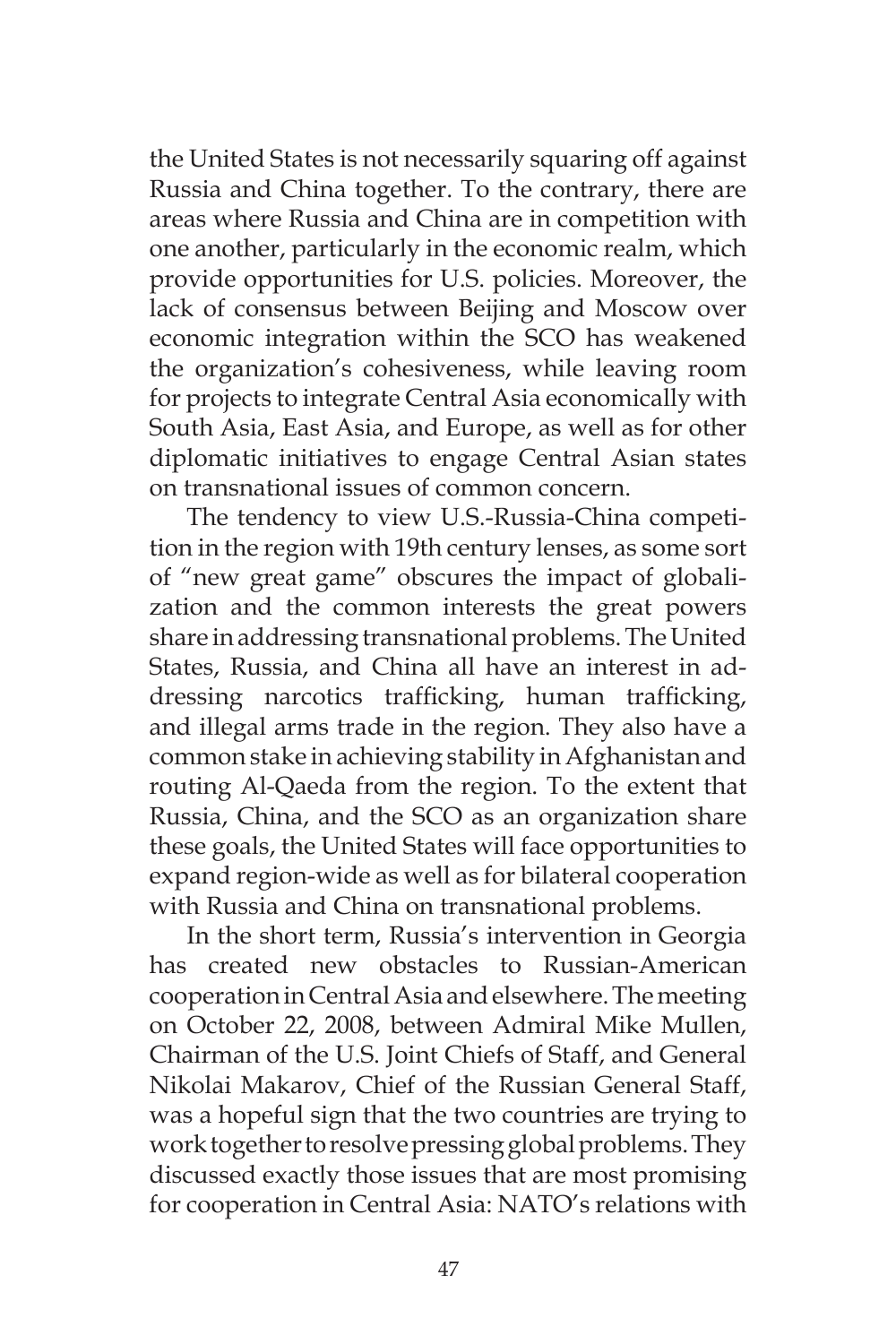Russia, improving cooperation on counterterrorism, nonproliferation, and narcotics trafficking.<sup>159</sup>

Competition to secure basing arrangements and energy contracts only benefits authoritarian regimes at the expense of enduring regional security. U.S. dialogue with Russia and China on security and energy in Central Asia would contribute to regional stability and help bring out areas of shared interest. With China in particular, a fellow energy importer, the United States shares many common interests in energy in Central Asia, particularly the diversification of supply routes away from frameworks monopolized by the Russian energy sector. Although available reserves in individual Central Asian states create competitive pressures for access to energy supplies, expanding Sino-American dialogue on energy security would create better understanding of each country's concerns and generate ideas for moderating demand.

## **Policy Recommendations.**

First, the United States needs to develop a set of achievable and consistent policy goals for Central and South Asia. The U.S. diplomatic approach to Central Asia is premised on the elaboration of a broader regional strategy that seeks to integrate Central and South Asia. Despite the possible merit in seeking to view Central Asia within a South Asian context, both to support stability and reconstruction in Afghanistan and to encourage regional economic integration more broadly, the Bush administration did not develop a coherent strategy to this end.

Instead, the U.S. Government pursued a Pakistan policy, an India policy, and policies towards individual Central Asian states. Although some progress has been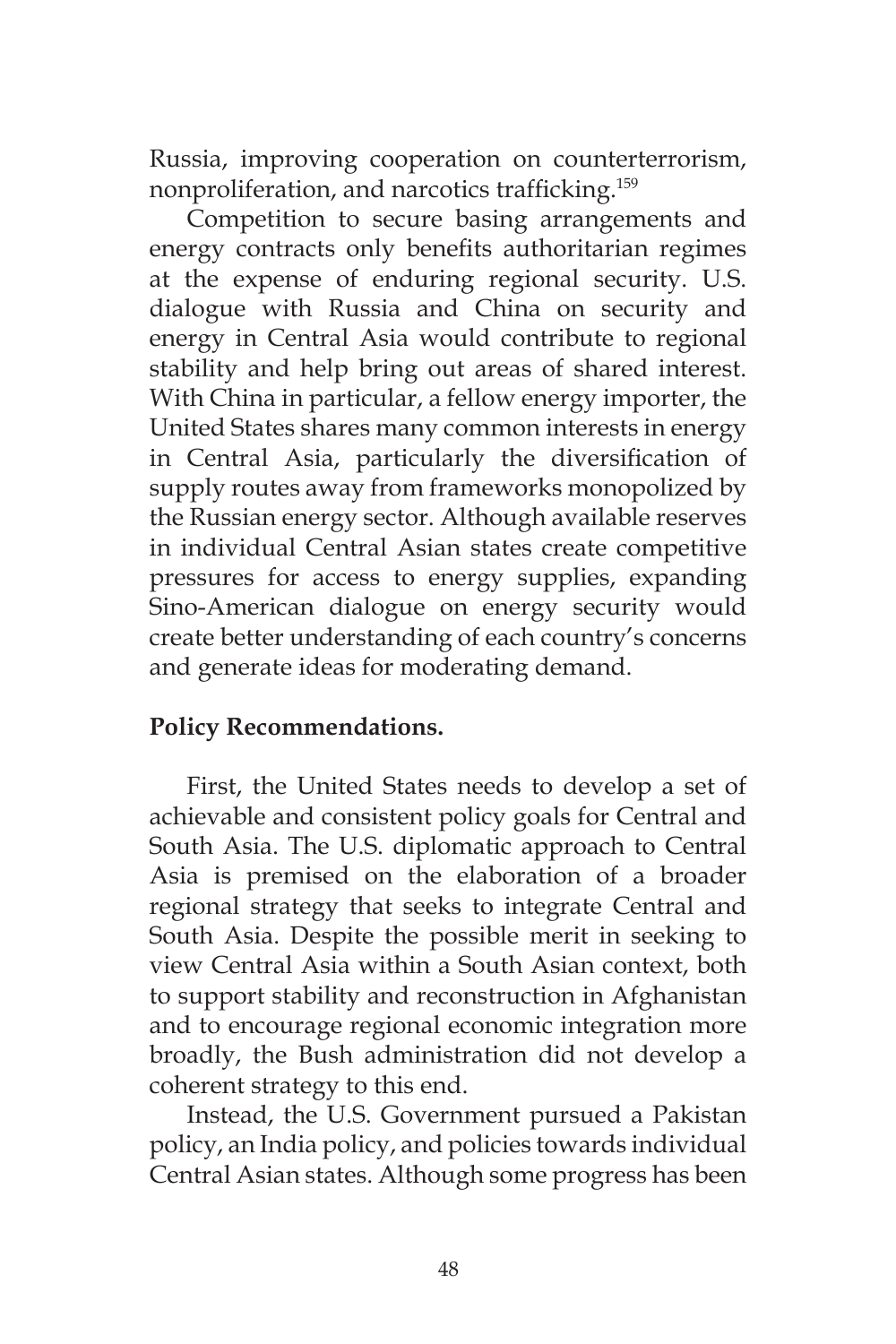made in encouraging the development of regional transportation and electricity links in Central Asia, the United States cannot hope to succeed in viewing the region as an integrated whole if the countries concerned fail to have such a vision themselves. Moreover, as was noted in the first section of this monograph, the United States pursues different priorities in relations with the five Central Asian states.

U.S. policies towards Pakistan, India, and Central Asian states also often work at cross-purposes. For example, even as the priority of human rights concerns declined in U.S. policies towards Central Asian states since 9/11, in the case of Pakistan, U.S. support for the authoritarian government of its long-time ally, Pervez Musharraf, well after he lost the confidence of pro-democracy segments of the Pakistani population, undercut the entire premise of democratization as a U.S. policy goal for Central and South Asia. Similarly, the effort to encourage further U.S.-India cooperation through a separate U.S.-Indian agreement on civilian nuclear cooperation, despite India's unwillingness to accede to the Nuclear Non-Proliferation Treaty, undermines U.S. nonproliferation efforts elsewhere in the region and outside.

Second, the United States needs to redress the imbalance in aid to Central Asian states. Although security assistance to the region is needed in support of U.S. and NATO Afghanistan missions, regional stability will not be achieved if greater efforts are not taken to address regional development needs and encourage accountable governance. The decline in Freedom Support funding is particularly short-sighted in this respect and more needs to be done to address poverty, encourage the development of civil society, and address social problems such as the environment and public health.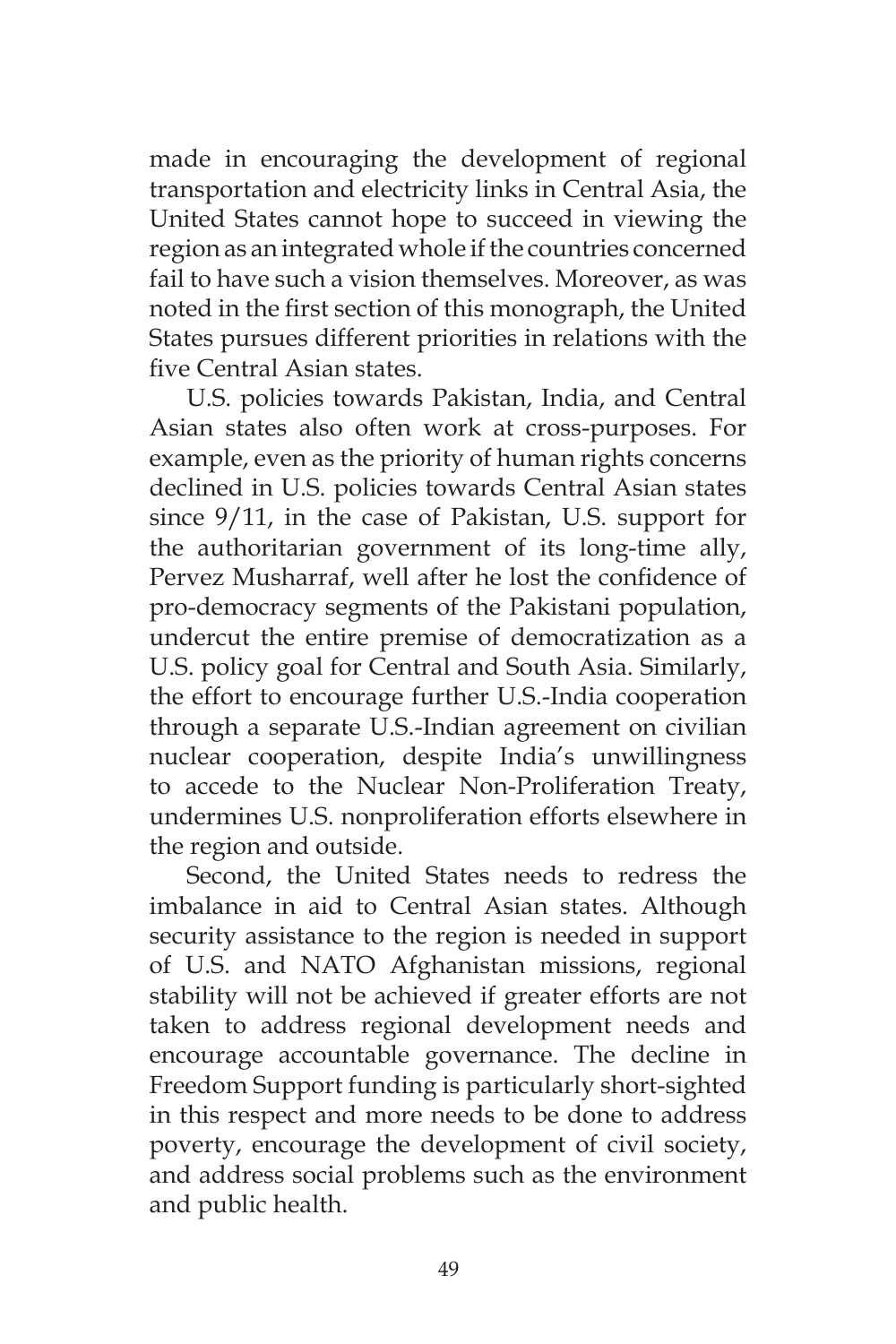Third, the United States should work with its allies in the EU and Japan to coordinate assistance and avoid overlapping efforts. In July 2007 the EU announced its "Strategy for a New Partnership for Central Asia" and designated a Special Representative to the region, Pierre Morel. Although the EU provided \$2 billion in aid (1.3 million euros) through the Technical Assistance Program to the Commonwealth of Independent States (TACIS) from 1991-2006, the new Central Asia strategy raises funding substantially to \$1.17 billion (750 million euros) for 2007-13. The strategy involves a series of dialogues on key areas of concern such as human rights, the rule of law, education, trade, energy, transport, and the environment.160 Although regional cooperation will be encouraged, 70 percent of the funds for 2007-10 will support bilateral assistance projects.<sup>161</sup>

Japan's interest in Central Asia grew out of former Prime Minister Ryutaro Hashimoto's Eurasian diplomacy initiative launched in 1997, which sought primarily to reinvigorate Japan's ties with Russia, while promoting dialogue and cooperation with Central Asia in a variety of areas. Since 2004, Japan has developed a "Central Asia plus Japan" dialogue to encourage regional economic integration and has provided bilateral aid through its "Silk Road Diplomacy."<sup>162</sup> Although Japan has given out some \$2.5 billion in humanitarian and economic aid to the Central Asian states since the 1990s, some Western observers believe that Japan's main interest is in expanding its influence in the energy sector, an area where investment is likely to be more effective than aid but where the risky investment climate creates significant entry barriers.<sup>163</sup>

Despite some differences in emphasis, the United States, Japan, and the EU broadly share many of the same priorities and face many of the same tradeoffs,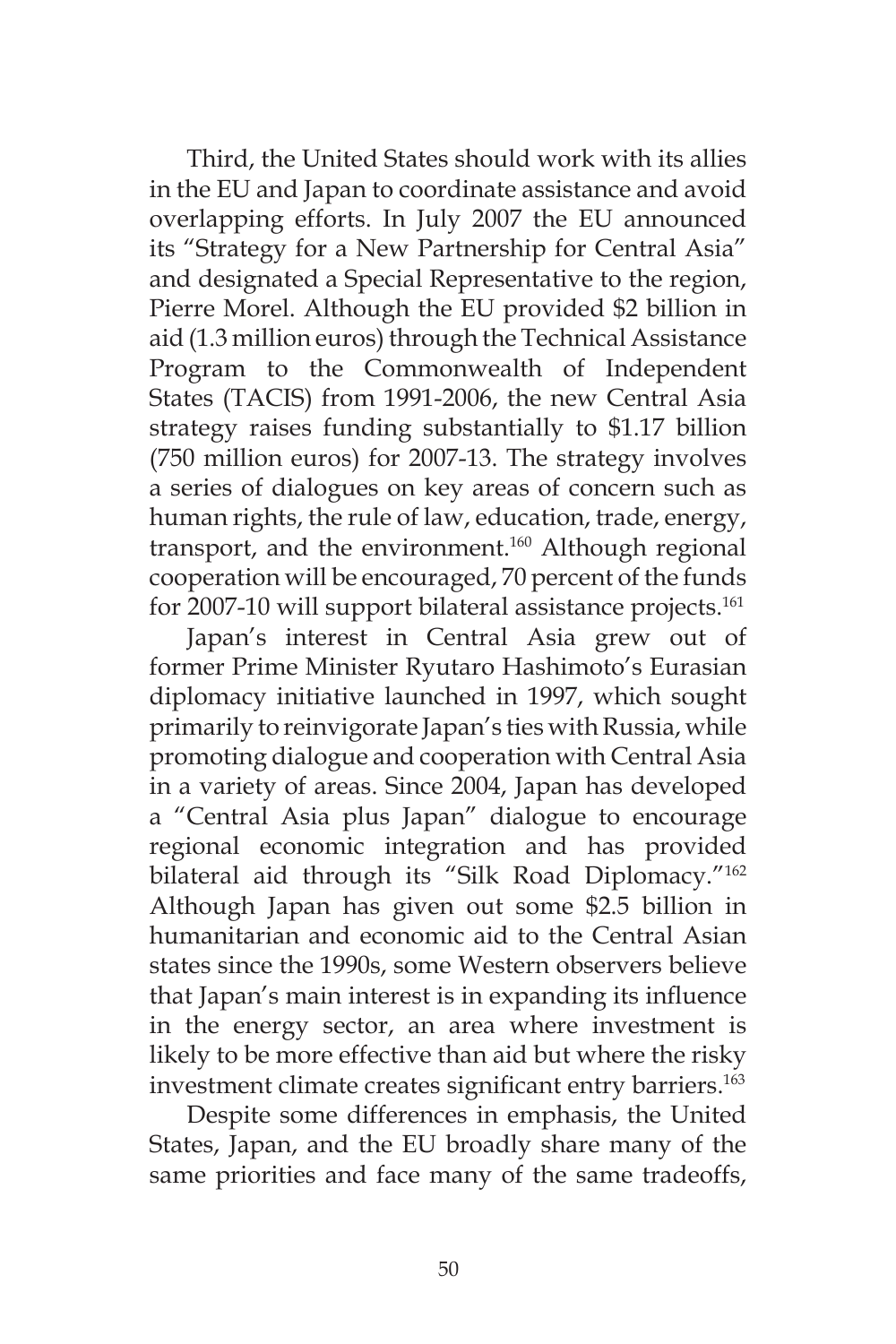especially achieving progress in human rights while moving forward with energy diversification and counterterrorism projects. Regular efforts to coordinate initiatives on Central Asia would help promote more consistent and effective policies.

Fourth, the United States should engage China in dialogue on Central Asia, both to increase trust and to address common concerns, especially narcotics and human trafficking, proliferation of WMD, terrorism, and stability in Afghanistan. The United States has already been discussing Central Asia in subdialogue discussions at the assistant secretary level. Central Asia could be included in the context of other higher level meetings, such as the Senior U.S.-China Dialogue where regional stability issues often are raised, and also the Strategic Economic Dialogue where energy security already figures prominently on the agenda.

Although the United States and Russia have some competing energy and security interests in Central Asia, they have discussed related common concerns, for example, through the U.S.-Russia Working Group on Counter-Terrorism, the U.S.-Russia Energy Dialogue, and the NATO-Russia Council. Addressing shared interests, for example, in promoting energy efficiency and conservation in Central Asia, preventing loose nukes, and reducing narcotics and human trafficking in Central Asia could be addressed in the context of these bilateral meetings.

Before such dialogue can occur, the Obama administration needs to reevaluate its Russia policy and, once such a review is concluded, speak with one voice to and about Russia. Although the Russian invasion of Georgia brought back unpleasant memories of Cold War era confrontations, as Henry Kissinger and George Shultz reminded us, while the United States needs to express its concern about Moscow's actions, "isolating Russia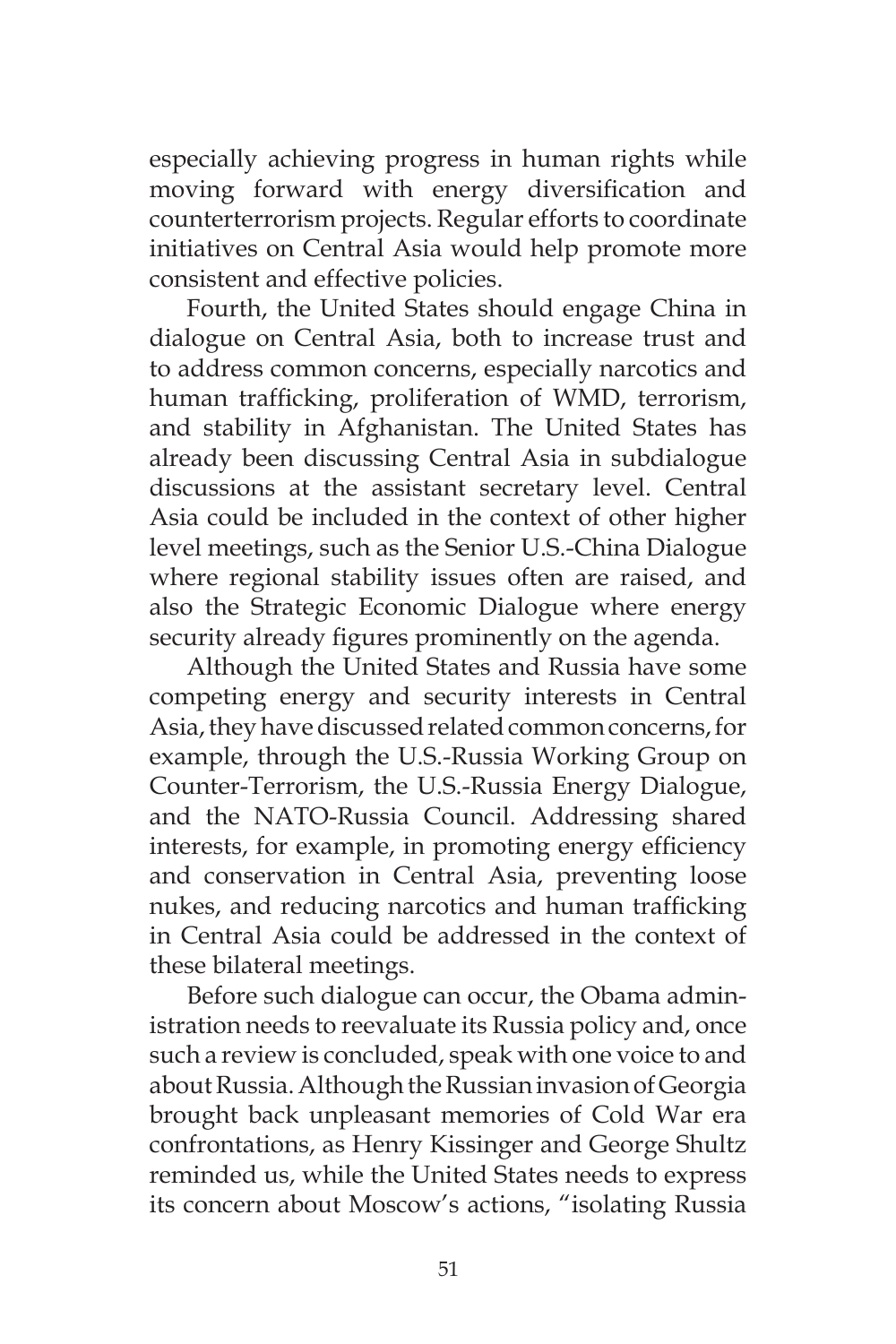is not a sustainable long-term policy."164 Despite many differences, President Obama will need to consider the areas where cooperation with Russia continues to be in American interests. Hasty retaliatory actions such as a commitment to membership action plan for Georgia and Ukraine to join NATO and the acceleration of missile defense deployments in Eastern Europe should be avoided until the Alliance fully thinks through its security interests and the best ways of achieving them.

Fifth, the United States should seek to engage the SCO to improve its understanding of the organization and encourage greater trust between its permanent members and the United States. While some have proposed establishing a relationship between NATO and the SCO,<sup>165</sup> this would serve to equate the SCO with a military alliance, when its own members reject this characterization. A Japanese scholar has suggested a more promising approach which involves creating an SCO plus alpha format,<sup>166</sup> which could include the United States, the EU, and Japan, perhaps to discuss issues of particular concern, such as Afghanistan, counterterrorism, or narcotics and human trafficking.

Another way for the United States to engage the SCO is through the OSCE, particularly in the event Kazakhstan assumes its leadership in 2010. The OSCE and the SCO already have a limited relationship, and the SCO has participated in a number of meetings on counterterrorism in recent years.167 Nonetheless, the OSCE and the SCO are at loggerheads over political issues, such as election monitoring, which Russia claims is biased. The Russian government has been seeking to dilute the role of the OSCE by creating a new Eurasian forum that would involve the SCO, the CSTO, NATO, the EU, and the CIS.168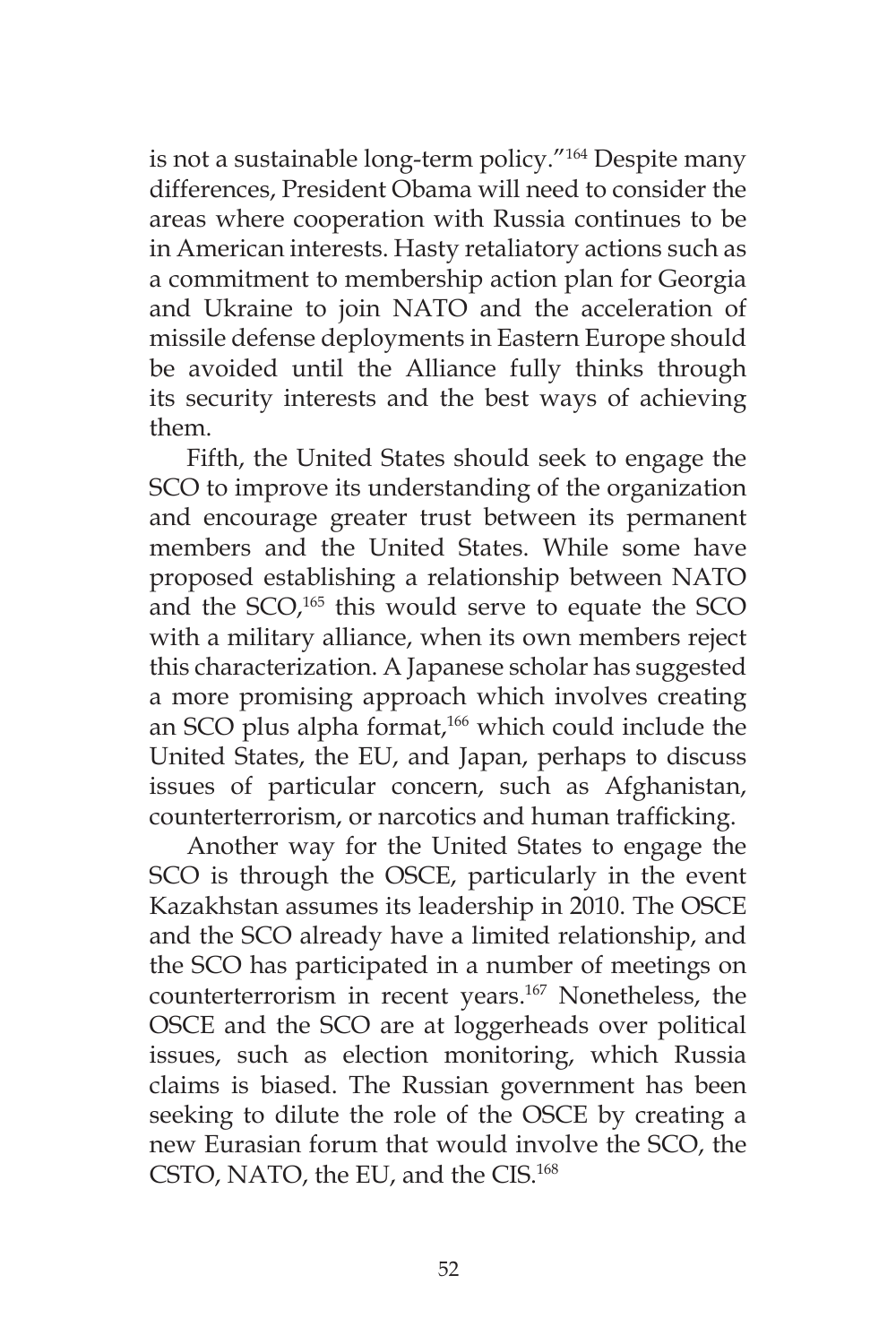Finally, the success of U.S. policies in Central Asia depends on long-term changes in other policy areas. A withdrawal of U.S. military forces from Iraq without seeking permanent basing options in the country, for example, would add to the credibility of U.S. assertions that its military presence in Central Asia is linked to the security situation in Afghanistan. Similarly, a serious effort by the Obama administration to reduce the U.S. dependency on imported energy would enable the United States to be more consistent in its political and economic policies towards Central Asia.

## **ENDNOTES**

1. The post-9/11 changes in U.S. Central Asia policy are described in detail in Elizabeth Wishnick, *Growing U.S. Security Interests in Central Asia*, Carlisle, PA: Strategic Studies Institute, U.S. Army War College, October 2002, pp. 1-9.

2. A. Elizabeth Jones, Assistant Secretary for European and Eurasian Affairs, Testimony before the Subcommittee on the Middle East and Central Asia, House International Relations Committee, October 29, 2003, *www.state.gov*, accessed January 10, 2008.

3. *Quadrennial Defense Review*, Washington, DC: U.S. Department of Defense, February 6, 2006, p. 28; Alima Bissenova, "5 September 2007 News Digest," *CACI Analyst*, *www.cacianalyst. org*, accessed January 14, 2008.

4. U.S. Secretary of State Condoleezza Rice, Interview with Sergei Buntman, *Ekho Moskvy*, May 15, 2007, *www.state.gov*, accessed June 20, 2008.

5. Deputy Assistant Secretary for South and Central Asian Affairs Evan Feigenbaum, Interview With Navbahor Imamova of Voice of America, December 17, 2007, Washington, DC, *www. state.gov*, accessed January 22, 2008.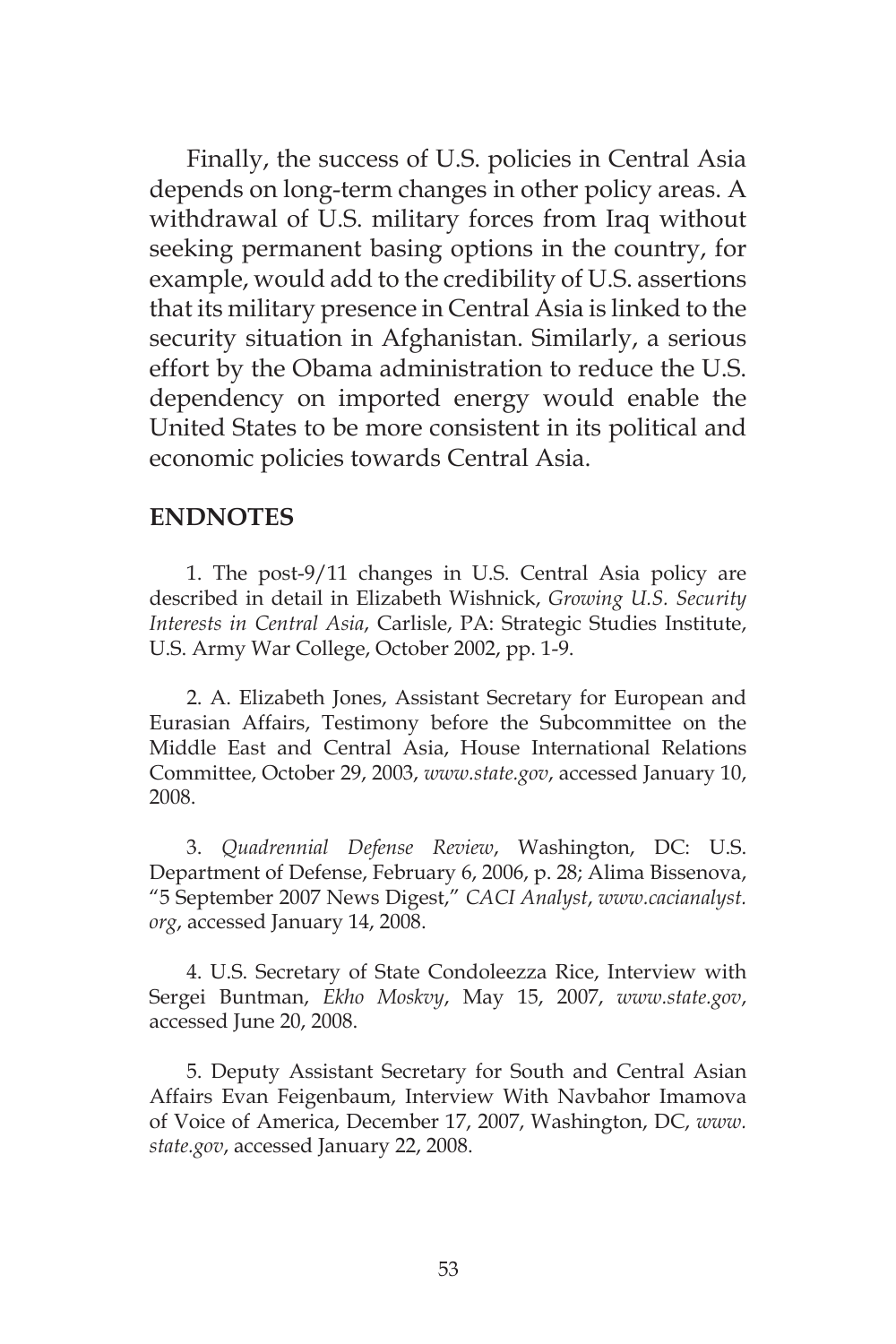6. Deputy Assistant Secretary for South and Central Asian Affairs Evan Feigenbaum, "Remarks in Panel Discussion at the Council on Foreign Relations: The Pursuit of Black Gold: Pipeline Politics on the Caspian Sea," November 13, 2007, *www.state.gov*, accessed June 23, 2008.

7. *National Security Strategy of the United States*, Washington, DC: The White House, March 16, 2006, p. 40.

8. "Kyrgzstan National Opinion Poll," International Republican Institute and the Gallup Organization, May 2007, *www.iri.org*, accessed January 22, 2008.

9. Daniel Sershen, "Kyrgyzstan: An Anti-Western Mood Gains Strength," *Eurasia Insight*, May 22, 2007, *www.eurasianet.org*, accessed January 15, 2008.

10. "FY 2009 International Affairs Congressional Budget Justification," U.S. Agency for International Development (USAID), *www.usaid.gov/policy/budget/cbj2009/*, accessed June 30, 2008.

11. Richard Giragosian, "U.S. Warns Kyrgyzstan on Aid Eligibility," *RFE/RL Newsline*, Vol. 12, No. 52, Part I, March 17, 2008, *www. rferl.org*, accessed March 18, 2008.

12. Joshua Kucera, "US Aid Budget to Eurasia: A Monument to 'Inter-Agency Pettiness'," *Eurasia Insight*, February 12, 2008, *www.eurasianet.org*, accessed January 15, 2008.

13. "FY2009 International Affairs Congressional Budget Justification," p. 20.

14. Martha Brill Olcott, "The Shrinking US Footprint in Central Asia," *Current History*, Vol. 106, Issue 702, October 2007, p. 333.

15. Freedom House, *Freedom in the World 2007*, *www. freedomhouse.org*, accessed June 30, 2008.

16. Seth G. Jones *et al*., *Securing Tyrants or Fostering Reform? U.S. Internal Security Assistance to Repressive and Transitioning Regimes*, prepared for the Open Society Institute, 2006, pp. XIII-XIV and 49-88; "New Study Assesses US Security Assistance to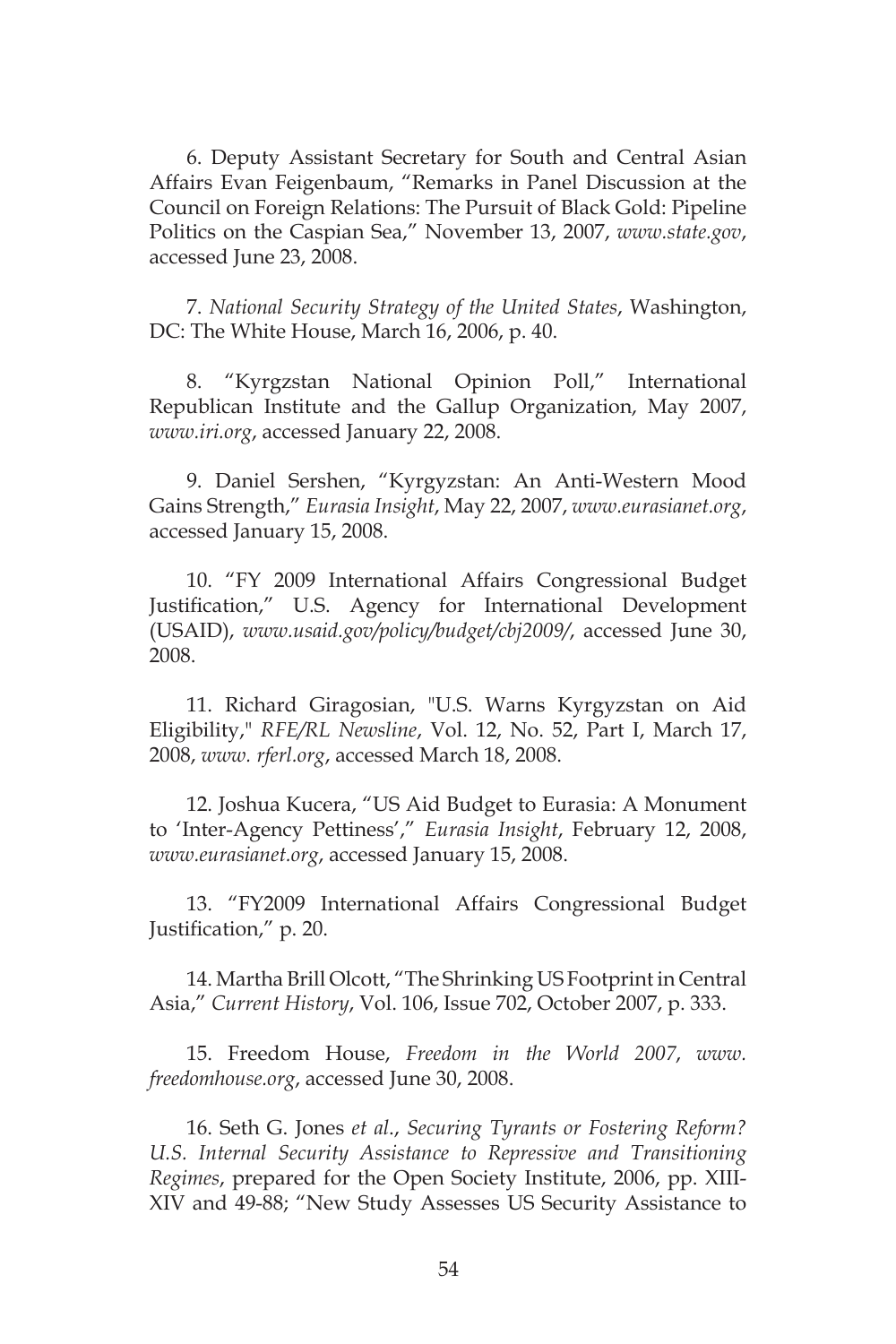Uzbekistan, Afghanistan," *Eurasia Insight*, January 4, 2007, *www. eurasianet.org*, accessed January 15, 2008.

17. Alex Cooley, "U.S. Bases and Democratization in Central Asia," *Orbis*, Vol. 52, No. 1, Winter 2008, p. 9.

18. "Is There a Human Rights Double Standard? U.S. Policy towards Saudi Arabia, Iran, and Uzbekistan," Hearing before the Subcommittee on International Organizations, Human Rights, and Oversight of the Committee on Foreign Affairs, House of Representatives, 110th Congress, 1st session, June 14, 2007, Washington, DC: U.S. Government Printing Office, 2007, pp. 17- 31.

19. Stephen J. Blank, *U.S. Interests in Central Asia and the Challenges to Them*, Carlisle, PA: Strategic Studies Institute, U.S. Army War College, March 2007, p. 19.

20. Wishnick, "Growing U.S. Security Interests," p. 28.

21. Alexander Cooley, "'Manas Matters,' The Changing Politics of the U.S. Military Base at Manas," *PONARS Policy Conference Memo No. 423*, pp. 2-4, *ceres.georgetown.edu/esp/ponarseurasia/*, accessed June 30, 2008.

22. Joshua Kucera, "Kyrgyz Officials: Let's Renegotiate US Air Base Deal," *Eurasia Insight*, February 2, 2008, *www.eurasianet. org*, accessed January 15, 2008; Daniel Sershen, "Kyrgyzstan: Base Shooting Sours US-Kyrgyz Relations," *Eurasia Insight*, *www. eurasianet.org*, accessed January 15, 2008.

23. Elizabeth Wishnick, *Strategic Consequences of the Iraq War: U.S. Security Interests in Central Asia Reassessed*, Carlisle, PA: Strategic Studies Institute, U.S. Army War College, May 2004, p. 4.

24. Cory Welt, "Hoping on U.S. in Kazakhstan in Central Asia," *CSIS Commentary*, September 27, 2006, *www.csis.org*, accessed January 15, 2008.

25. Kazakhstan has a contingent of 29 troops serving in Iraq, focusing on disposal of explosives and water purification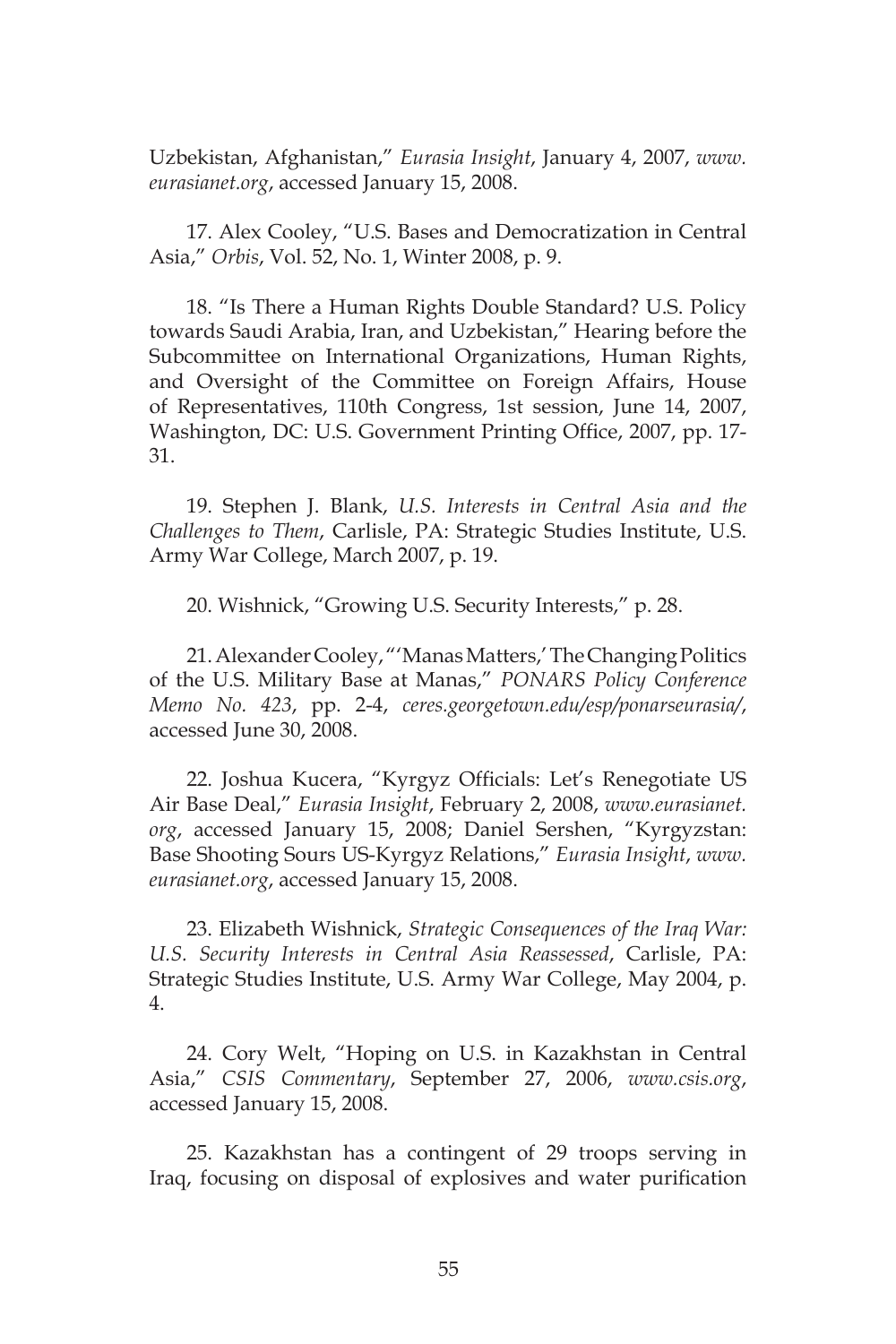projects. Joshua Partlow, "List of 'Willing' U.S. Allies Shrinks Steadily in Iraq; Nations Still Toil There in Relative Obscurity," *The Washington Post*, December 8, 2007, p. A1.

26. Olcott.

27. Andrew Kramer, "Capitalizing on Oil's Rise, Kazakhstan Expands Stake in Huge Offshore Project," *The New York Times*, January 15, 2008, p. C5.

28. "Transcript of Vice President's Remarks in a Press Availability with President Nursultan Nazarbayev of the Republic of Kazakhstan," Embassy of the United States, Office of the Vice President, May 5, 2006, *kazakhstan.usembassy.gov/cheney-visitmay-2006.html*, accessed July 3, 2008; Glenn Kessler, "Oil Wealth Colors the U.S. Push for Democracy; The White House Makes Overtures in Asia and Africa, *The Washington Post*, May 14, 2006, p. A18.

29. Richard Boucher, "Kazakhstan and the 2010 Organization for Security and Cooperation in Europe Chairmanship," Statement before the Helsinki Commission, July 22, 2008, *www.state.gov*, accessed July 30, 2008.

30. Feigenbaum interview with Navbahor Imamova.

31. Richard Boucher, Assistant Secretary for South and Central Asian Affairs, "Central Asia: An Overview," Statement before the House Committee on Foreign Affairs, Subcommittee on Asia, the Pacific, and the Global Environment, *States News Service*, April 8, 2008, *www.state.gov*, accessed July 7, 2008.

32. "U.S. Envoy to OSCE Says Kazakhstan Lagging in Reforms," *Radio Free Europe*, June 26, 2008, *www.rferl.org*, accessed July 3, 2008.

33. "International Pressure Helps Restore RFE/RL Kazakh Website," *States News Service*, June 6, 2008, *www.rferl.org*, accessed July 3, 2008.

34. Stephen J. Blank, *Turkmenistan and Central Asia after Niyazov*, Carlisle, PA: Strategic Studies Institute, U.S. Army War College, September 2007, pp. 39-40.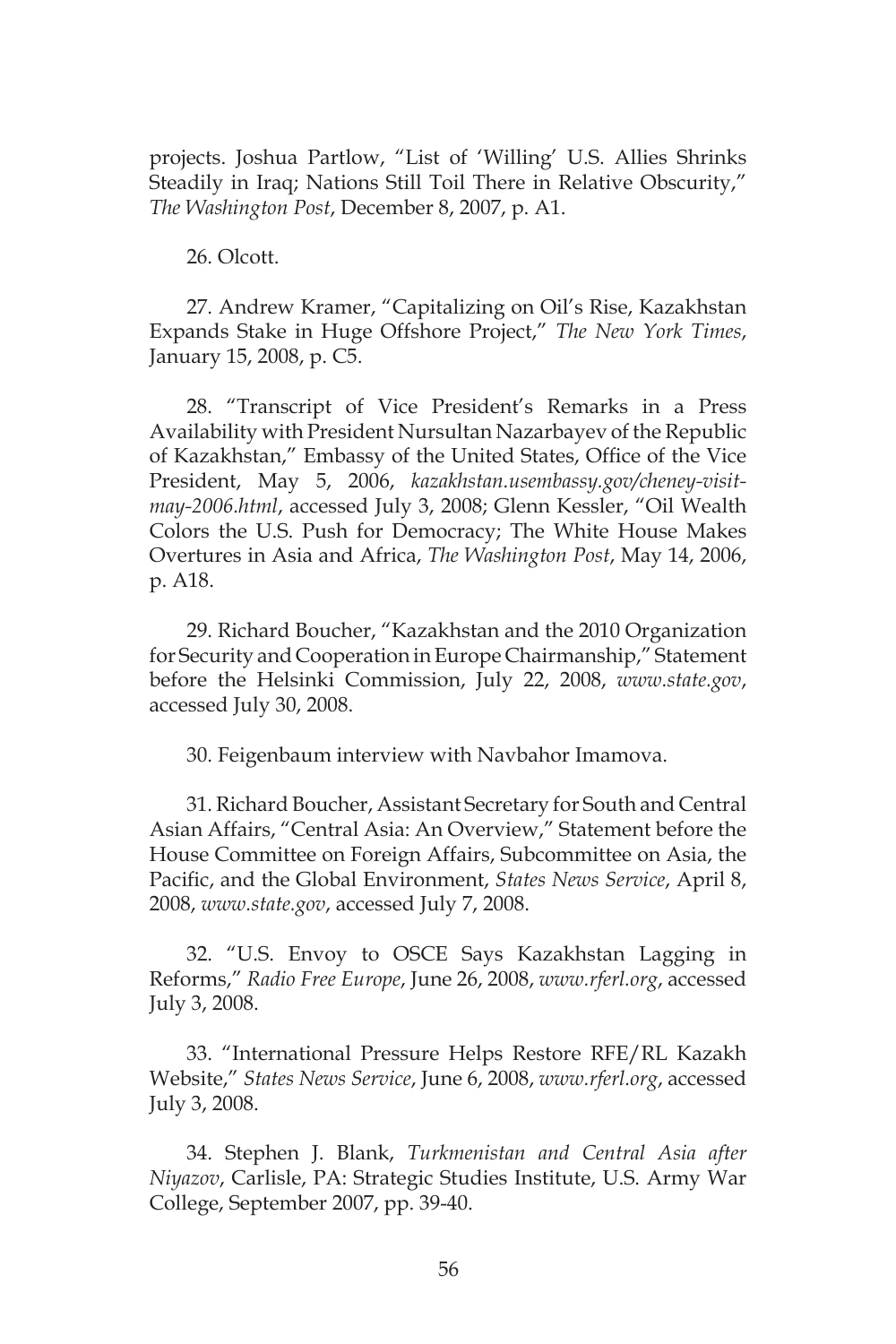35. Bruce Pannier, "NATO: Uzbek, Turkmen Presidents Offer Cooperation," April 4, 2008, *www.rferl.org*, accessed June 19, 2008.

36. Bruce Pannier, "Turkmenistan: NATO Finds New Partner in Central Asia," May 30, 2008, *www.rferl.org,* accessed June 19, 2008.

37. Galina Bukharbaeva, "Remember Andijan? Fickle West," *The International Herald Tribune*, May 10, 2008, p. 5.

38. Ahto Lobjakas, "EU Drops Uzbek Visa Bans," *Radio Free Europe/Radio Liberty*, October 13, 2008, *www.rferl.org*, accessed November 6, 2008.

39. The "6+2" process operated from 1997-2001 to stabilize Afghanistan and included the United States and Russia plus Afghanistan's six neighbors—China, Iran, Pakistan, Tajikistan, Turkmenistan, and Uzbekistan. Unsigned article, "Uzbekistan: Karimov Approves Overland Rail Re-Supply Route for Afghan Operations," *Eurasia Insight*, April 7, 2008, *www.eurasianet.org*, accessed June 20, 2008.

40. Richard Giragosian,"NATO Envoy Hails Renewed Access to Uzbek Base" *RFE/RL Newsline*, Vol. 12, No. 45, Part I, March 6, 2008, *www.rferl.org*, accessed March 7, 2008.

41. Evan Feigenbaum, "Fifteen Years of U.S.-Tajik Relations: Look toward the Future," April 13, 2007, *www.state.gov*, accessed January 22, 2008.

42. Interview by RFE/RL with Assistant Secretary of State for Central and South Asian Affairs Richard Boucher, *Eurasia Insight*, March 23, 2007, *www.eurasianet.org*, accessed January 15, 2008.

43. Secretary Condoleezza Rice, "Remarks at the State Department Correspondents Association's Inaugural Newsmaker Breakfast," Fairmont Hotel, Washington, DC, January 5, 2006, *www.state.gov*, accessed July 14, 2008.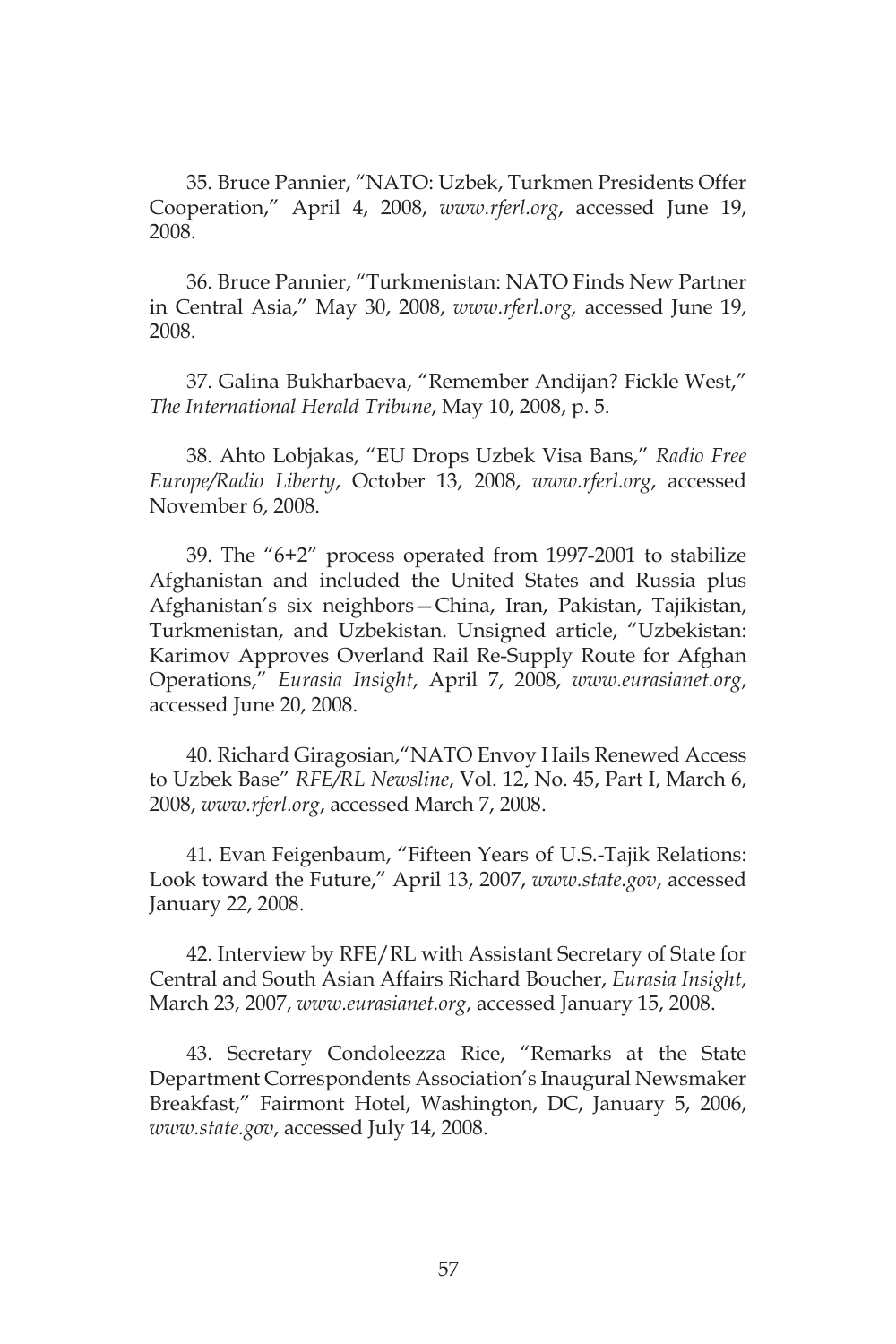44. Interview with Evan Feigenbaum by Navbhahor Imamova.

45. Rice, "Remarks at the State Department Correspondents Association."

46. Remarks by Assistant Secretary of State Richard Boucher, September 20, 2007, *www.state.gov*, accessed January 22, 2008.

47. Bureau of Central and South Asia Affairs, "Fact Sheet: Third Meeting of the Central Asia Trade and Investment Framework Agreement (TIFA) Council," August 22, 2007, *www.state.gov*, accessed January 22, 2008.

48. *Integrating Central Asia into the World Economy: Perspectives from the Region and the U.S., Part II: The U.S. Perspective*, Carnegie Endowment for International Peace, October 22, 2007, p. 9, *www. carnegieendowment.org*, accessed July 2, 2008.

49. "Rumsfeld: China-Russia Drill No Threat," *Agence France-Presse*, August 25, 2005, accessed January 10, 2008.

50. Ralph A. Cossa, "A Subtler China Policy? Rumsfeld on Asia," *The International Herald Tribune*, June 10, 2006, p. 6.

51. Evan A. Feigenbuam, "The Shanghai Cooperation Organization and the Future of Central Asia," Remarks prepared for the Nixon Center, September 6, 2007, *www.state.gov*, accessed January 10, 2008.

52. For a summary of these debates, see Gene Germanovich, "The Shanghai Cooperation Organization: A Threat to American Interests in Central Asia?" *China and Eurasia Forum Quarterly*, Vol. 6, No. 1, 2008, pp. 21-23.

53. Stephen J. Blank, *U.S. Interests in Central Asia and the Challenges to Them*, Carlisle, PA: Strategic Studies Institute, U.S. Army War College, March 2007, p. 13; Ariel Cohen, "The Dragon Looks West: China and the Shanghai Cooperation Organization," *Heritage Lectures*, No. 961, delivered August 3, 2006, published September 7, 2006, p. 2.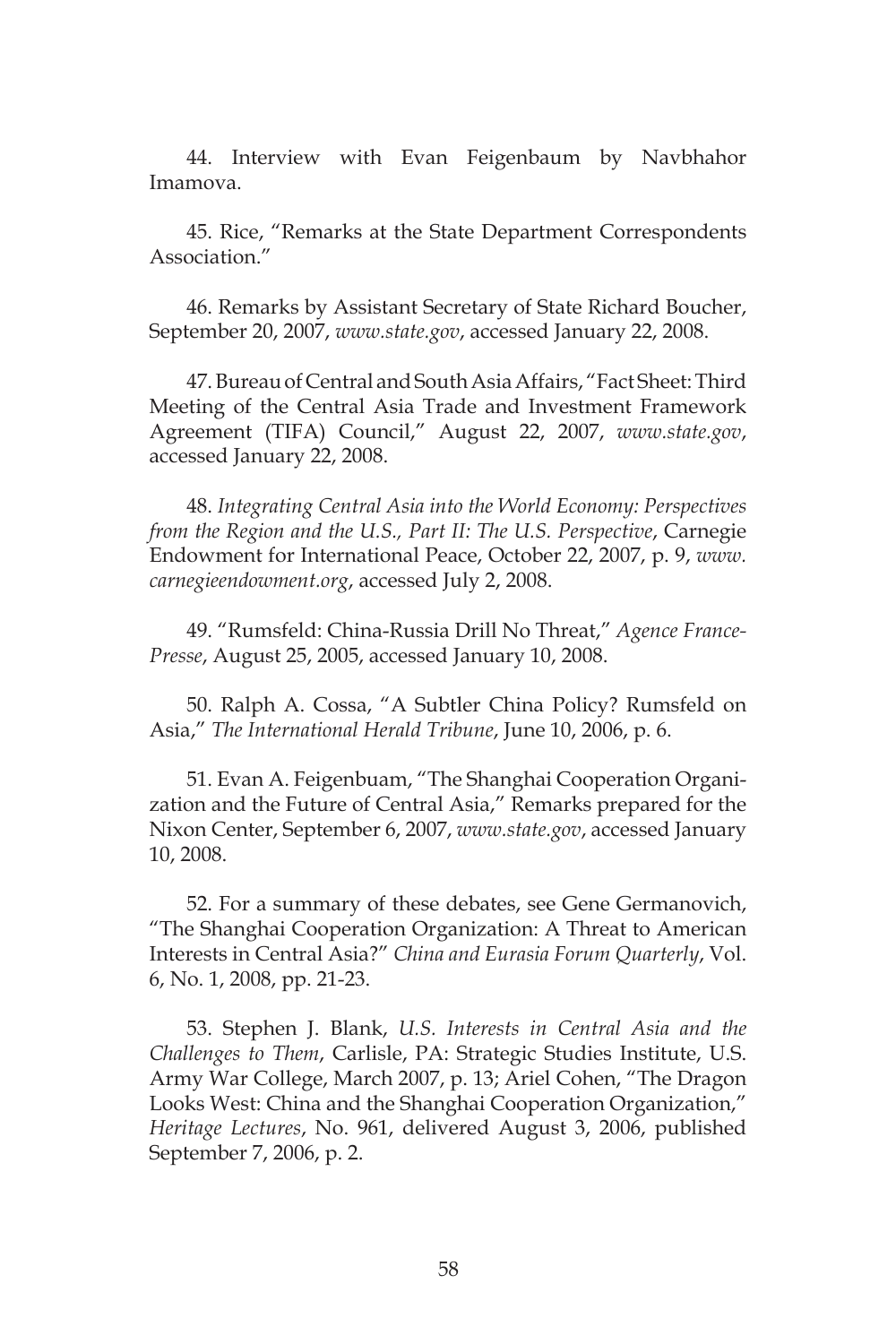54. Marc Lanteigne, "In Medias Res: The Development of the Shanghai Cooperation Organization as a Security Community," *Pacific Affairs*, Vol. 79, No. 4, Winter 2006/07, pp. 605, 616. Also see Richard Weitz, "Averting a New Great Game in Central Asia," *The Washington Quarterly*, Vol. 29, No. 3, Summer 2006, p. 163.

55. Martha Olcott, Testimony to the Commission on Security and Cooperation in Europe, Hearing: "The Shanghai Cooperation Organization: Is It Undermining U.S. Interests in Central Asia?" September 26, 2006, *www.csce.gov*, accessed July 3, 2008; Elizabeth Wishnick, "Smoke and Mirrors in the Shanghai Spirit," *International Relations and Security Network Security Watch (Zurich),*  July 25, 2006, *www.isn.ethz.ch/*, accessed February 20, 2007.

56. Feigenbaum, "The Shanghai Cooperation Organization and the Future of Central Asia."

57. Wei Lianglie, "A Conference of the Shanghai Cooperation Organization Member Countries' Defense Ministers Issues a Joint Communiqué," *Xinhua*, May 17, 2008, *www.lexisnexis.com*, accessed July 9, 2008.

58. This section is drawn from Elizabeth Wishnick, *Brothers in Arms Again? Assessing the Sino-Russian Military Exercises*, *PACNet* 35, August 18, 2005, *www.csis.org/pacfor/pacnet.cfm*, accessed January 10, 2008.

59. Ivan Safronov and Andrei Ivanov, "China Is Aiming to Use the Russian Military to Promote Its Own Objectives," *Kommersant*, March 17, 2005, p. 9; Anna Arutunyan, "Russia-China War Games a Rehearsal for Invasion?" *Moscow News*, August 24, 2005, *www. mosnews.com*, accessed January 10, 2008.

60. "China and Kazakhstan Team Up for Terror Drill," August 22, 2006, *Chinadaily.com.cn*, accessed July 9, 2008.

61. Vladimir Voronov, "Vladimir Putin and Friends—Or, Peace Mission 2007," *The New Times*, No. 28, August 20, 2007, pp. 26-31, *site.securities.com*, accessed July 10, 2008.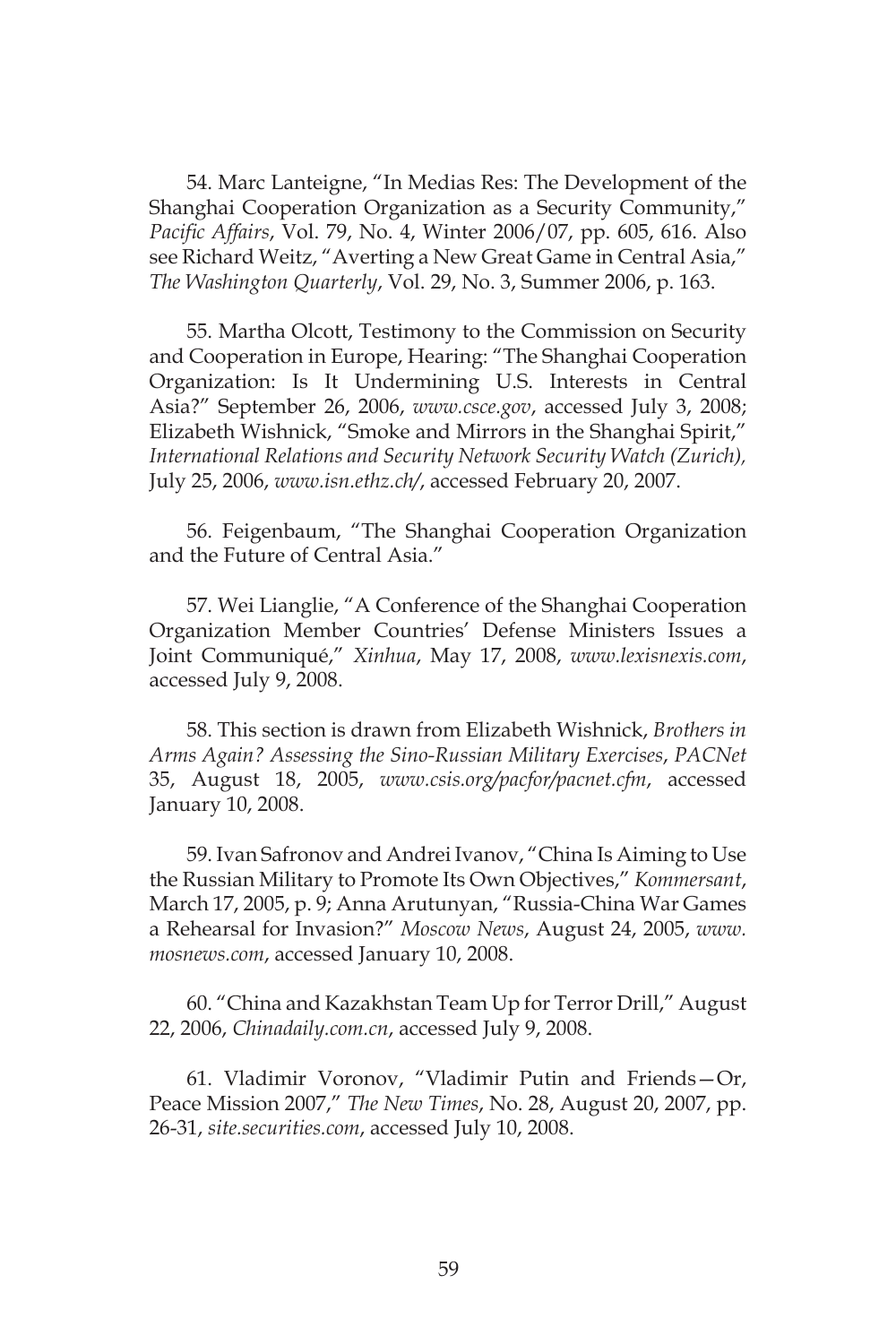62. Cao Zhi, Li Xuanliang, and Bai Ruixue, "Peace Mission 2007—A Panoramic Sketch of the Joint Antiterrorist Exercise," Xinhua, August 18, 2007, *www.xinhua.com*, accessed January 10, 2008.

63. Artem Kovalenko, "Zayavka na missiyu" ("Declaring a Mission"), *Ekspert* No. 31, August 28, 2007, *site.securities.com*, accessed January 10, 2008; Kung Ch'ao-wen, "Roundup: First Batch of Chinese Troops Sets Off for Russia to Participate in SCO Joint Military Exercise," *Zhongguo Tongxun She*, July 20, 2007 (Hong Kong), *www.lexis.nexis.com,* accessed July 11, 2008; Adam Wolfe, "Peace Mission 2007 and the S.C.O. Summit," *Power and Interest News Report*, August 10, 2007, *www.pinr.com,* accessed July 15, 2008.

64. "For the Sake of Peace: Hu Jintao Observers SCO's 'Peace Mission 2007' Anti-Terrorist Joint Military Exercise," *Xinhua*, August 20, 2007, *www.xinhua.com,* accessed July 9, 2008.

65. Voronov; Kovalenko.

66. For a map including all the areas mentioned, see *geology. com/world/russia-satellite-image.shtml*, accessed August 7, 2008.

67. Alexander Khramchikin, "An Update on the Shanghai Cooperation Organization," *Izvestia*, August 20, 2007, p. 6, *site. securities.com*, accessed July 10, 2008; "Forty-Six Fighter Planes Will Take in Military Exercise in Russia for the First Time," *Wen Wei Po* website, June 27, 2007, *www.lexisnexis.com*, accessed January 10, 2008.

68. Sergey Luzyanin, "Russian-Chinese Military-Technical Cooperation, Past, Present, Future," *Moskovskiye Novosti*, August 17, 2007, *site.securities.com*, accessed July 9, 2008; Voronov; Andrey Piontkovsky, "Who's Blow Is Harder to Take?" September 5, 2007, *www.grani.ru*, at *site.securities.com*, accessed July 9, 2008.

69. "The New Russian President Will Visit China This Year," March 11, 2008, *Wen Wei Po* website, *www.lexisnexis.com*, accessed July 11, 2008.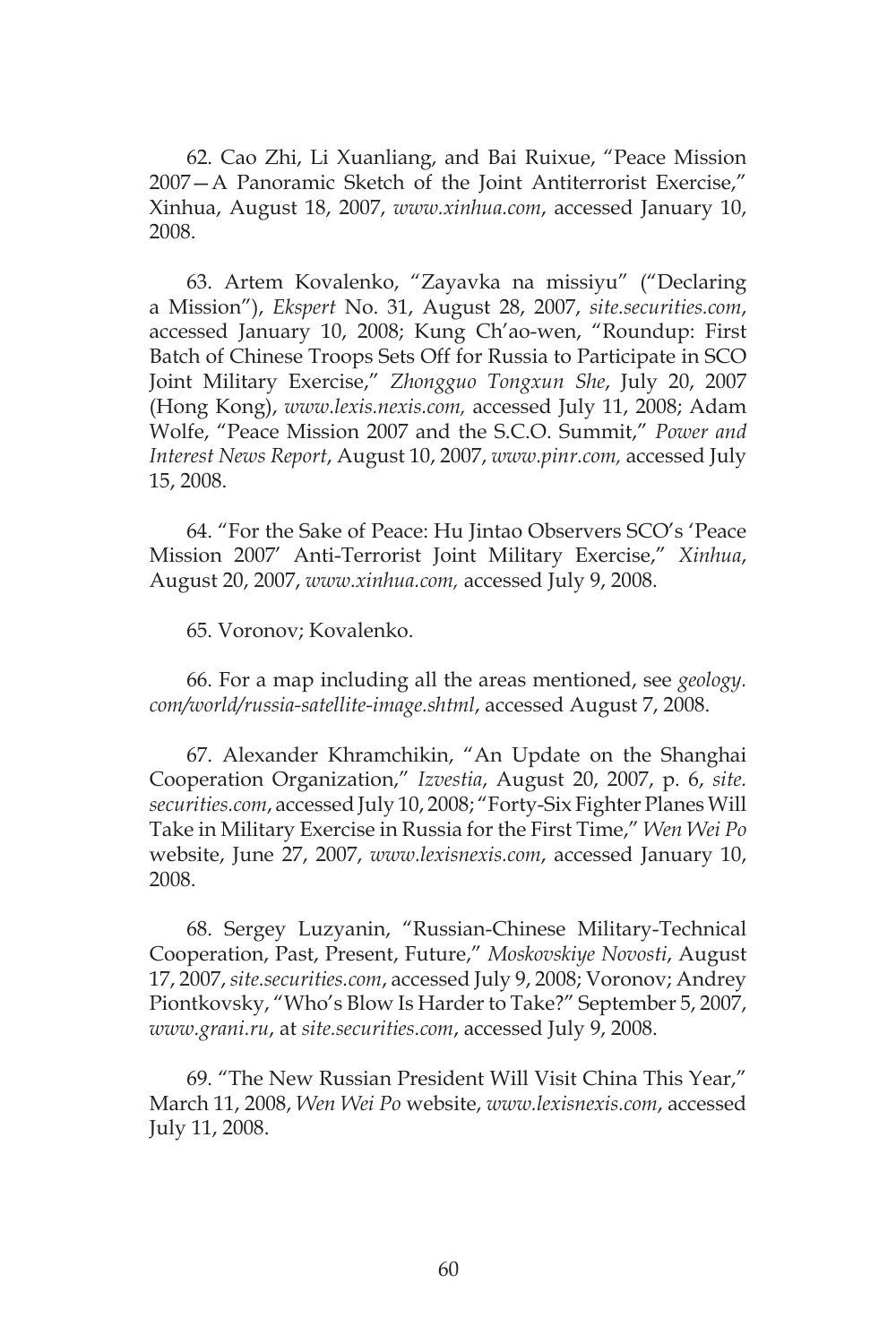70. Timur Dadabaev, "Central Asian Regional Integration: Between Reality and Myth," *Central Asia-Caucasus Analyst*, May 2, 2007, p. 1, *www.cacianalyst.org*, accessed July 22, 2008. Eurasec includes the six Central Asian states plus Russia and Belarus.

71. Nicklas Norling and Niklas Swanström, "The Shanghai Cooperation Organization, Trade, and the Roles of Iran, India, and Pakistan," *Central Asian Survey*, Vol. 26, No. 3, 2007, p. 431.

72. Recorded in Carnegie Endowment for International Peace, "Integrating Central Asia into the World Economy: Perspectives from the Region and the U.S.," Part 2: U.S. Perspective, Washington, DC, October 22, 2007, p. 3, *www.carnegieendowment.org*, accessed July 2, 2008.

73. Johannes Linn, "Central Asia: A New Hub of Global Integration," January 9, 2008, pp. 3-4, *www.brookings.edu*, accessed January 9, 2008. Also see materials on the Central Asian Regional Economic Cooperation website, *www.adb.org/CAREC*.

74. "The Bishkek Declaration of the Shanghai Cooperation Organization's Summit Meeting," *Xinhua*, August 18, 2007, *www. lexisnexis.com*, accessed July 18, 2008.

75. N. J. Watson, "SCO: More than Talking Shop, Just," *The Petroleum Economist*, October 1, 2007, *www.lexisnexis.com*, accessed February 5, 2008.

76. "Central Asia: SCO Leaders Focus on Energy, Security, Cooperation," *Eurasia Insight*, August 16, 2007, *www.eurasianet. org*, accessed January 15, 2008.

77. Michael Raith and Patrick Weldon, "Energy Cooperation and the Shanghai Cooperation Organization: Much Ado about Nothing?" April 25, 2008, *www.eurasianet.org*, accessed June 20, 2008.

78. Dadabaev, pp. 2-3.

79. Nicklas Norling and Niklas Swanström, "The Shanghai Cooperation Organization, and the Roles of Iran, India, and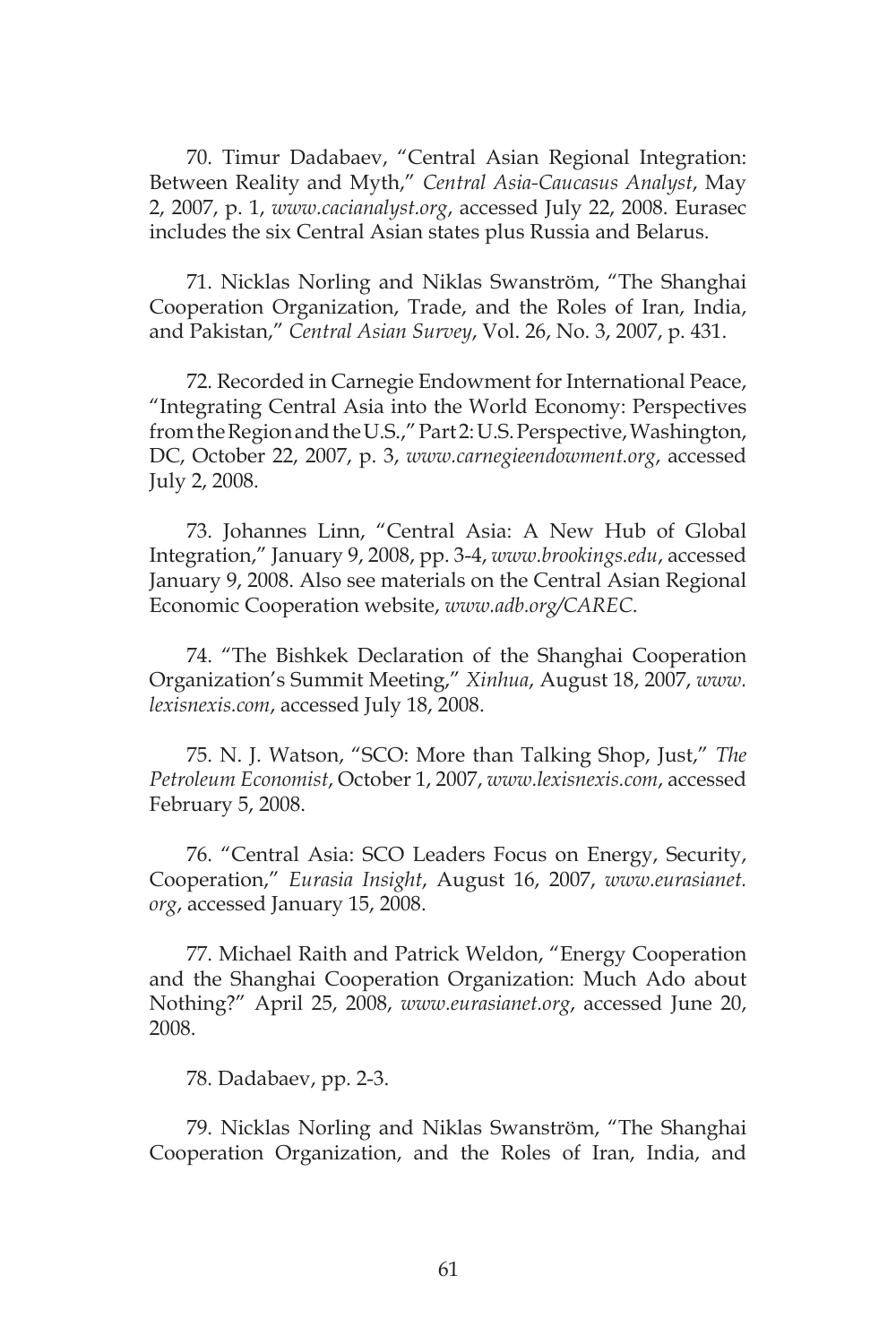Pakistan," *Central Asian Survey*, Vol. 26, No. 3, September 2007, p. 436.

80. Cited in "China-Russia Joint Statement Says International Security 'Inalienable'," *Xinhua*, May 23, 2008, *www.lexisnexis.com*, accessed May 28, 2008.

81. For example, see "Medvedev Pledges to Build Strategic Partnership with China," *RIA Novosti*, May 24, 2008, *www.en.rian. ru*, accessed May 28, 2008; "Reaping the Benefits of Two Glorious Years," *Xinhua*, November 7, 2007, *Chinadaily.com.cn*; accessed May 19, 2008; "Joint Statement between The People's Republic of China and the Russian Federation," April 4, 2007, *www.fmprc.cn*, accessed May 28, 2008.

82. Andrew Kuchins, "Russia and China: The Ambivalent Embrace," *Current History*, Vol. 106, Issue 702, October 2007, p. 323.

83. Andrei Tsygankov, "Projecting Confidence, Not Fear: Russia's Post-Imperial Assertiveness," *Orbis*, Vol. 50, No. 4, Fall 2006, pp. 6, 9.

84. Hu Jintao, "Build Towards a Harmonious World of Lasting Peace and Common Prosperity," Speech by Hu Jintao to the United Nations Summit, September 15, 2005, *www.fmprc. gov.cn*, accessed January 11, 2007. Also see Wen Jiabao, "Turning Your Eyes to China," Speech by Premier Wen Jiabao at Harvard University, December 10, 2003, *losangeles.china-consulate.org/ eng/news/topnews/t56336.htm*, accessed January 11, 2007; and Shi Yonming, "Rational Order," *Beijing Review*, No. 51, December 21, 2006, *www.beijingreview.com*, accessed January 11, 2007.

85. "Declaration on the Fifth Anniversary of the Shanghai Cooperation Organization," June 15, 2006, *english.scosummit2006. org*, p. 3, accessed May 28, 2008. For more on the link between the SCO and China's vision of international relations, see Jia Qingguo, "The Shanghai Cooperation Organization: China's Experiment in Multilateral Leadership," in Akihiro Iwashita, ed., *Eager Eyes Fixed on Eurasia*, Vol. 2 *Russia and Its Eastern Edge*, Sapporo, Japan: Slavic Research Center, 2007, pp. 190-120; and Elizabeth Wishnick,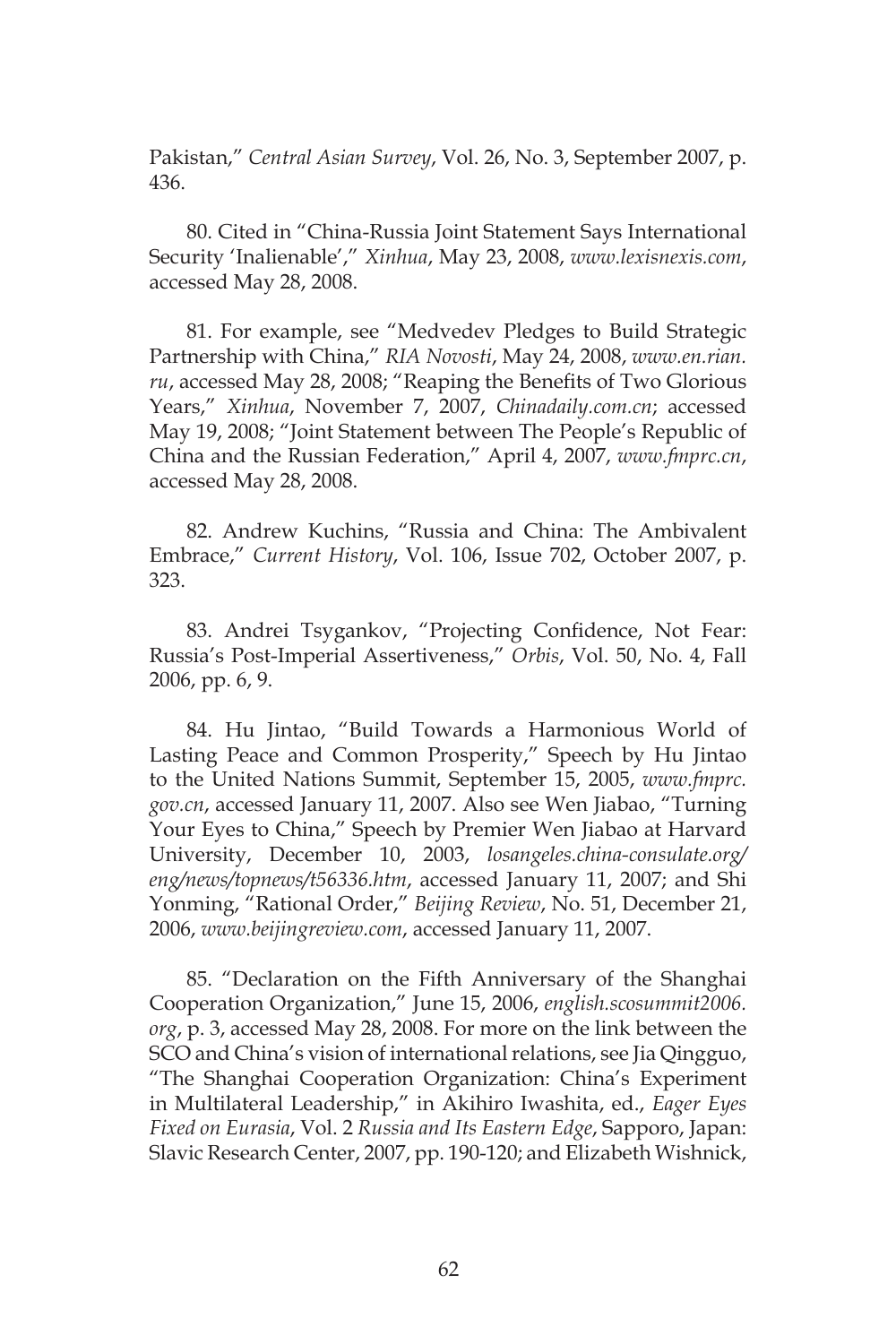"Sino-Russian Strategic Partnership: View from China," in James Bellacqua, ed., *China-Russia Relations in the Early 21st Century*, Louisville: University of Kentucky Press, forthcoming 2009.

86. Shih Chun-yu, "Random Talk: It Is Inadvisable for the SCO to Accept Iran as Member," *Ta Kung Pao*, March 28, 2008, *www.lexisnexis.com*, accessed May 21, 2008; Andrei Korbut, "Iran's Foreign Policy Initiatives Are Unmistakably Anti-American. Shall Moscow Second Its Membership in the Shanghai Cooperation Organization?" *Voenno-Promyshlenny Kurier*, No. 13, April 2-8, 2008, p. 2, *site.securities.com*, accessed July 25, 2008; Farangis Najibullah, "Russia, China Unlikely to Welcome Iran into SCO," Part I, *RFE/RL Newsline*, Vol. 12, No. 60, March 31, 2008, *www.rferl. org*, accessed April 1, 2008.

87. Kuchins, p. 325; Joshua Cooper Ramo, *The Beijing Consensus*, London: The Foreign Policy Centre, 2004, pp. 4-5.

88. Lanteigne, p. 616; also see Yong Deng, "Remolding Great Power Politics: China's Strategic Partnerships with Russia, the European Union, India," *The Strategic Review*, Vol. 30, Nos. 4-5, August-October 2007, p. 23.

89. Kevin Sheives, "China Turns West: Beijing's Contemporary Strategy towards Central Asia," *Pacific Affairs*, Vol. 79, No. 2, p. 208.

90. On the relationship between the SCO and the CSTO, see Oleg Gorupai, "General Secretary of CSTO Nikolai Bordyuzha: We Are a United Security Space," *Krasnaya Zvezda*, May 22, 2008, p. 1, *site.securities.com*, accessed May 28, 2008; Marcin Kaczmarksi, "Russia Attempts to Limit Chinese Influence by Promoting CSTO-SCO Cooperation," *CACI Analyst*, October 17, 2007, *www. cacianalyst.org*, accessed January 22, 2008; Khramchikhin.

91. "The Foreign Policy Concept of the Russian Federation," President of Russia: Official Web Portal, July 12, 2008, *www. kremlin/ru/eng/text/docs/2008/07/204750.html*, accessed August 4, 2008, p. 9.

92. *Ibid*., pp. 9, 11.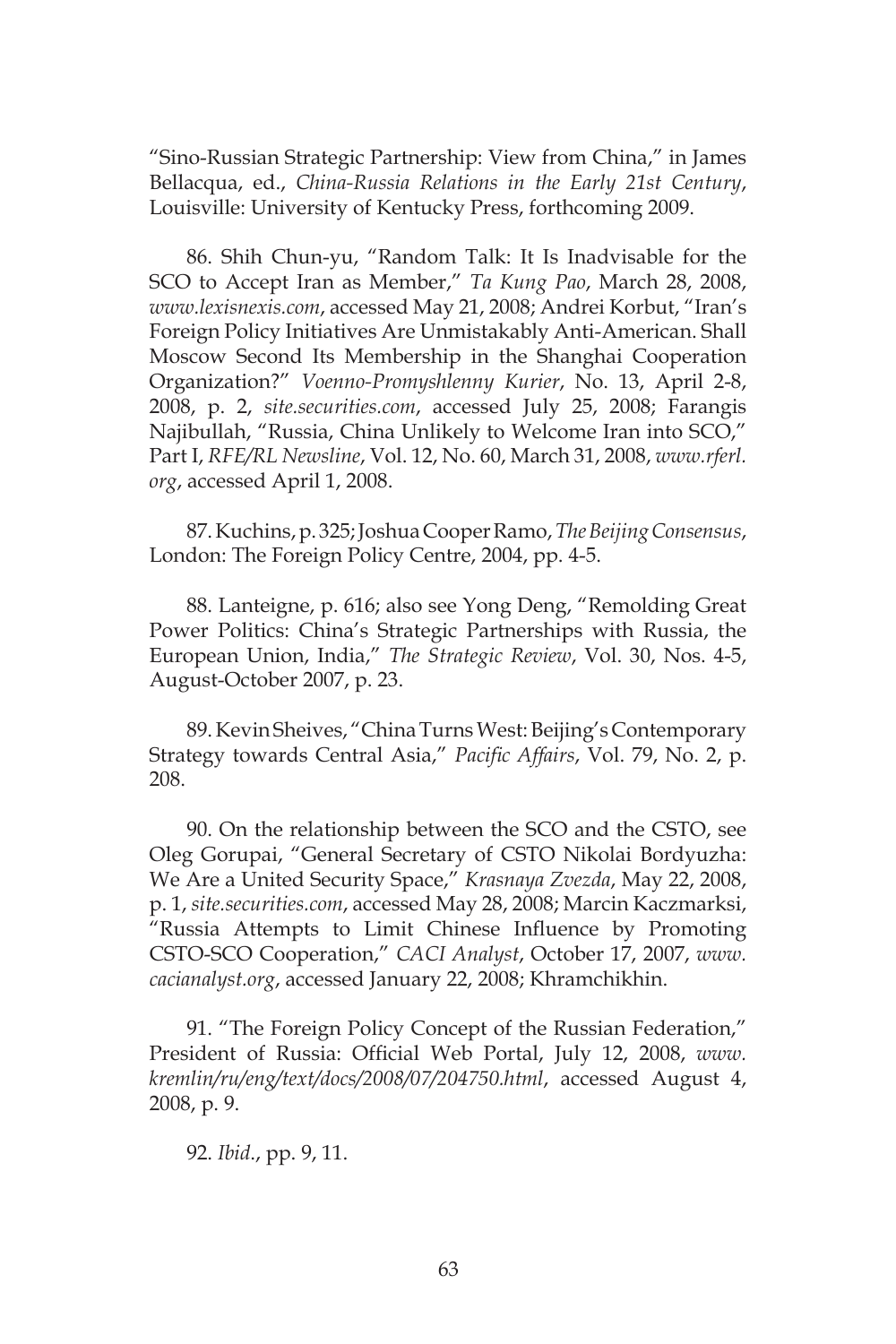93. Alexander Lukin, "The Shanghai Cooperation Organization: What Next?" *Russia in Global Affairs*, September 2007, pp. 3-4.

94. Lukin, p. 3. He contends that the Chinese Ministry of Commerce leads the effort to encourage exports to Central Asia, often without coordinating with the Foreign Ministry.

95. Sun Zhuangzhi, Researcher, Russia, Eastern Europe, and Central Asia, CASS, "Zhongguo yu Eluosi zai Shanghai hezuo zuzhi kuangjia nei de hezuo: chengjiu yu wenti" ("China and Russia Cooperation in the Framework of the SCO: Achievements and Problems"), in *Zhong-E guanxi: lishi, xianshi yu weilai Guoji Huiyi* (Proceedings from the International Conference on Sino-Russian Relations: Past, Present Future), Beijing: Chinese Academy of Social Sciences and Russian Academy of Sciences, CASS, June 19-20, 2006, pp. 99-100; "World Powers' Relations Feature Cooperation, Competition in 2006," *People's Daily*, *www. english.people.com.cn*, accessed January 11, 2007.

96. For example, see Wang Yiwei, "Beijing Hands Moscow a Long Rope," *Asia Times Online*, October 20, 2004, *www.atimes.com*, accessed August 4, 2008.

97. Liu Yantang, "The Misunderstood 'SCO': the Shanghai Cooperation Organization Has Never Sought Confrontation with Any Party," *Liaowang*, June 16, 2006 (World News Connection), *www.lexisnexis.com*, accessed January 11, 2007.

98. Zhao Huasheng, "The Shanghai Cooperation Organization at 5: Achievements and Challenges Ahead," *China and Eurasia Forum Quarterly*, Vol. 4, No. 3, 2006, p. 117-118.

99. Pan Guang, "Bishkek: SCO's Success in the Hinterland of Eurasia," *China and Eurasia Forum Quarterly*, Vol. 5, No. 4, 2007, p. 5.

100. Alexei Malashenko, "Central Asian Mosaics of Russian Policy," *Nevasimaya Gazeta-Dipkurier*, No. 4, March 2007, p. 17.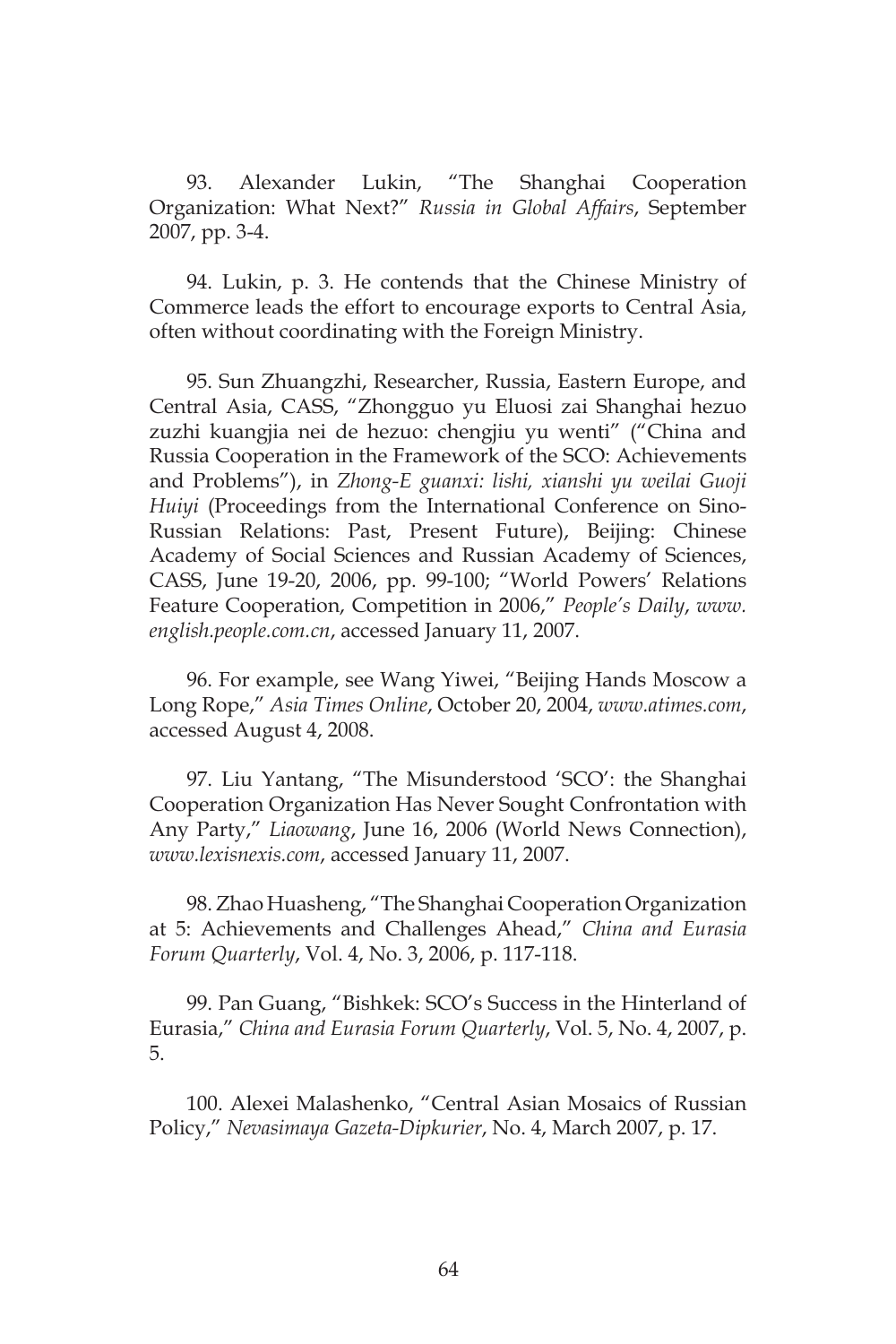101. "Russia to Buy Gas from Uzbekistan at European Prices— Putin," *SKRIN-News*, September 11, 2008; "Price Maneuvering Begins for Uzbek and Turkmen Natural Gas Exports to Russia," *Eurasia Insight*, April 21, 2008, *www.eurasianet.org*, accessed June 20, 2008. Gazprom CEO Alexei Miller has estimated that European customers could pay as much as \$400/tcm by the end of 2008. Joanna Lillis, "Russia Makes Financial Gamble to Retain Control of Central Asian Energy Exports," *Eurasia Insight*, March 14, 2008, *www.eurasianet.org*, accessed June 20, 2008.

102. Stephen Blank, "China's Recent Energy Gains in Central Asia: What Do They Portend?" *CACI Analyst*, October 31, 2007, *www.cacianlyst.org*, accessed January 22, 2008; Yitzhak Shichor, "China's Central Asia Strategy and the Xinjiang Connection: Predicaments and Medicaments in a Contemporary Perspective," *China and Eurasia Forum Quarterly*, Vol. 6, No. 2, 2008, pp. 70-71.

103. Elizabeth Economy, "China's Go West Campaign: Ecological Construction or Ecological Exploitation," *China and Environment Series*, Issue 5, 2002, pp. 1-6.

104. Yitzhak Shichor, "China's Central Asia Strategy and the Xinjiang Connection," *China and Eurasia Forum Quarterly*, Vol. 6, No. 2, 2008, p. 57; Edward Wong, "Wary of Islam, China Tightens a Vise of Rules: Western Region Vexed by Limits on Worship," *The New York Times*, p. 14.

105. *The New York Times* reported that witnesses saw a conflict among uniformed personnel leading to the violence. Wong, p. 14. Also see Edward Wong, "Doubt Arises in Account of Attack in China," *The New York Times*, September 28, 2008, *www.nyt.com*, accessed November 4, 2008.

106. Andrew McGregor, "Chinese Counter-Terrorist Strike in Xinjiang," *Central Asia-Caucasus Instiute Analyst,* March 7, 2007, *www.cacianalyst.org,* accessed October 22, 2008. McGregor claims that at most several hundred Uighurs served as foreign fighters, but their numbers have declined sharply since 2001.

107. Joanne Smith Finley, "Chinese Oppression in Xinjiang, Middle Eastern Conflicts and Global Islamic Solidarities among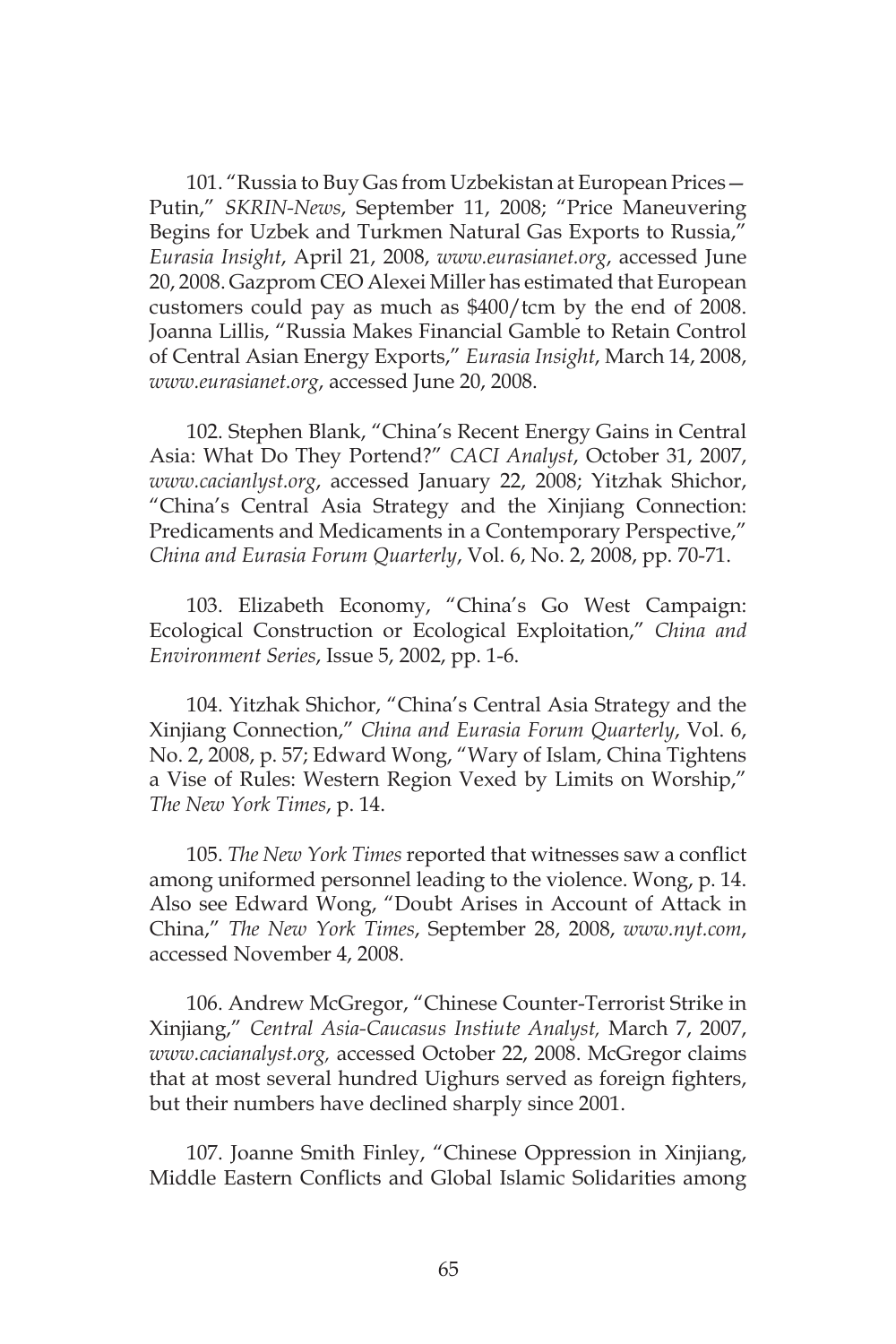the Uyghurs," *Journal of Contemporary China*, Vol. 16, No. 53, November 2007, p. 639; Shichor, p. 59.

108. "Xinjiang Crackdown for Ramadan," Agence France Presse, *The South China Morning Post*, September 6, 2008, p. A5; Wong, "Wary of Islam," p. 14.

109. Bruce Pannier, "Central Asia: Beijing Flexes Economic Muscle across Region," *Radio Free Europe/Radio Liberty*, May 29, 2008, *www.rferl.org*, accessed June 20, 2008.

110. Andrew Neff, "Construction Launched on the Kazakh Section of the Turkmenistan-China Gas Pipeline," *Global Insight Daily Analysis*, July 10, 2008, *www.uoalberta.ca*, accessed July 24, 2008.

111. On energy relations between Kazakhstan and China, see Zhanibek Saurbek, "China-Kazakh Energy Relations: Economic Pragmatism or Political Cooperation?" *China and Eurasia Forum Quarterly*, Vol. 6, No. 1, 2008, pp. 79-93; Janet Xuanli Liao, "A Silk Road for Oil? Sino-Kazakh Energy Diplomacy," *Brown Journal of World Affairs*, Vol. XII, Issue 2, Winter/Spring 2006, pp. 39-51.

112. "China's Top Crude Suppliers in 2007," *Platt's Oilgram News*, January 28, 2008, *www.lexisnexis.com*, accessed March 19, 2008.

113. "KazTransOil Announces Beginning of Russian Crude Transit to China," *Interfax*, January 21, 2008, *www.uoalberta.ca*, accessed July 24, 2008.

114. Marat Gurt, "Russian Company Wins Turkmen Pipeline Tender," *Reuters*, February 19, 2008, *www.lexisnexis.com*, accessed July 23, 2008.

115. Daojiong Zha, "China's Energy Security: Domestic and International Issues," *Survival*, Vol. 48, No. 1, Spring 2006, pp. 184-185.

116. Matthew J. Bryza, Deputy Assistant Secretary of State for European and Eurasian Affairs, **"**Russia, Georgia, and the Return of Power Politics," Testimony before the Commission on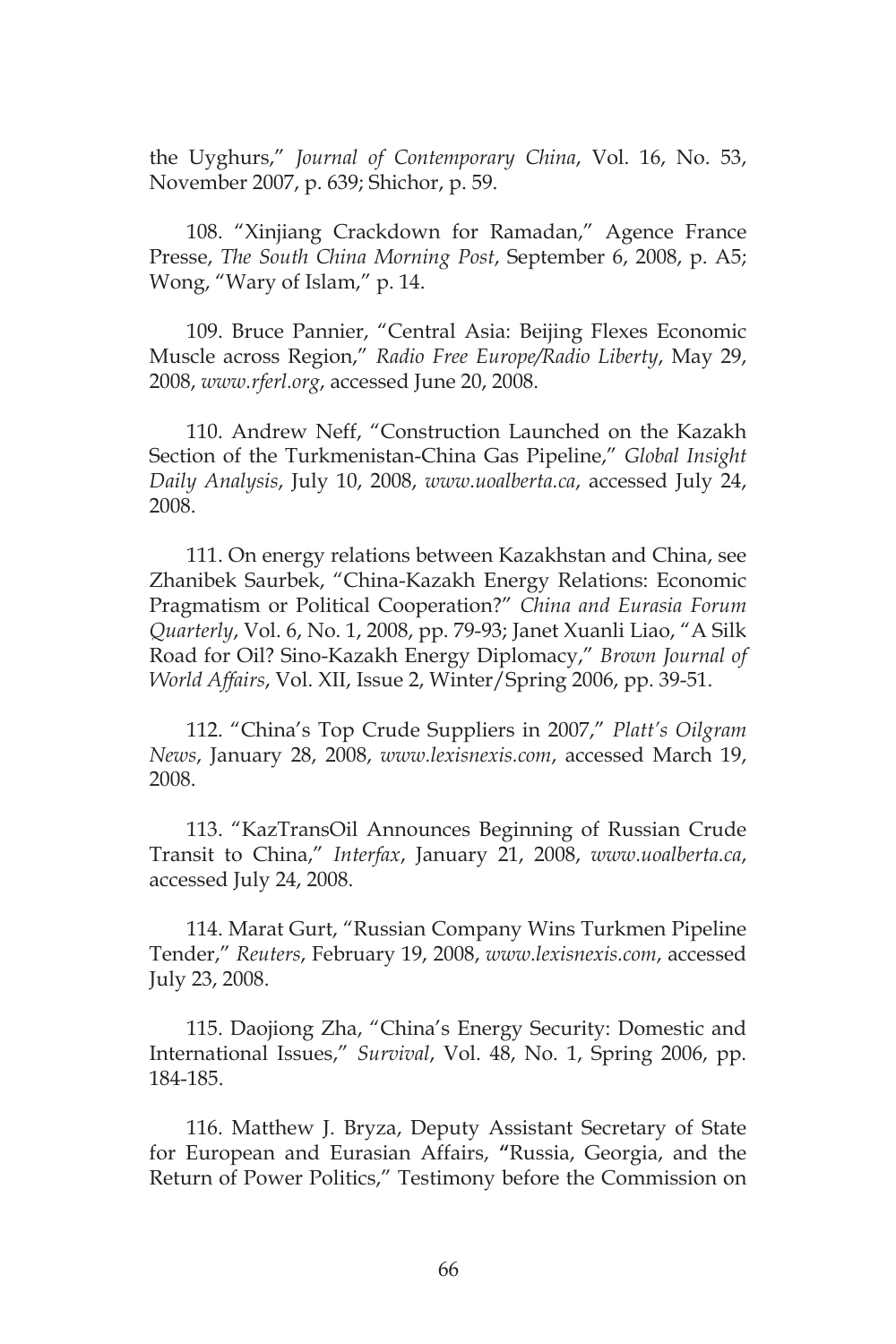Security and Cooperation in Europe (U.S. Helsinki Commission), Washington, DC, September 10, 2008, *www.state.gov*, accessed November 3, 2008.

117. Daniel Fried, Assistant Secretary of State for European and Eurasian Affairs**,** "The Current Situation in Georgia and Implications for U.S. Policy," Testimony before the Senate Committee on Armed Services, Washington, DC, September 9, 2008, *www.state.gov*, accessed November 3, 2008.

118. Information and Press Department, Ministry of Foreign Affairs of the Russian Federation, "Statement on the Situation in South Ossetia," August 8, 2008**,** *www.ln.mid.ru*, accessed November 3, 2008.

119. C. J. Chivers, Dan Bilefsky, and Thom Shander, "Georgia Offers Fresh Evidence on War's Start," *International Herald Tribune*, September 16, 2008, *www.iht.com*, accessed September 19, 2008; Dan Bilefsky, "Calls Intercepted from Georgian Cellphone Network," *International Herald Tribune*, September 16, 2008, *www. iht.com*, accessed September 19, 2008.

120. Marina Perevozkina, "Eto ne konflikt, eto—voina: zhiteli Tshkinvali yasno osoznali eto vo vremya obstrela goroda s noch' c 6 na 7 avgusta" ("This Is No Conflict—This Is War: Residents of Tshkinvali Clearly Recognized This during the Shooting on the Night of the 6th of August"), *Nezavisimaya Gazeta* (*Independent Newspaper*), August 8, 2008. I am grateful to Mark Kramer for calling my attention to this article through the PONARS network.

121. C.J. Chivers and Ellen Barry, "Georgia Claims on Russia War Called into Question," *The New York Times,* November 7, 2008, pp. A1-16.

122. After initially claiming thousands of casualties, the Russian side ultimately disclosed that 159 civilians and 64 troops had been killed. The Georgian government reported 200 civilian and 169 military deaths. Amnesty International, *Civilians in the Line of Fire: Georgia-Russia Conflict,* EUR/04/005/2008, November 18, 2008, p. 10, accessed November 18, 2008.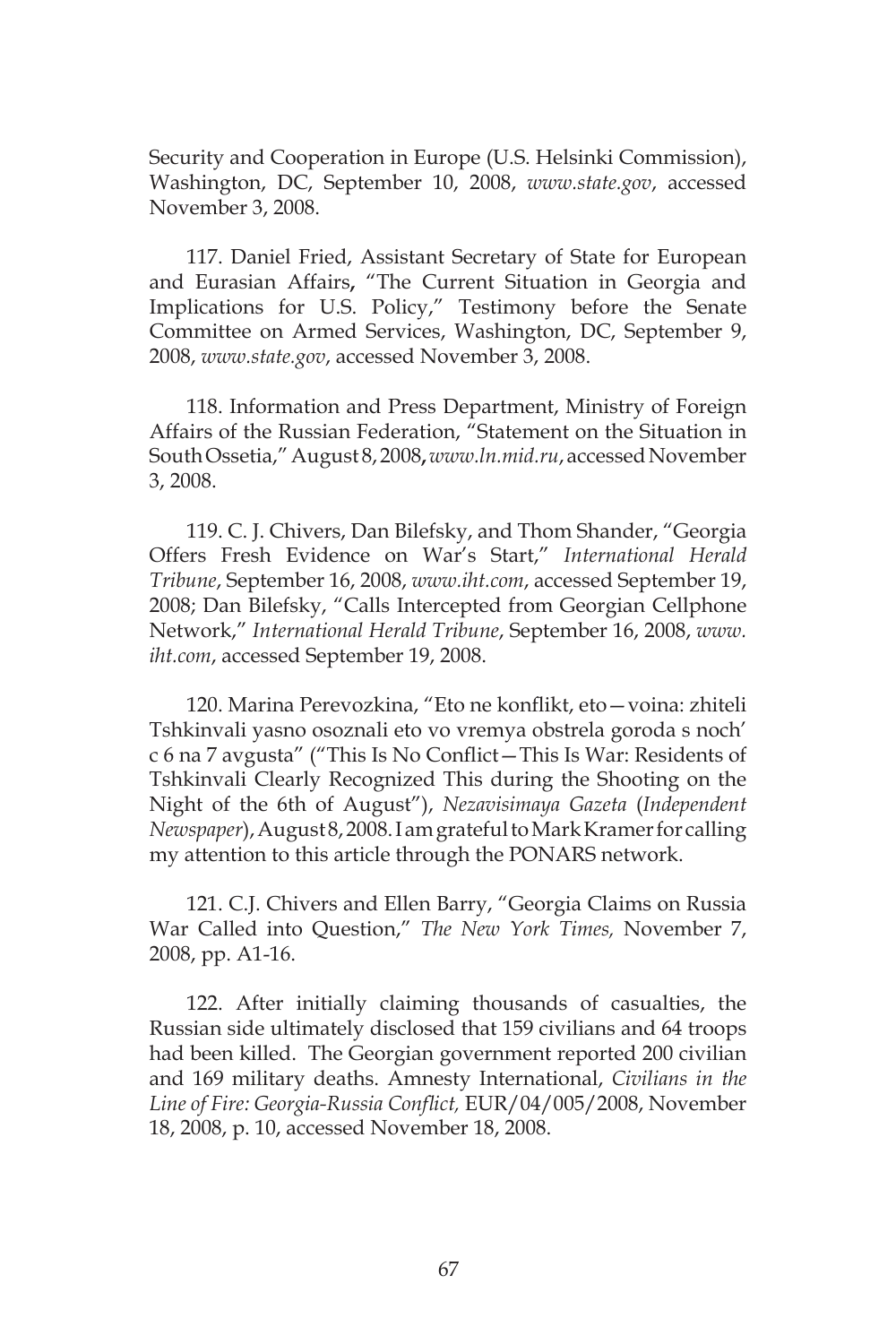123. "Interview Given by Dmitry Medvedev to Russian TV Channels," *OREANDA-NEWS*, August 31, 2008.

124. "Medvedev Likens Georgia Attack to September 11," *Agence France-Presse*, September 12, 2008.

125. Transcript of Speech by Russian Minister of Foreign Affairs Sergey Lavrov at the Foreign Ministry's MGIMO University on the Occasion of the New Academic Year, September 1, 2008, *www. mid.ru*, accessed November 3, 2008.

126. *Ibid.;* "Lavrov Says, Russia, USA Hold Diametrically Opposite Views of Kosovo," Interview with *Ekho Moskvy*, December 18, 2007.

127. Ellen Barry and Sophia Kishkovsky, "Russia Warns of Missile Deployment," *The New York Times*, November 6, 2008, *www.nytimes.com*, accessed November 6, 2008.

128. Stephen Castle, "Russia Backs Off on Europe Missile Threat," *The New York Times,* November 15, 2008, p. A8.

129. Ellen Barry, "President Medvedev of Russia Dismisses Georgia's Leader as 'Political Corpse'," *The New York Times*, September 3, 2008, p. A10; Ellen Barry, "Russians with Pumpkins Protest Many U.S. Plots," *The New York Times*, p. A11.

130. Matthew Mosk and Jeffrey H. Birnbaum, "While Aide Advised McCain, His Firm Lobbied for Georgia; Campaign Dismisses Timing of Phone Call, Contract," *The Washington Post*, August 13, 2008, p. A3.

131. For example, see Bryza **"**Russia, Georgia, and the Return of Power Politics."

132. Steven Lee Meyers, "Cheney Backs Membership in NATO for Georgia," *The New York Times*, September 5, 2008, p. A8.

133. Tara Bharampour, "Cheney Vows Support for Georgia, Condemns Russian Military Moves," *The Washington Post*, September 4, 2008, p. A17.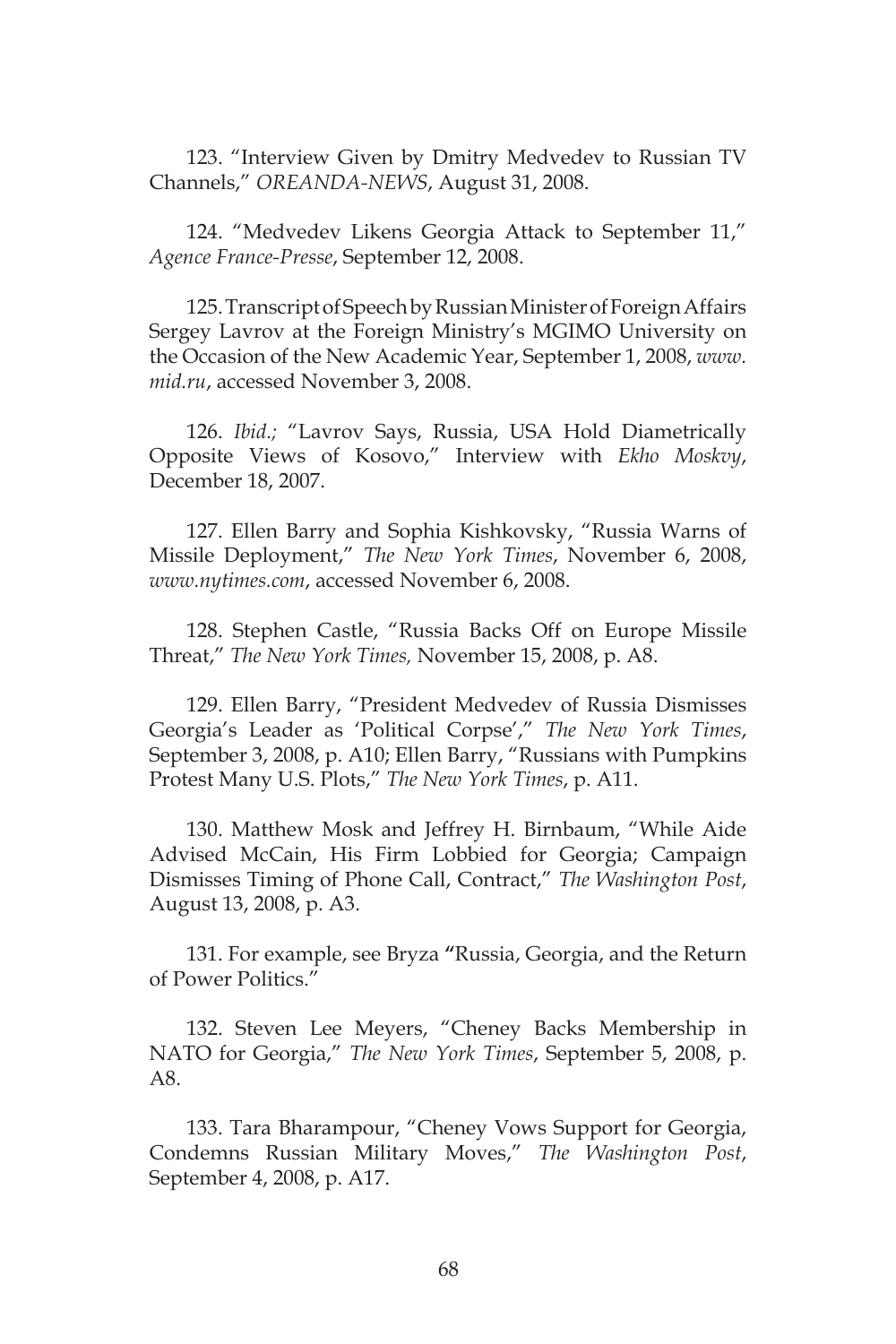134. Meyers, "Cheney Backs Membership in NATO for Georgia," p. A8.

135. Judy Dempsey, "Mood between Russia and West Gets Worse," *The International Herald Tribune*, September 18, 2008, *www.iht.com*, accessed September 19, 2008.

136. Condoleezza Rice, "Secretary Rice Addresses U.S.-Russia Relations at the German Marshall Fund," Renaissance Mayflower Hotel, Washington, DC, September 18, 2008, *www.state.gov*, accessed November 3, 2008.

137. For example, see the discussion on CCTV-1 by Ji Zhiye, vice president of the China Institute of International Relations, and Zhang Deguang, former SCO secretary general and PRC Ambassador to Russia. This program did not address the recognition issue. "PRC TV Program Discusses Russian-Georgian Conflict, 'New Cold War'," September 6, 2008, *opensource.gov,*  accessed November 3, 2008.

138. "Hu Jintao, Medvedev Discuss South Ossetia, Abkhazia, Other Issues in Dushanbe," *Xinhua*, August 27, 2008.

139. "PRC FM Spokesman: China 'Concerned' About Situation in South Ossetia, Abkhazia," *Xinhua*, August 27, 2008.

140. Dmitry Trenin, "The New World Order—What Is It?" *The New Times*, No. 36, September 2008, pp. 8-11.

141. "Full Text of Shanghai Cooperation Organization Dushanbe Declaration," *Xinhua*, August 30, 2008.

142. *Ibid.*

143. Frank Ching, "A Studied Silence," *South China Morning Post*, September 10, 2008, p. A15; Vladimir Solov'ev, "Mirovaya praktika: Rossiya dala Gruzii kollektivnuyu otsenku" ("Documents: Georgia Gets a Collective Assessment"), *Kommersant*, September 5, 2008, *www.securities.com*, accessed November 3, 2008.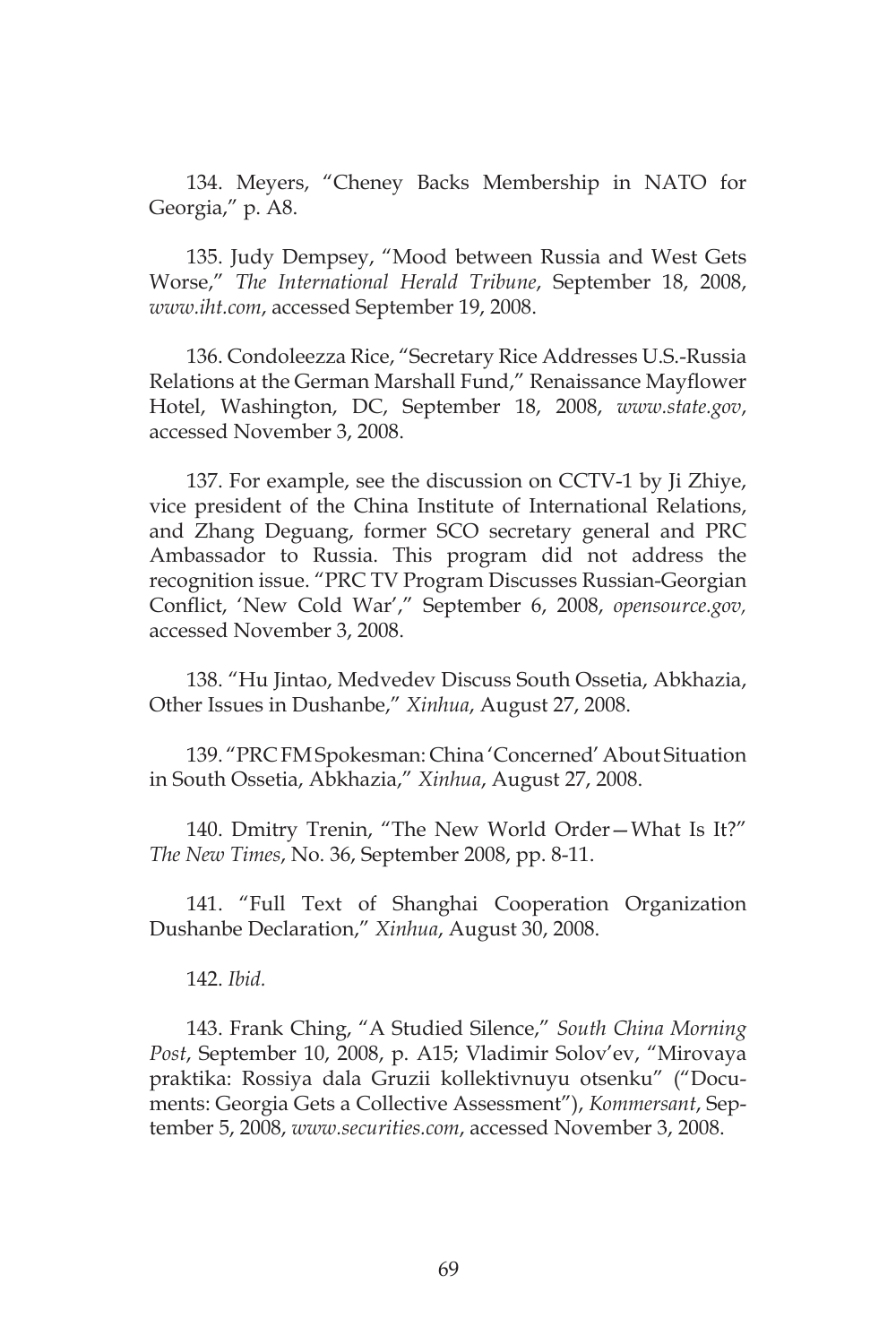144. "Moscow CSTO Declaration—text," September 5, 2008, BBC Worldwide monitoring, *www.securities.com*, accessed November 3, 2008.

145. The Nabucco pipeline would pass through Georgia. During the August crisis, shipments of oil through the Baku-Tbilisi-Ceyan pipeline were interrupted briefly.

146. Farangis Najibullah, "Moscow Seeking Alliances in Energy-Rich Central Asia," *Radio Free Europe/Radio Liberty*, September 4, 2008, *www.rferl.org*, accessed September 9, 2008.

147. Bruce Pannier, "Gazprom Works to Advance Russia's Interests in Central Asia," October 20, 2008, *Eurasianet.org*, accessed October 28, 2008*.*

148. "Central Asia: Russia and the United States Intensify Energy Competition," *Eurasian Insight*, September 5, 2008, *www. eurasianet.org*, accessed September 19, 2008.

149. "Rice in Kazakhstan, Says U.S. Not Vying with Russia Over Central Asia," *Radio Free Europe/Radio Liberty*, October 5, 2008, *www.rferl.org*, accessed October 28, 2008; and David L. Stern, "Rice Denies U.S. Is Vying for Ex-Soviet States, *The New York Times*, October 6, 2008, p. A10.

150. "Chinese, Kazakh PMs Agree to Pragmatic Cooperation," *Xinhua*, October 31, 2008.

151. "CNPC to Tap Oilfield in Uzbekistan," October 21, 2008, *www.chinadaily.com.cn*, accessed November 3, 2008.

152. KimFeng Wong, "China to Increase Turkmenistan Gas Imports," *Platts Oilgram News*, September 26, 2008, Vol. 86, No. 191, p. 2.

153. Catherine Belton and Charles Clover, "Retreat from Moscow; Investors Admit Defeat as Global Fears Stoke a Russian Crisis," *The Financial Times*, Asian Edition, September 18, 2008, p. 13.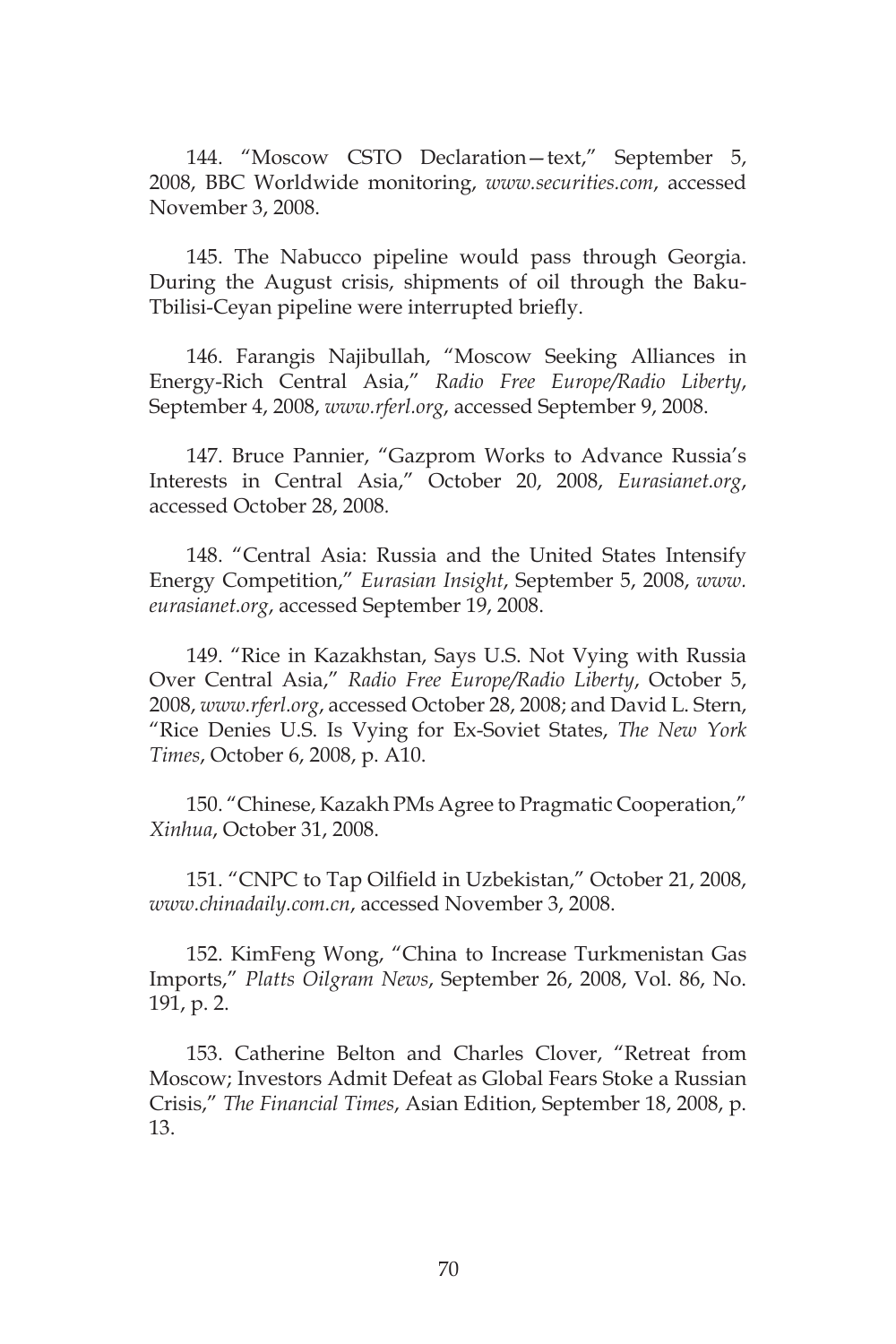154. Pierre Briançon and Jeffrey Goldfarb, "A Black Hole in Russian Banks," *The New York Times*, October 9, 2008, p. B2.

155. Editorial, "A Run on Russia," *The Wall Street Journal*, September 18, 2008, p. A24.

156. Wishnick, *Strategic Consequences of the Iraq War,* pp. 33-35; Wishnick, *Growing U.S. Security Interests in Central Asia*, p. 34.

157. Christopher Walker and Jeannette Goehring, *Nations in Transit 2008: Petro-Authoritarianism and Eurasia's New Divides*, *www.freedomhouse.org*, p. 1, accessed July 25, 2008.

158. *Ibid*., p. 2.

159. Thom Shanker, with Clifford J. Levy, "Top Military Officers Talk In U.S.-Russia Conference," *The New York Times*, October 22, 2008, p. A14.

160. External Relations, European Commission, *Joint Progress Report by the Council and the European Commission to the European Council on the Implementation of the EU Central Asia Strategy*, June 24, 2008, *ec.europa.eu/external\_relations/index\_en.htm*, accessed July 30, 2008; Robert M. Cutler, "EU's Central Asia Partnership, One Year On," *ISN Security Watch,* July 18, 2008, *www.isn.ethz.ch*, accessed July 30, 2008.

161. Farruh Yusupov, "Central Asia: EU Sees 'Huge Scope for Cooperation'," Interview with EU External Affairs Commissioner Benita Ferrero-Waldner, *Radio Free Europe/Radio Liberty*, April 9, 2008, *www.rferl.org*, accessed June 19, 2008.

162. Timur Dadabaev, "Japan's Central Asian Diplomacy and Its Implications," *Central Asia-Caucasus Institute Analyst,* September 6, 2006, *www.cacianlyst.org*, accessed July 31, 2008; "Central Asia as a Corridor of Peace and Stability," Speech by Mr. Taro Aso, Minister for Foreign Affairs at the Japan National Press Club, June 1, 2006, *www.mofa.go.jp*, accessed July 31, 2008.

163. Amy King and Jacob Townsend, "Is Japan's Interest in Central Asia Stagnating?" *Central Asia-Caucasus Analyst*, September 5, 2007, *www.cacianlyst.org*, accessed July 31, 2008.